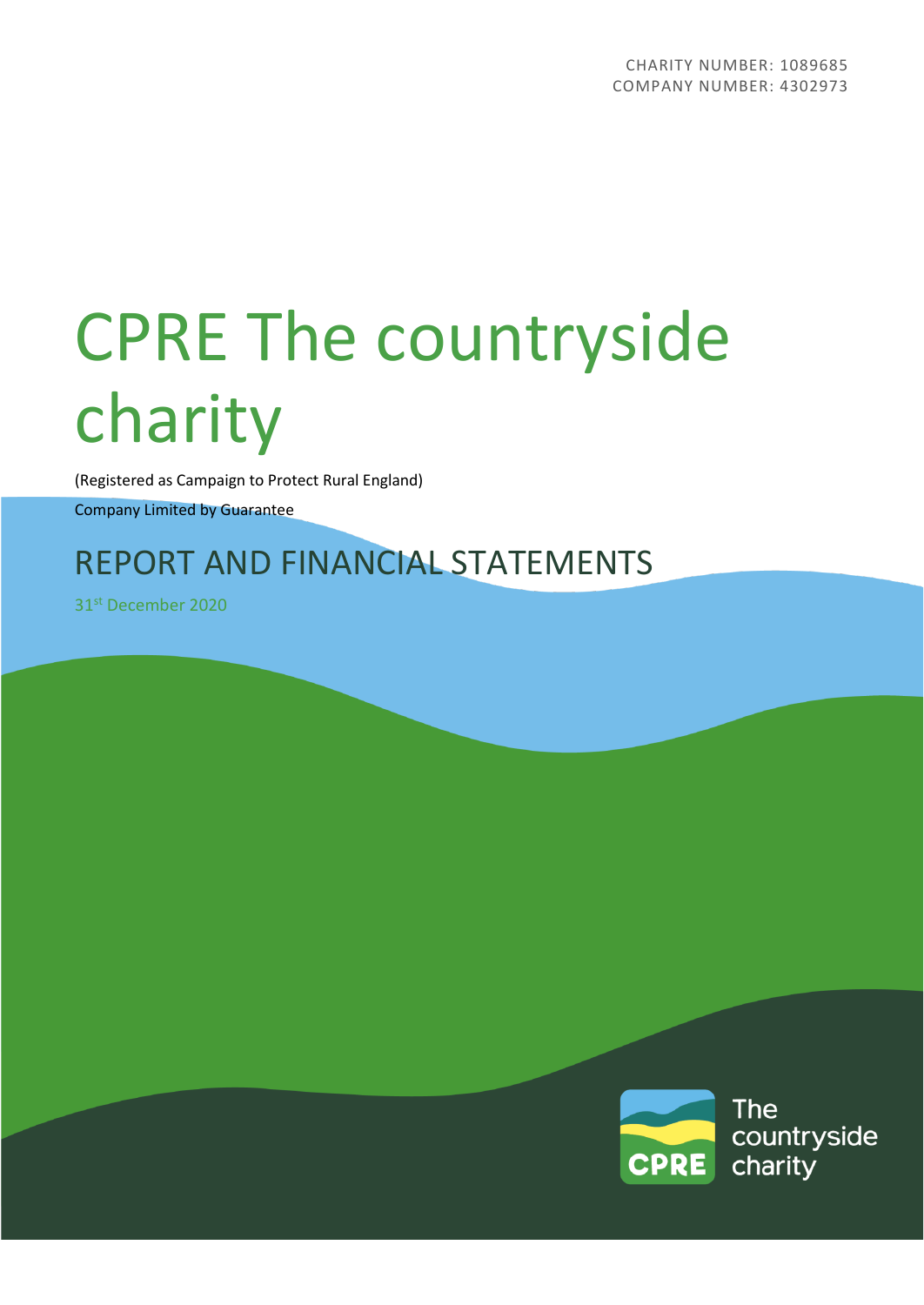# Contents

| $\mathbf{1}$ .  |  |
|-----------------|--|
| 2.              |  |
| 3.              |  |
| 4.              |  |
| 5.              |  |
| 6.              |  |
| 7.              |  |
| 8.              |  |
| 9.              |  |
| 10.             |  |
| 11.             |  |
| 12 <sub>1</sub> |  |
| 13.             |  |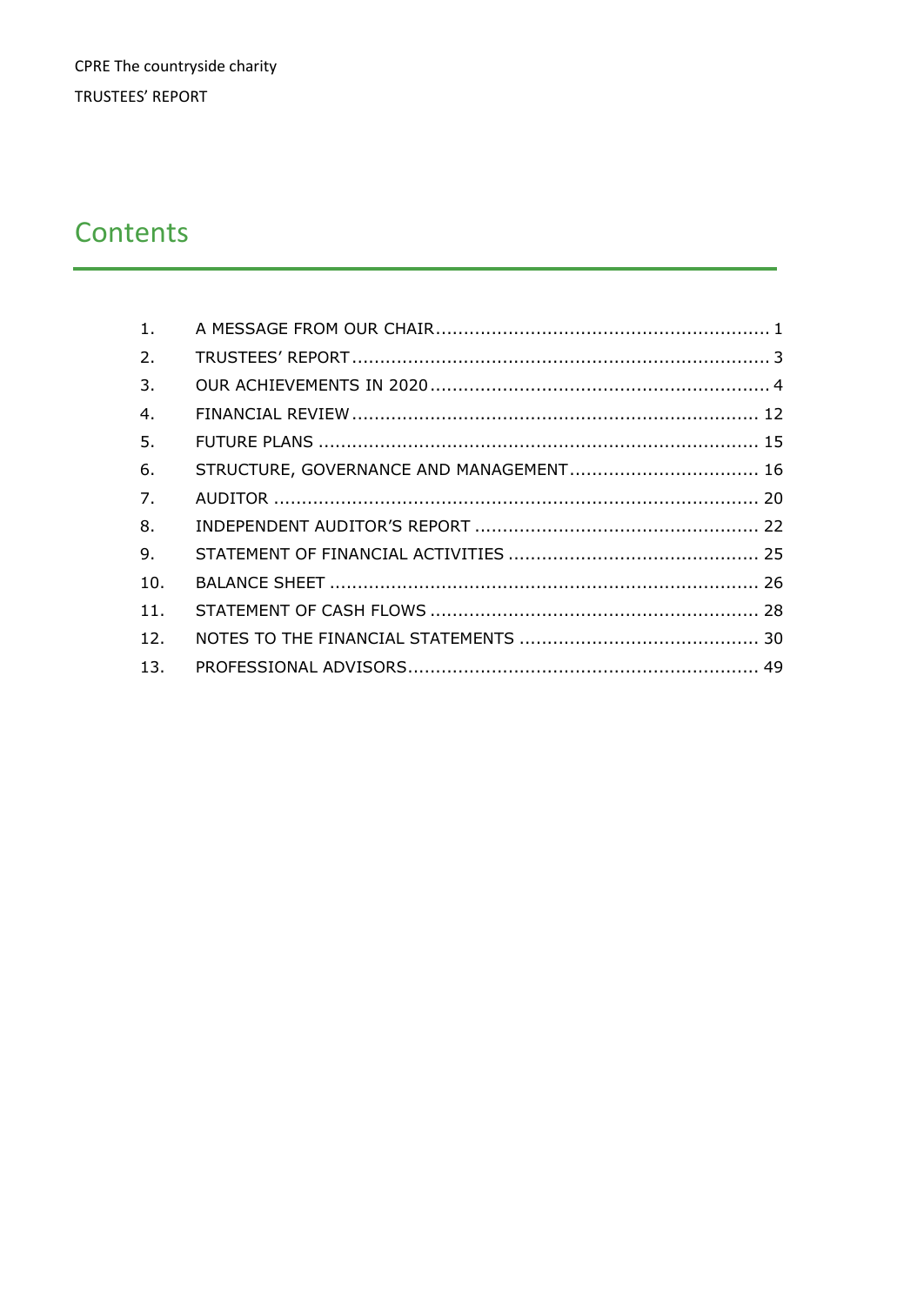# <span id="page-2-0"></span>1.A MESSAGE FROM OUR CHAIR

In this most disruptive year, CPRE's message of the value of countryside to our health has struck a chord. With the pandemic increasing people's appreciation of nearby countryside, and subsequent questions about how we 'build back better', CPRE's work contributes solutions for the challenges of wellbeing, biodiversity and climate.

Our awareness-raising campaign called on people to 'join the regeneration' of our countryside - reaching over five million potential supporters in total, with 1.6 million watching our films online. For thousands, this will be the first crucial step on the journey to making a difference for the countryside.

Meanwhile we have had a growing influence on landmark legislation, government policy and local green spaces.

#### **A movement for change**

310,000 names on our joint petition helped persuade government to abandon policies that would have increased pressure to build on greenfield sites in rural areas. We were particularly pleased to achieve a renewed commitment to urban regeneration in the Midlands and North. Our latest research showed again that such a policy would provide over a million homes close to jobs and services, as well as saving countryside.

That countryside is our greatest asset in combatting the climate emergency went mainstream in 2020, thanks to our promotion of practical, landscape-friendly solutions. Our calls for tree planting and peatland restoration were reflected in the government's '10-point plan for a green industrial revolution'. As CPRE has long argued, making the countryside a central part of the UK's climate action will not just help ensure its survival, but make it more beautiful and biodiverse and boost rural economies in the process.

The Agriculture Act marked another step towards a low carbon countryside. The legislation incorporated our model of fairer farm support to encourage greener food production and land management – as well as our promotion of the part soils can play in mitigating floods and storing carbon.

#### **Local leadership**

As ever, the passion and vigilance of our local network secured the future of green spaces like Yorkshire's Askham Bog nature reserve – described by Sir David Attenborough as 'a cathedral of nature conservation'. CPRE campaigners encouraged the council to approve the regeneration of a city centre site rather than building next to the reserve. This site will now provide up to 2,500 new homes (40% affordable) in a far more efficient use of land.

In Northumberland, wildlife lovers celebrated an end to plans for opencast mining next to Druridge Bay Country Park. CPRE's public inquiry evidence had highlighted the potential impact on carbon emissions and the natural environment, helping to influence a government decision we hope will set a clear precedent.

Successful campaigns against traffic congestion in London, a motorway-grade bypass through Leicestershire and the expansion of Bristol airport complemented our national lobbying for greener travel alternatives – which helped win a government pledge for £5bn of new bus and cycle routes.

#### **A virtuous circle**

Every CPRE victory – whether shaping legislation or saving a green space – takes us closer to our vision of a beautiful and thriving countryside that enriches all our lives. Demonstrating our impact also helps us attract more volunteers and funding to strengthen our organisation across the country. So I've been delighted with the progress we have made during 2020 in improving support to our local groups. Substantial investment in new IT systems, training and support has significantly improved information-sharing and collaboration across CPRE - and even facilitated our online lobbying of ministers during the pandemic.

Our grassroots network is particularly important as we seek positive changes to the planning system and promote a stronger democratic voice in the enhancement and protection of local countryside. Local knowledge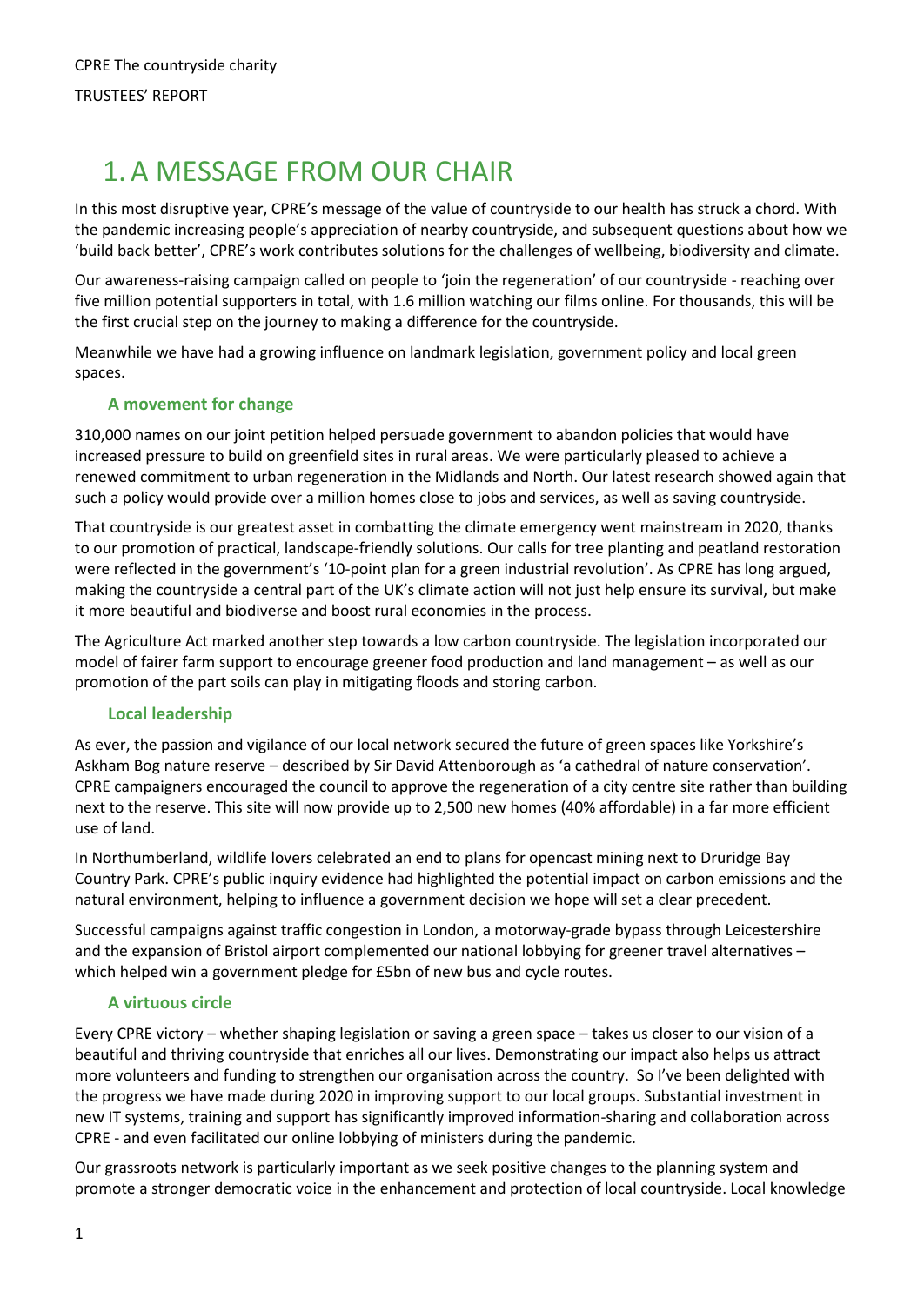#### TRUSTEES' REPORT

will also be invaluable in our work to overcome barriers facing disadvantaged groups struggling to gain access to the countryside and rural communities left behind by a lack of investment.

Having overcome unprecedented challenges and succeeded in increasing impact in 2020, CPRE is well placed to do the best for our countryside in the year ahead. With your support, we could achieve even more; please join us today at cpre.org.uk

#### **Simon Murray**

Chair of the Board of Trustees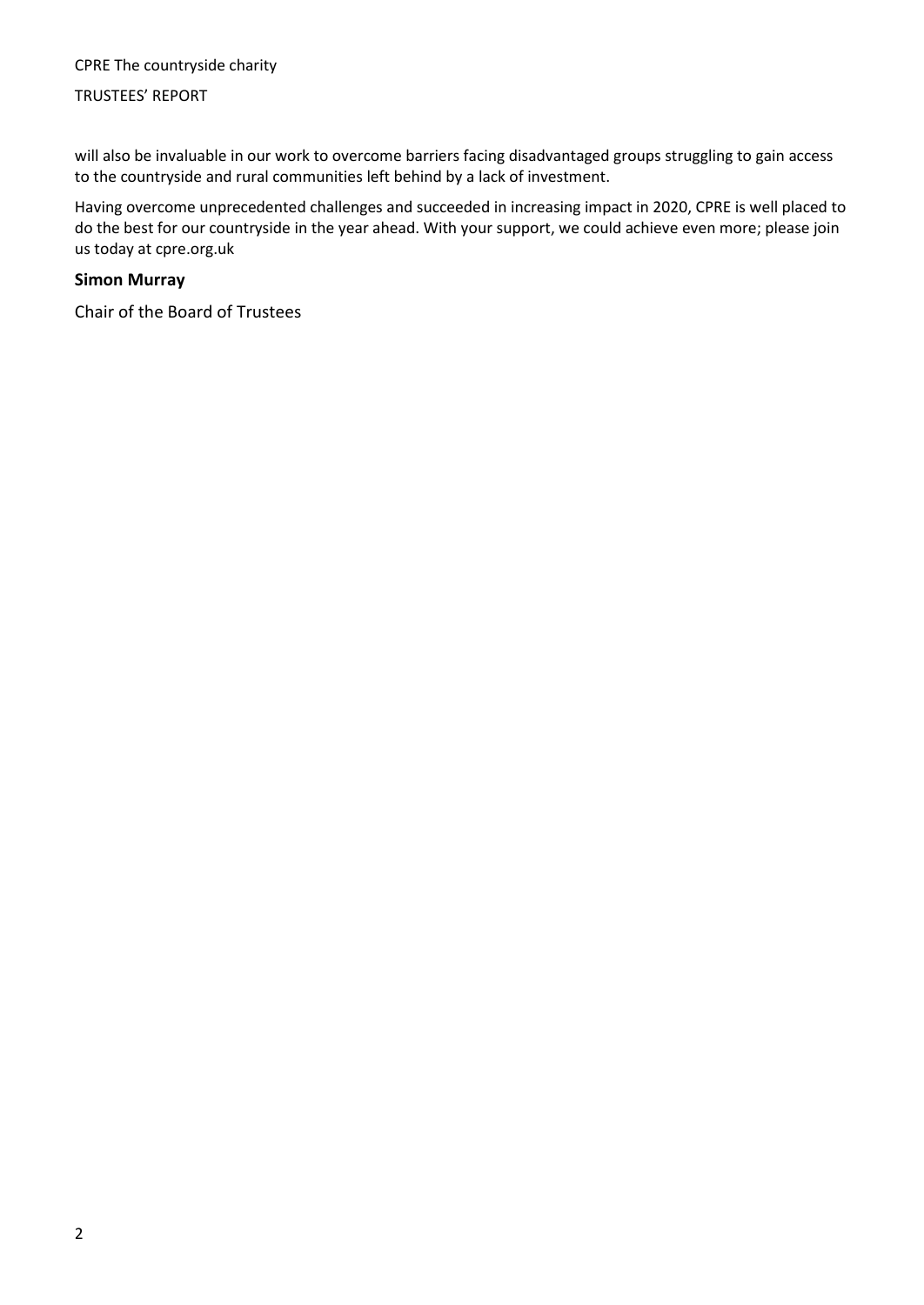# <span id="page-4-0"></span>2. TRUSTEES' REPORT

The Trustees of CPRE present their annual report for the year ended 31 December 2020, together with the audited financial statements for that year. The financial statements comply with the Companies Act 2006, Financial Reporting Standard 102 (FRS102) and the Charities Statement of Recommended Practice ("SORP(FRS102)").

The continued existence and quality of so much of the English countryside is a testament to over 90 years of successful campaigning by CPRE, and a tribute to our countrywide network.

The Campaign to Protect Rural England uses the operating name: CPRE The countryside charity. The legal name remains unchanged.

### a) Objects and activities

The Trustees have referred to the guidance from the Charity Commission on public benefit in producing this report, and when reviewing our aims and objectives and planning our future activities. In particular, the Trustees consider how planned activities will contribute to the aims and objectives they have set.

Our charitable objects are 'to promote and encourage for the benefit of the nation the improvement and protection of the English countryside and its towns and villages and the better development of the rural environment'.

### b) Our vision and mission

At CPRE we want to see a beautiful, thriving countryside which is valued and enjoyed by all and which is enhanced and protected for this and future generations. It is vital for our wellbeing, it is the place for nature and it is a critical part of this nation's response to the climate emergency.

CPRE's vision is of 'a beautiful and thriving countryside that enriches all our lives'. Our mission to take us there is to 'promote, enhance and protect a thriving countryside'.

### c) Our Strategy 2020-26

Our mission is delivered through the strategic plan which aims to broaden our appeal, increase our impact and renew our countrywide network. Four strategic aims will take us to our centenary in 2026:

#### 1. Connect people and countryside

*We'll promote the value and benefits of the countryside so that far more people engage with, understand and enjoy it, particularly those who have not benefited before. This will help us to create a stronger voice to enhance and protect the countryside, including locally-valued landscapes;*

#### 2. Promote rural life

*With communities and partners, we'll develop and promote a sustainable vision for living in the countryside and bring together solutions for the rural economy, housing, farming, transport and the natural environment;*

#### 3. Empower communities

*We'll empower our network to engage with communities to involve more people in improving their local environment through volunteering and local action;*

#### 4. Grow our capacity

*We'll bring together a larger and more diverse group of people who share our belief in countryside for all.*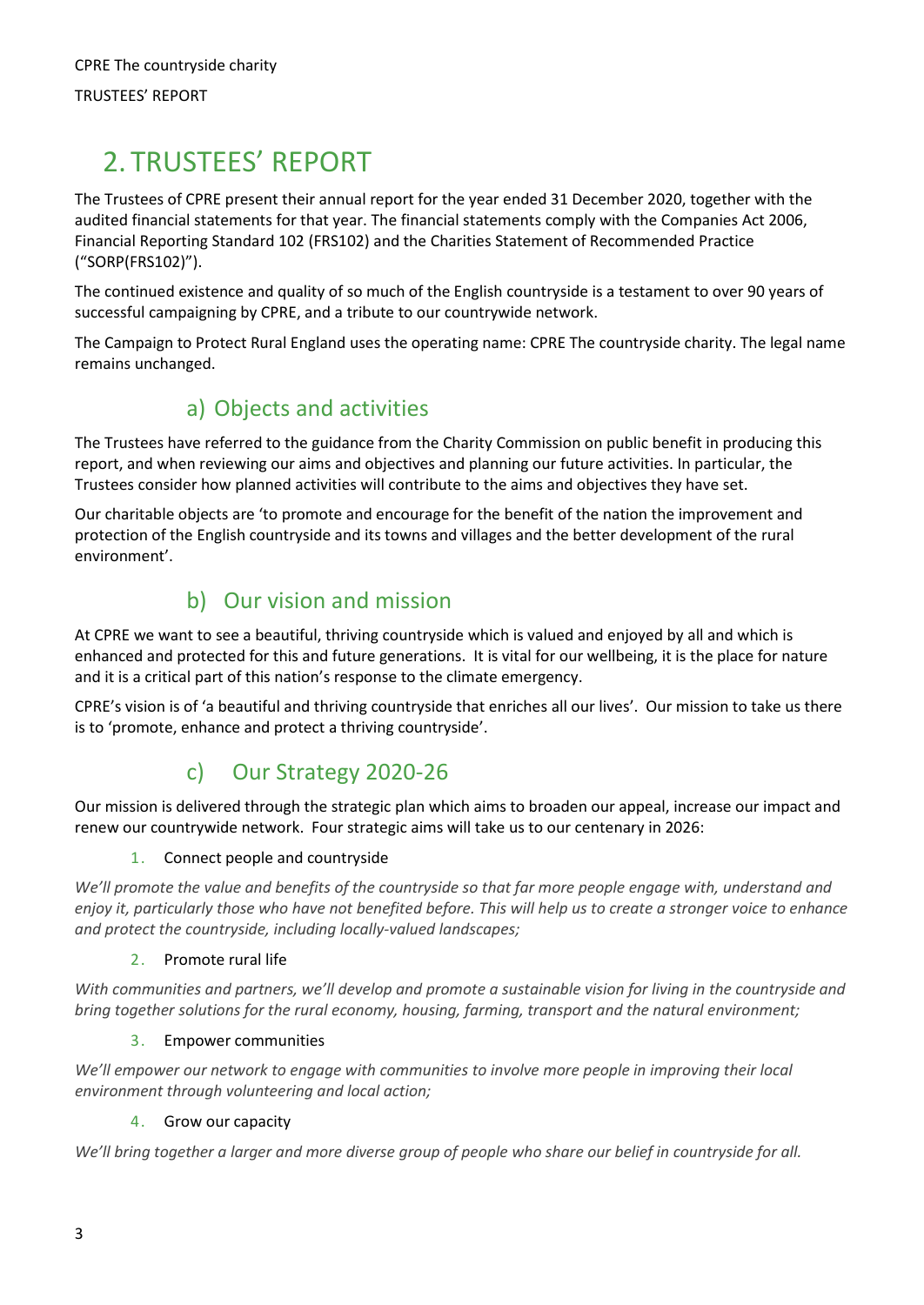#### TRUSTEES' REPORT

### d) Activities and services provided

Our campaigning is evidence-based and reasoned, as well as passionate. We are experts in the planning system and landscape character, locally and nationally. We have a long track record of achievement, dating back over 90 years. We are independent of any interest group and defend the countryside in the public interest.

The three principal ways in which we achieve our objectives are:

- 1. Initiating and supporting activities that directly improve the countryside and rural communities.
- 2. Influencing national policies to maximise the benefit and minimise the damage to the countryside.
- 3. Supporting and developing our network of independent local CPREs and through them influencing local plans, supporting appropriate developments and preventing developments that would unnecessarily damage the countryside.

We provide an overview of our activities through this Annual Report; CPRE's Annual Review; Countryside Voices, our magazine for members; tailored communications for donors and high-value supporters; and regular Campaigns Update email bulletins. Our website [www.cpre.org.uk](http://www.cpre.org.uk/) and activity through all the main social media channels promotes the value of the countryside and our work to enhance and protect it, providings advice and access to comprehensive information on our aims, activities and services. Our planning support service, which is being restructured and strengthened this year, provides help to local communities wishing to support or challenge a local planning application.

The 39 independent county CPREs run campaigns and provide local information via their websites, publications and events. They have a very small staff and rely in the main on increasing numbers of volunteers to help them enhance and protect their local countryside.

The work of national CPRE is organised into four main departments, each of which comprises a number of teams:

- 1. Campaigns and Policy: Land Use and Planning, Rural Economies and Communities, External Affairs.
- 2. Engagement and Income: Individual Giving, High Value Relationships, Brand and Engagement.
- 3. Volunteering and Partnerships: Volunteering Development, Network Development.
- 4. Finance and Operational Effectiveness: Finance, HR and IT.

The departments work very closely together and much of our work is carried out jointly by cross-team groups of staff also working with volunteers from across our network. Responsibility for delivering our strategic aims brings their work together and highlights from 2020 are reported accordingly below.

# <span id="page-5-0"></span>3.OUR ACHIEVEMENTS IN 2020

2020 was an exceptional year in which, shortly after we began work on delivering our new strategy, the country was beset by the Coronavirus outbreak and entered a period of 'lockdown'. That necessitated the rapid closure of our London office and transfer of all activities to online remote working. Very recent investment in cloud-based IT made that possible and, with the commitment and hard work of our staff and volunteers, meant we were able to resume all our activities within a short period. Most of our policy and campaigning work has continued and very significant outputs delivered.

The Coronavirus pandemic led to renewed public awareness of the value of countryside and green space on which we have been quick to capitalise. Similar moves by major environmental organisations have made this an area of significant opportunity but also one where resources are constrained.

While in the wider charity world any fundraising which is dependent on face-to-face contact was badly hit, CPRE's core membership and legacy income stood us in good stead to weather the immediate financial storm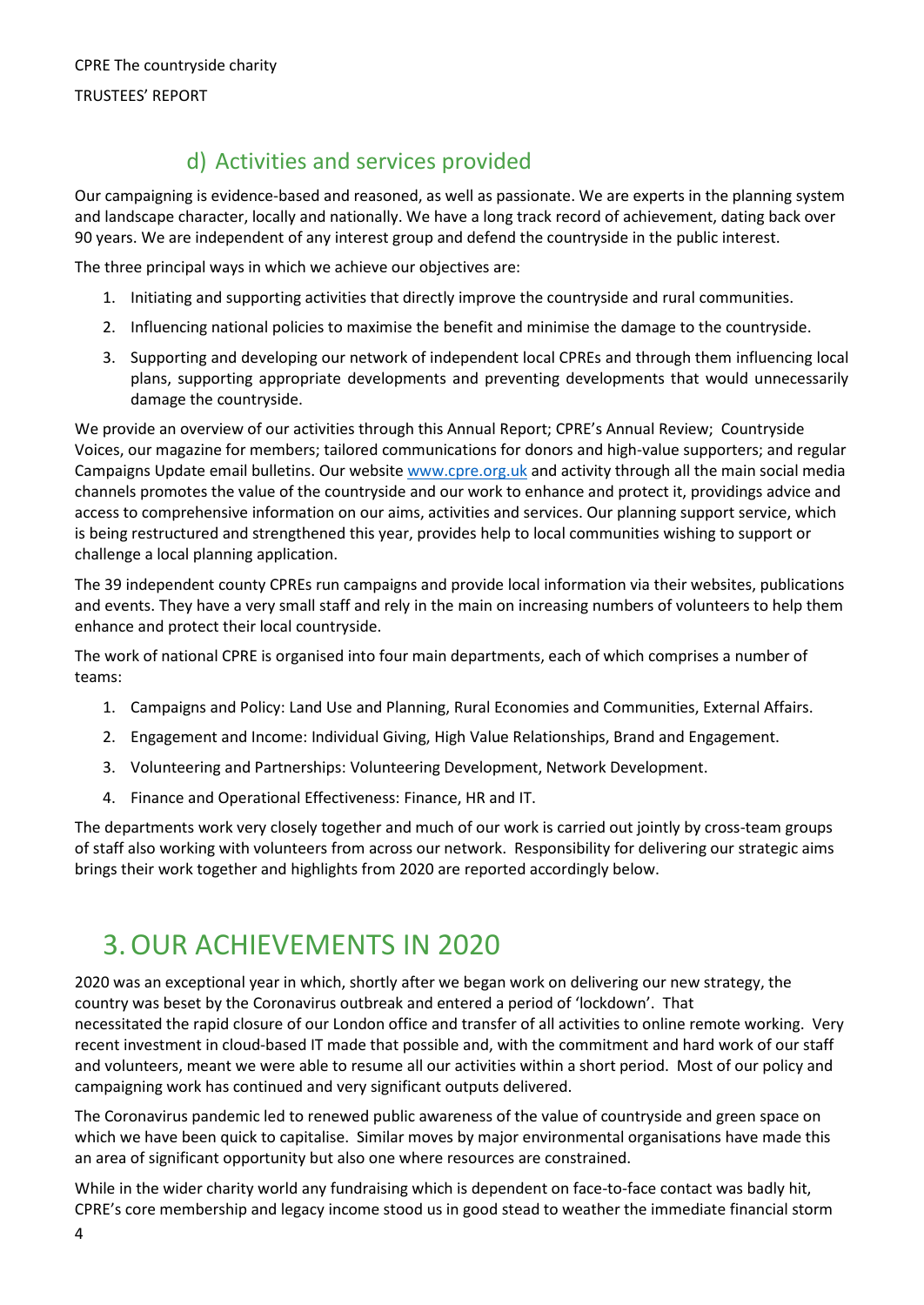#### TRUSTEES' REPORT

without any delays or furloughing. However, the dramatically changed situation meant that CPRE, in line with all major charities, postponed planned investment in new member acquisition and focused efforts on existing donor stewardship. The medium to longer term economic forecast and its impact on our fundraising targets will be our main concern as we plan ahead.

Politically and in the media CPRE has had one of its most active years, with major change taking place as a result of Brexit and the new government. Most significantly, the government's proposed deregulation of the planning system resulted in a massive mobilisation of CPRE resources in a very high-profile first stage campaign to challenge proposals on setting housing targets and the Planning White Paper. All these trends continue as we plan for 2021. In addition, we face an exciting year with many challenges and opportunities, including the UK hosting of the international COP climate emergency conference in the autumn, renewed focus on nature and green space from Natural England's Nature Recovery Partnership and the progress of a new Environment Bill, with much of our work being done in coalition with partners. The Agriculture Bill has now passed into law and so the implementation of 'public payments for public goods' and the Environmental Land Management Scheme will become the crucial issue as we look at what it means in practice for landscapes, farming practices and our countryside more widely.

Events during the year have also highlighted the vital importance of our work to promote equality, diversity and inclusion in the countryside and rural context. Following our diversity audit in 2019, we agreed a leadership statement in 2020, and we will be building this into all our work and developing a dedicated programme on a 'countryside for all' during 2021.

### a) Connect People and Countryside

In 2020 our campaigning and policy work resulted in:

- influence on the government's review of housing design following our Design Audit launch in January;
- increased understanding of the need to improve rural connectivity, with the Parliamentary launch of our 'Transport Deserts' report in February;
- new funding and measures to support building on brownfield land first;
- more support for the importance of access to green space and nature for our health and wellbeing, articulated and promoted in our 'Regeneration Manifesto' which was launched in June;
- increased government support for the role of countryside in addressing the climate emergency, such as planting more hedgerows, following our 'Greener, Better, Faster' Climate Emergency policy launch with senior ministerial support in July;
- improved provisions on soil health and landscape quality in the Agriculture Bill, published in November; and
- a change in government policy to ensure more houses are built in urban areas and on previously developed land rather than on greenfield following the major first phase of our campaign against government plans to deregulate planning.

#### **Better Housing Design**

In January we published 'A National Housing Audit for England' joint report with University College London (UCL), which looked at over 140 housing developments across England and found that 75% were either 'poor' or 'mediocre'. The Ministry of Housing, Communities and Local Government (MHCLG) responded to our report on the day of the launch, attended by over 250 people, following strong print and broadcast coverage. The report's findings were subsequently heavily referenced in the government's 'Building Better, Building Beautiful Commission' report, which included stronger application of design standards in the National Planning Policy Framework (NPPF). We followed up with high level meetings with MHCLG officials to discuss our recommendations in more detail.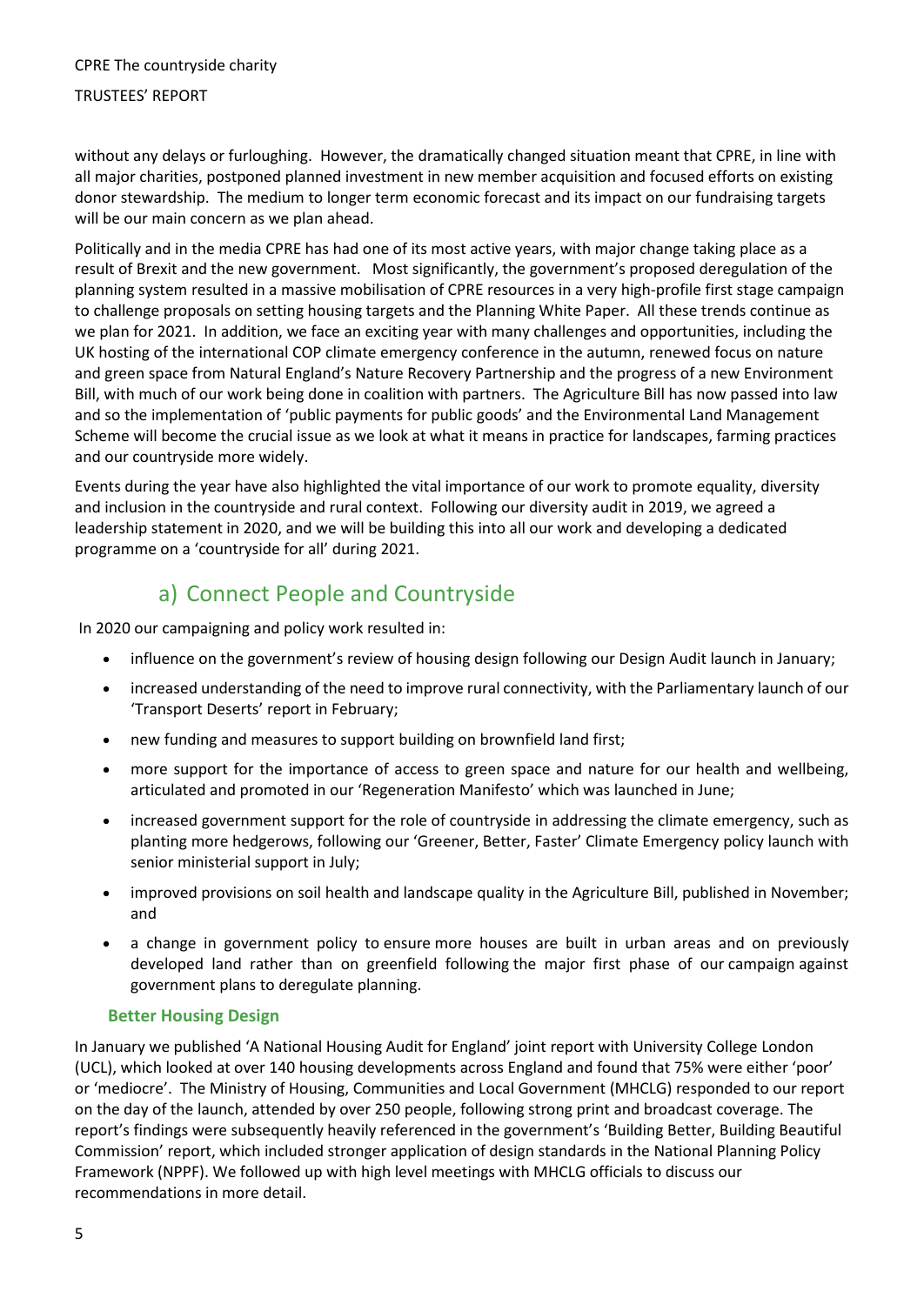#### **Building on brownfield first**

Our work to promote the recycling of derelict land influenced a spring budget announcement of a £400m fund to create a national brownfield map and help councils make the most of this sustainable resource – which our research later in the year again confirmed could accommodate 1.3m homes. The budget also contained £12.2bn in funding for affordable homes following CPRE's calls for investment as part of a coalition with Crisis and the National Housing Federation.

#### **Regenerating our countryside**

At the end of June we published our 'Regeneration Manifesto' outlining how important access to green space and the ability to connect with nature have been for our physical and mental wellbeing in the context of Coronavirus and the lockdowns. Following a launch event with 230 attendees including MPs, civil servants, sector stakeholders, journalists and local CPRE representatives, we wrote to relevant Secretaries of State and all key Parliamentarians and received very positive feedback on the timing and content such as this from Lord Judd - '...*my strong support for the manifesto. It is a crucially important statement at this exacting time. All power to your elbow!*' Lobbying at ministerial and senior civil servant level continues on the key asks.

#### **Responding to the climate emergency**

A week later saw an even larger launch event for our climate emergency action plan 'Greener, Better, Faster', and its 12 recommendations to help address climate breakdown won considerable support, with Caroline Lucas MP hailing it 'a wonderful manifesto', Dame Cheryl Gillan calling for it to be debated in the Lords, and the Environmental Audit Committee inviting us to submit it as evidence to their inquiry on greening the post-covid recovery. Our focus on natural solutions, including stronger protection and restoration of hedgerows, was picked up by many commentators, resulting in a supportive editorial in the Times and Environment Minister Rebecca Pow pledging her personal support. We also met with Secretary of State George Eustice, where we pressed our key recommendations and early concerns about the potential environmental impacts of the planning reforms.

#### **The right development in the right place**

Following massive CPRE pressure in the press and Parliament, we also welcomed a December change in the government's plans to create housing targets using a computer algorithm – which would have significantly increased the pressure to build on greenfield sites in the south east. CPRE has received very strong support (including 310,000 names on our joint petition) for our argument that the majority of housing we need is best accommodated in existing urban areas. We were therefore relieved to hear Housing Secretary Robert Jenrick confirm the government had updated the methodology, so that it would prioritise homes '*on brownfield land first to protect the countryside*' and boost investment in '*the cities of the Midlands and the North as part of our commitment to levelling up*'.

### b) Promote Rural Life

#### **Improving rural connectivity**

February saw the launch of our report 'Transport Deserts', in conjunction with the Campaign for Better Transport. The report highlighted the plight of over one million people in the South West and North East alone, who live in, or are on the verge of living in, a transport desert – cut off from adequate public transport and access to vital public services. A parliamentary launch was held on 12 February, which included a response from Minister George Freeman and was attended by 12 MPs as well as other opinion formers and key stakeholders. That same week, the government announced new funding of £5bn over five years for improved bus, walking and cycling provision. We responded by highlighting the needs of rural communities and will be lobbying hard for fair share of provision in the most isolated rural areas.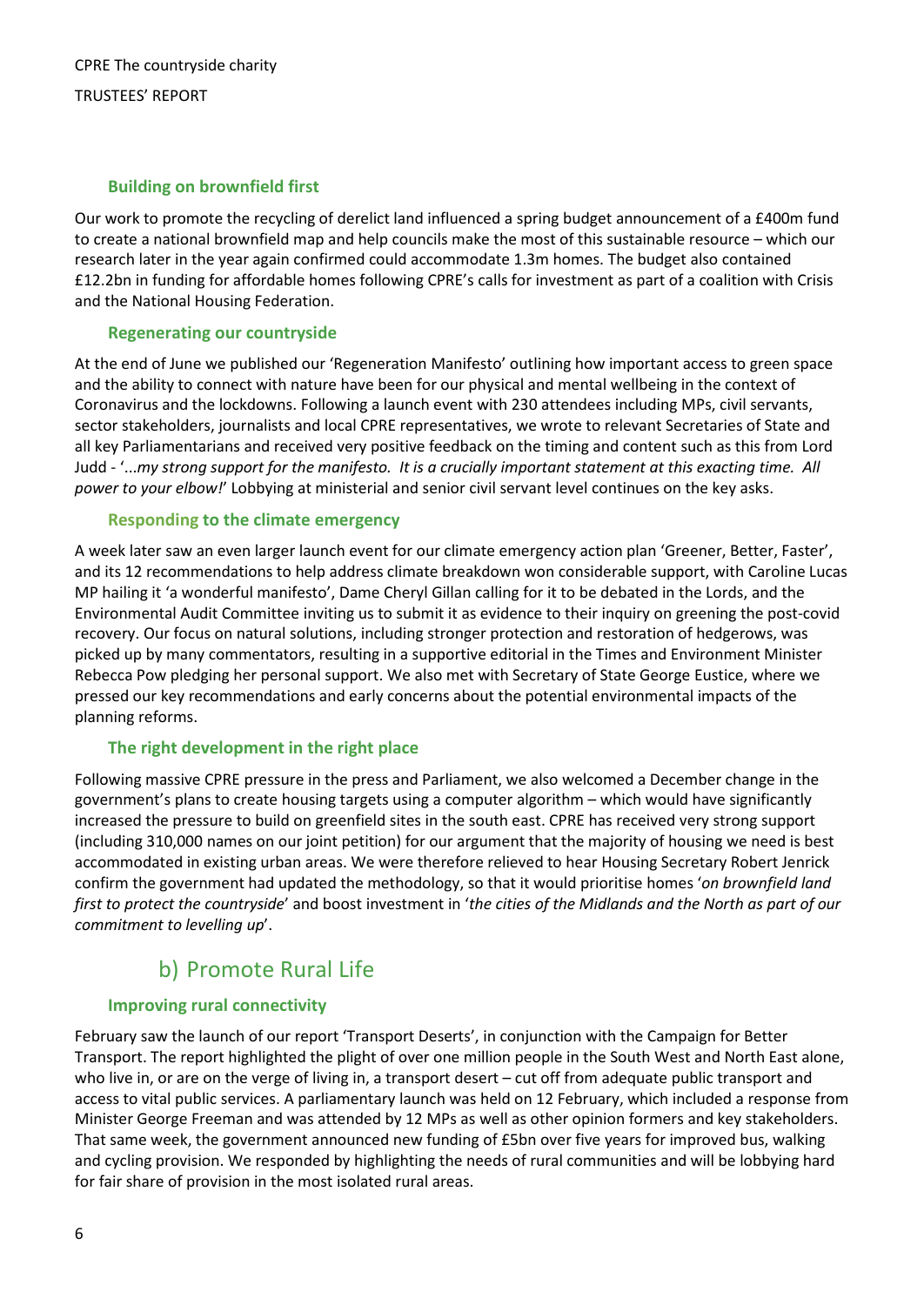#### TRUSTEES' REPORT

#### **Influencing the new Agriculture Act**

The passing of November's Agriculture Act marked a major shift in government policy and a battle won for CPRE. The act was based on the kind of 'new model farming' CPRE has championed since 2016, with our lobbying ensuring that farmers will now be more fairly supported to produce environmentally sustainable food, increase biodiversity and adapt to climate change. We were particularly delighted that the legislation adopted CPRE's demand that farmers should be rewarded for protecting or improving the soil that is so vital for absorbing floodwater and storing carbon. The act was followed by a new sustainable farming 'roadmap' incorporating many of our ideas and confirming that future funding will prioritise nature restoration.

### c) Empower Communities

#### **CPRE Network support and engagement**

Investment in CPREs national network and support to our volunteers has achieved tangible results this year, including:

- a new volunteering management system 'Assemble' for all parts of CPRE to attract, recruit, train and support volunteers;
- an online AGM which enabled voting members to appoint a new chair and trustee and approve the accounts;
- record attendance at the annual conference online over two days, with 85% of survey respondents ranking it good or very good;
- over 80 new volunteers and local staff helped with online inductions;
- £150,000 national funds invested in 19 local CPREs' innovative partnership projects since 2018, through our Strategic Collaboration Fund;
- development of a new contacts management database (MS Dynamics) which will allow vastly improved management of and communication with supporters across national and local CPREs.

Network communications continued to improve with consolidation of Network News as the weekly update for the network, providing links to documents and research, invites to meetings and events and timely updates on projects and initiatives that have relevance to local CPREs. In a major step forward, recipients can now follow a link to a new Sharepoint folder ('netpoint') where all documents can be stored and this is the acorn from which an intranet can grow in 2021.

A group drawn from across the network continued to gather feedback on a suite of documents that will form a template partnership agreement between national CPRE and the 39 local CPREs, once completed. The group now have five chapters that have been consulted on and amended, covering first principles through to how we use the CPRE brand.

#### **Volunteer training and development**

Our growing volunteer training programme was rapidly adapted to run online. After ten months of development the new volunteering system Assemble launched with a suite of around 40 new volunteer role profiles and lists of active local volunteers on the system. Assemble allows for registered volunteers to login to a Volunteer Hub, find the details about their role (and recruitment for new volunteers) and in time it will link to online learning and the intranet. This will help volunteer coordinators maintain good, secure records about volunteers and make administration simpler and more effective. By the end of 2020 there were 18 groups making use of Assemble for recruiting volunteers and 250 accounts made in the system, we anticipate that this will soon rise to 450.

In June CPRE celebrated Volunteers' Week for the second time. Messages and films were shared across the network and case studies brought the stories of volunteers to life. A virtual volunteer awards ceremony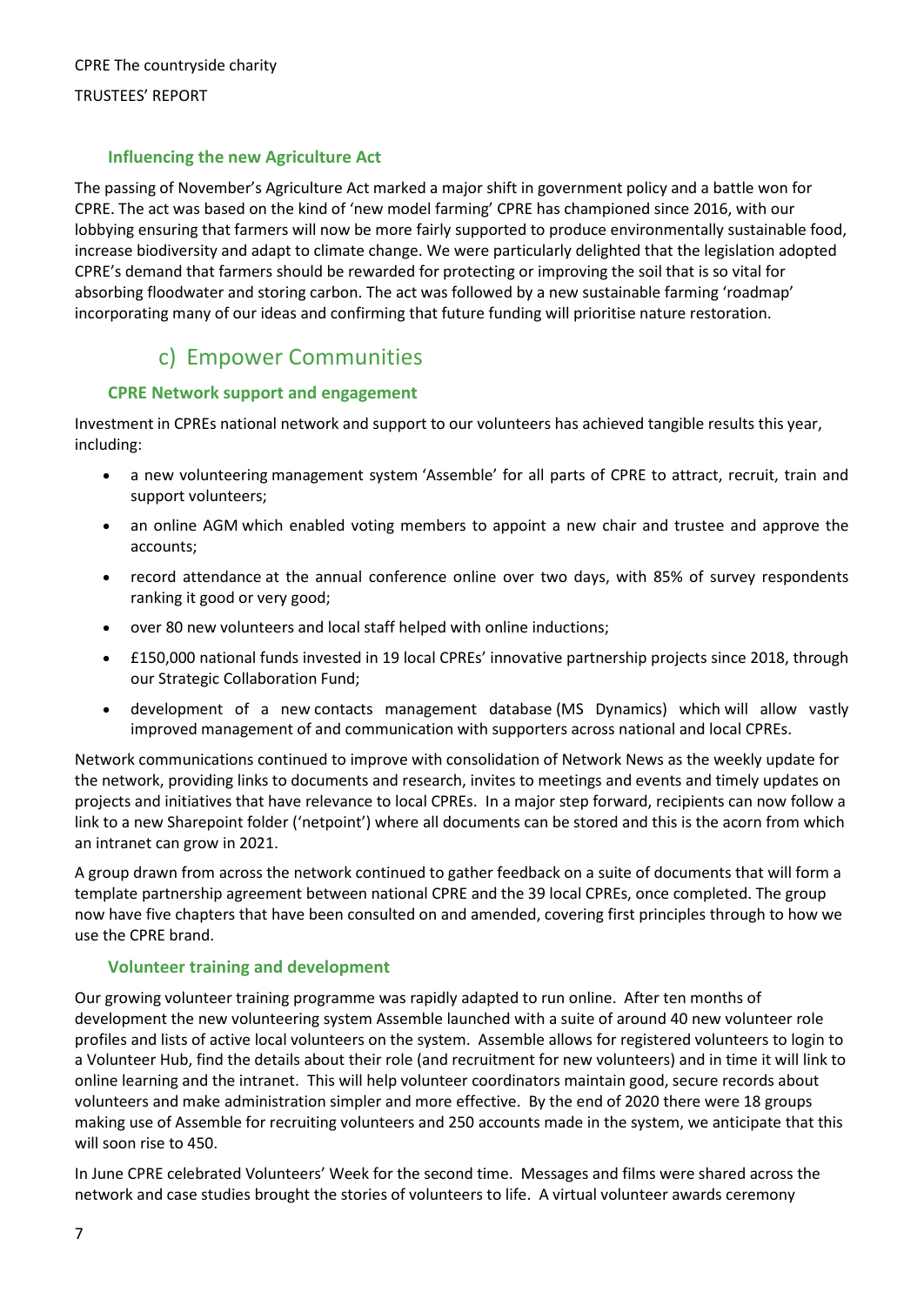#### TRUSTEES' REPORT

recognised the personal contribution of volunteers from across the network, nominated by their peers. The awards were for each of CPRE's values, strategic themes or for a special contribution and we aim to build on this in 2021.

A review of our Volunteering Development work was carried out in the summer and the case was made to expand the remit of the team to support more CPREs across the network.

### d) Grow our capacity

Broadening CPREs appeal and increasing the amount and diversity of our membership and income continue to be major priorities as we build on the new purpose and brand through the strategy.

#### **Engagement and Income**

Despite the pandemic, 2020 saw us successfully building on our plans towards reversing decline in relevant income streams and diversifying sources of income. We focused strongly on public awareness and raising the profile of CPRE with specific target audiences, building on the repositioning and rebranding work of the past two years and preparing the ground for new product launches and new member acquisition in the coming year.

Total voluntary income for the year was £4.3m, a 25% increase on 2019, driven predominately by legacy income. As in previous years, our three biggest sources of income were legacies, memberships and appeals.

The awareness work provides a strong foundation for further growth and for investment in membership acquisition in 2021.

#### **Brand and Engagement**

Our communications to the public, supporters and members have dramatically improved as the new brand is introduced, most significantly this year:

- the full launch of our new website with integrated pages for local CPREs and a whole host of improvements for members and people seeking to find out more about our work;
- the completion of the implementation of our popular new brand and strapline 'The countryside charity';
- a refreshed Countryside Voices magazine, retaining the best of this very popular membership benefit while communicating our new values and brand in an attractive and informative way;
- the countryside ['Regeneration'](https://www.youtube.com/watch?v=4pwR3qx2w6Q&ab_channel=CPREThecountrysidecharity) film and social media campaign, raising awareness amongst the general public of CPREs name and work and the importance of enhancing and protecting our countryside at this critical time;
- a series of successful appeals on key issues all brought in income ahead of target;
- a full cycle of fundraising and membership events and testing of new income-generating projects, including for example the 'Gem and I' starry skies children's booklet; and
- key supporter-facing campaigns and programmes to achieve engagement and income goals through our social media and digital work, most notably in the Planning White Paper campaign.

Our engagement and digital activity will be central to broadening our appeal in order to increase our reach, impact and income in 2021.

#### **Content Development**

Much focus has been on creating engaging content for our Regeneration campaign, as well as supporting our Countryside for All narrative through a series of pieces marking Black History Month for the first time.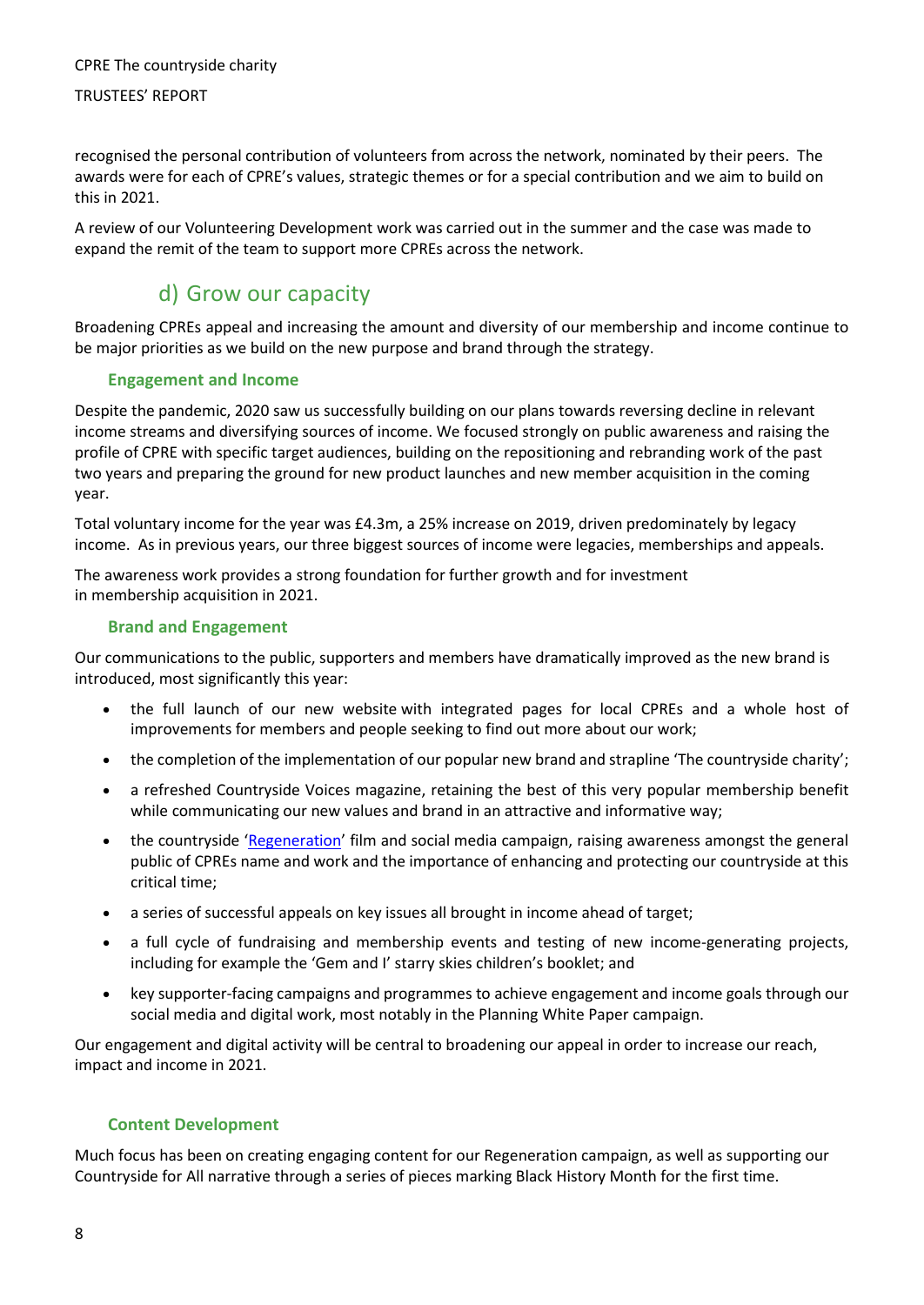#### TRUSTEES' REPORT

Our ability to create on brand seasonal videos and images for the whole CPRE Network to use on web and print was restricted due to COVID restrictions. However, this will resume once restrictions have been lifted.

The new website was designed to serve both the national charity and our local network, allowing us to offer a consistent supporter experience. Despite lockdown, half of all local CPREs are already using the new website and we expect at least another 10 to join in the first half of 2021.

#### **Income Generation**

Membership fees are a stable source of funding for the organisation due to our consistently high overall member retention rate (98%). Work to further deepen and increase donor retention continued in 2020, including a stewardship magazine for active regular givers, mid-value and one-off high value donors and a new regular givers welcome pack.

We partnered with fundraising specialist agency, Blue Frog, to further develop the membership product ready for the acquisition launch in 2021. Working alongside the network we will produce new initiatives to test and launch during 2021.

Cash appeals to existing supporters continued to perform well overall, despite the uncertain external environment. These are also being supported by innovative email reminders to uplift income and a number of digital acquisition testing as well as lead conversion activity from the Regeneration campaign and the planning petition.

Finally, with ongoing COVID restrictions the community and events team have focussed on supporting the network through fundraising training and workshops.

#### **High Value Relationships**

2020 marked the commencement of our high value relationships strategy, something which has been strongly affected by the coronavirus pandemic and resulting cancellation of all planned face-to-face donor events.

The competition for project funding increased noticeably since March as demand increased and funders concentrated efforts on emergency grants. However there have been opportunities too with more funding pots emerging for the environment sector as we head towards a green recovery.

Legacies performed extremely well increasing by £1m over 2019.

#### **Governance**

As a response to the Coronavirus pandemic, the Articles of CPRE were amended to allow online AGM's and we held our first virtual AGM in June 2020.

The regular cycles of meetings continued, for the most part virtually.

Work has continued on embedding our values. The focus this year has been on the OPEN value and we have reviewed our approach to diversity and inclusion. Following an external diversity audit in 2019, a plan of action was agreed with the Trustees.

#### **IT upgrade**

With the Coronavirus pandemic and the whole organisation moving to remote working overnight, the previous investment in MS SharePoint and Teams paid off. Staff adapted to the MS Teams environment and innovated to continue to campaign and provide support to the network. Work continued with the upgrade of our Contact Relationship Management (CRM) system to MS Dynamics. This has enabled us to review our business systems and processes to provide us with more robust information to support strategic decisions in the future.

#### **Our Staff**

This has been a challenging year for our staff. They have responded well and adapted to new ways of working. Staff also responded professionally to the debate around CPRE's statement on Black Lives Matter,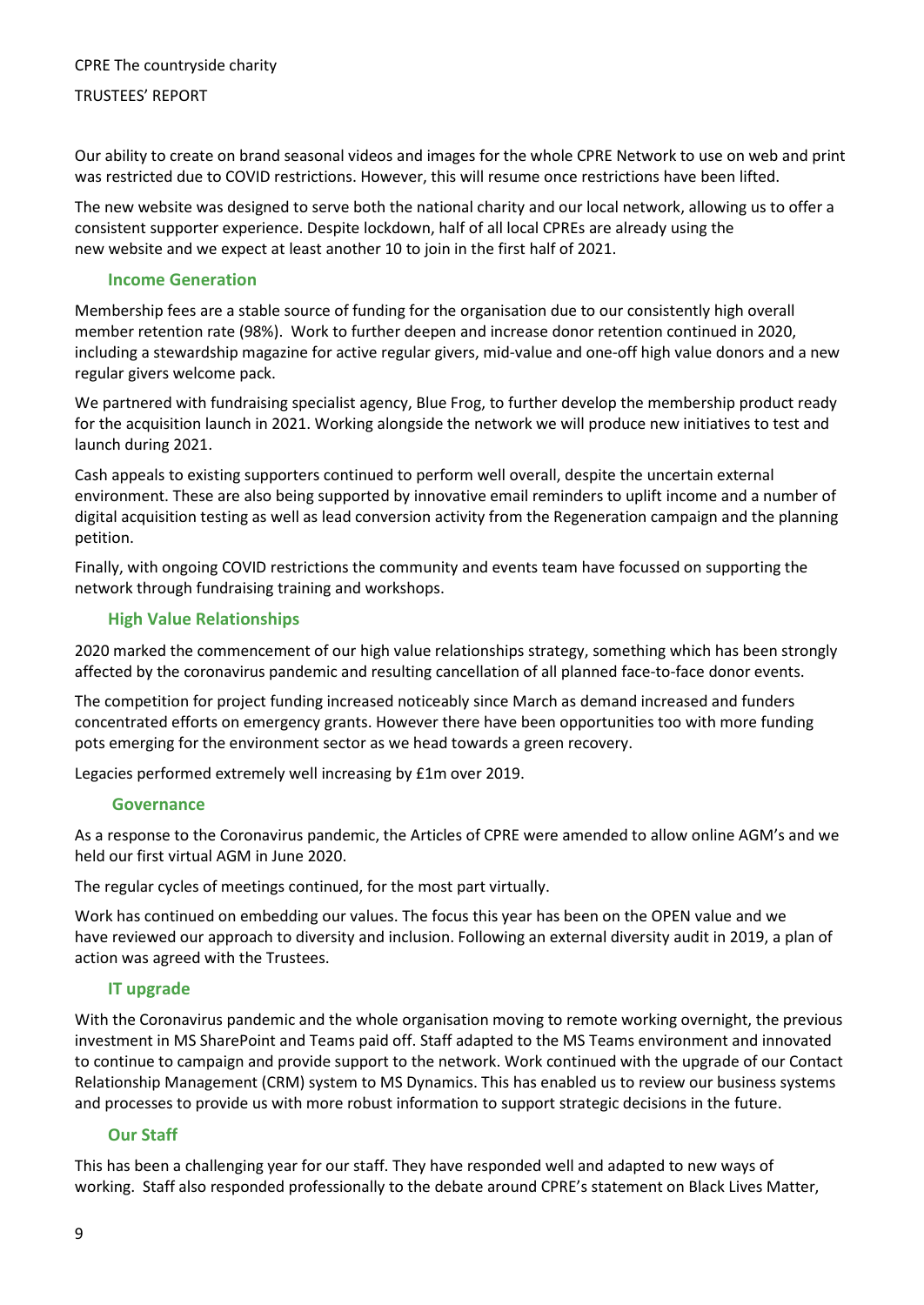#### TRUSTEES' REPORT

clear throughout, that the future of the countryside is intrinsically linked to the ability of all to enjoy and care for it.

Although our annual staff conference had to be cancelled due to the Coronavirus pandemic, this was replaced by a number of online learning sessions which were well received by staff. In September staff also met in small socially distanced groups to walk and enjoy the English countryside.

Surveys and meetings have been held with staff during the year to check on mental health and wellbeing. We have also been eager to capture the learnings from the remote working experience to guide our future office strategy for when our lease expires in February 2022.

### e) Strategic Performance Results 2020

A new set of strategic performance measures was put in place in January 2020. These measures, summarised below, give a top-level view of progress on the most important measures of progress against the plan. They need to be taken together with the qualitative reports above to see a full picture of what's going well and where challenges remain.

These indicators are used through the year by the Board of Trustees to keep abreast of progress and provide early warning of any areas which need attention. Results show good progress against all key areas.

| <b>KPI</b> | <b>Strategic</b>          | <b>Measure</b>                                           | 2020                                               | 2020 Result        | <b>RAG</b> | <b>Note</b>            |
|------------|---------------------------|----------------------------------------------------------|----------------------------------------------------|--------------------|------------|------------------------|
| no.        | aim/objective             |                                                          | <b>Target</b>                                      |                    |            |                        |
| $1 - 3$    | <b>Grow our capacity</b>  | <b>Total fundraising</b>                                 | £3.5m                                              | £4.2m              |            | Strong legacy          |
|            | Increase and              | income all sources £                                     |                                                    |                    |            | performance and cost   |
|            | support                   | diversify income and Return on Fundraising<br>Investment | 2:1                                                | 6:1                |            | control                |
|            |                           | <b>Fundraising Income</b>                                | 35% legacy                                         | 53% legacy         |            | Coronavirus            |
|            |                           | from any stream at                                       | 65% other fundraising                              |                    |            | lockdown delayed       |
|            |                           | least 10% and/or no                                      |                                                    |                    |            | supporter/member       |
|            |                           | more of 50% of total                                     |                                                    |                    |            | acquisition activities |
|            |                           | Numbers and diversity                                    | 340,000 supporters of which                        | 170,678            |            |                        |
|            |                           | of supporters all                                        | 40,000 financial                                   | supporters         |            |                        |
|            |                           | sources, of which 12%                                    |                                                    | 47,336 financial   |            |                        |
|            |                           | financial supporters                                     |                                                    |                    |            |                        |
|            |                           | More people recognise 27.5%                              |                                                    | 18%                |            | Matches trend across   |
|            |                           | <b>CPRE</b> and are positive                             |                                                    |                    |            | sector in the period.  |
|            |                           | about our work                                           |                                                    |                    |            |                        |
|            |                           | according to YouGov                                      |                                                    |                    |            |                        |
|            |                           | brand tracking.                                          |                                                    |                    |            |                        |
| 4          | <b>Connect people and</b> | 3 Policy & practice                                      | No. locally valued landscapes & Housing formula    |                    |            |                        |
|            | countryside               | changes that improve                                     | green spaces enhanced &                            | revised to focus   |            |                        |
|            |                           |                                                          | the planning system by protected; No. developments | on large urban     |            |                        |
|            |                           | delivering more                                          | proposed on suitable                               | centres and use of |            |                        |
|            |                           | sustainable                                              | brownfield sites; No. planning                     | brownfield in line |            |                        |
|            |                           | development in public                                    | decisions taken in line with                       | with our policy    |            |                        |
|            |                           | interest                                                 | Green Belt protection.                             | recommendations.   |            |                        |
|            |                           |                                                          |                                                    | Increased funding  |            |                        |
|            |                           |                                                          |                                                    | to incentivise use |            |                        |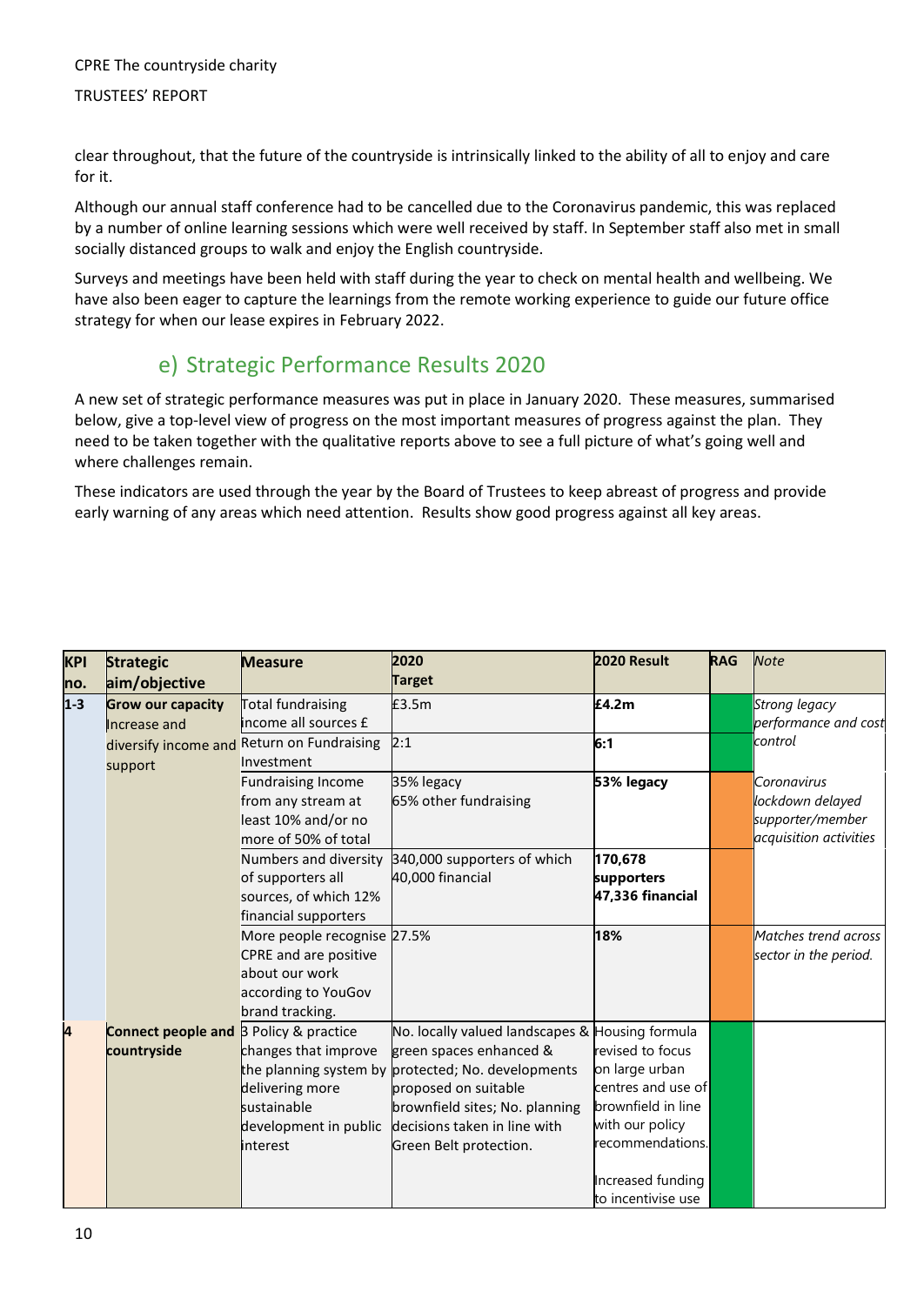#### TRUSTEES' REPORT

|   |                           |                       |                                                 | of brownfield land<br>coming forward |                          |
|---|---------------------------|-----------------------|-------------------------------------------------|--------------------------------------|--------------------------|
|   |                           |                       |                                                 | for development                      |                          |
| 5 | <b>Promote Rural Life</b> | 3 policy and practice | Increase in provision rural                     | Agriculture Bill                     |                          |
|   |                           | change successes that | affordable housing;                             | change to land                       |                          |
|   |                           | ensure a more         | No. sustainable models farming management in    |                                      |                          |
|   |                           | sustainable rural     | & environmental land                            | the public                           |                          |
|   |                           | economy in which      | management adopted; No.                         | interest and                         |                          |
|   |                           | communities can       | measures that help countryside policy successes |                                      |                          |
|   |                           | thrive                | mitigate & adapt to climate                     | on soils, farm                       |                          |
|   |                           |                       | emergency                                       | size, diversity,                     |                          |
|   |                           |                       |                                                 | landscapes and                       |                          |
|   |                           |                       |                                                 | access.                              |                          |
|   |                           |                       |                                                 |                                      |                          |
|   |                           |                       |                                                 | Government 10-                       |                          |
|   |                           |                       |                                                 | point plan for                       |                          |
|   |                           |                       |                                                 | green recovery                       |                          |
|   |                           |                       |                                                 | signals                              |                          |
|   |                           |                       |                                                 | improvement in                       |                          |
|   |                           |                       |                                                 | policies on                          |                          |
|   |                           |                       |                                                 | climate                              |                          |
|   |                           |                       |                                                 | emergency,                           |                          |
|   |                           |                       |                                                 | disappointing on                     |                          |
|   |                           |                       |                                                 | nature-based                         |                          |
|   |                           |                       |                                                 | solutions.                           |                          |
| 6 | <b>Empower</b>            | Number of registered  | 720 registered volunteers in                    | 250 active                           | Early stages of          |
|   | communities               | volunteers            | roles in new                                    | volunteers                           | <i>implementation in</i> |
|   |                           |                       | Assemble database                               |                                      | many smaller             |
|   |                           |                       |                                                 |                                      | groups                   |

Table 1: Progress against 2020 Strategic Performance Measures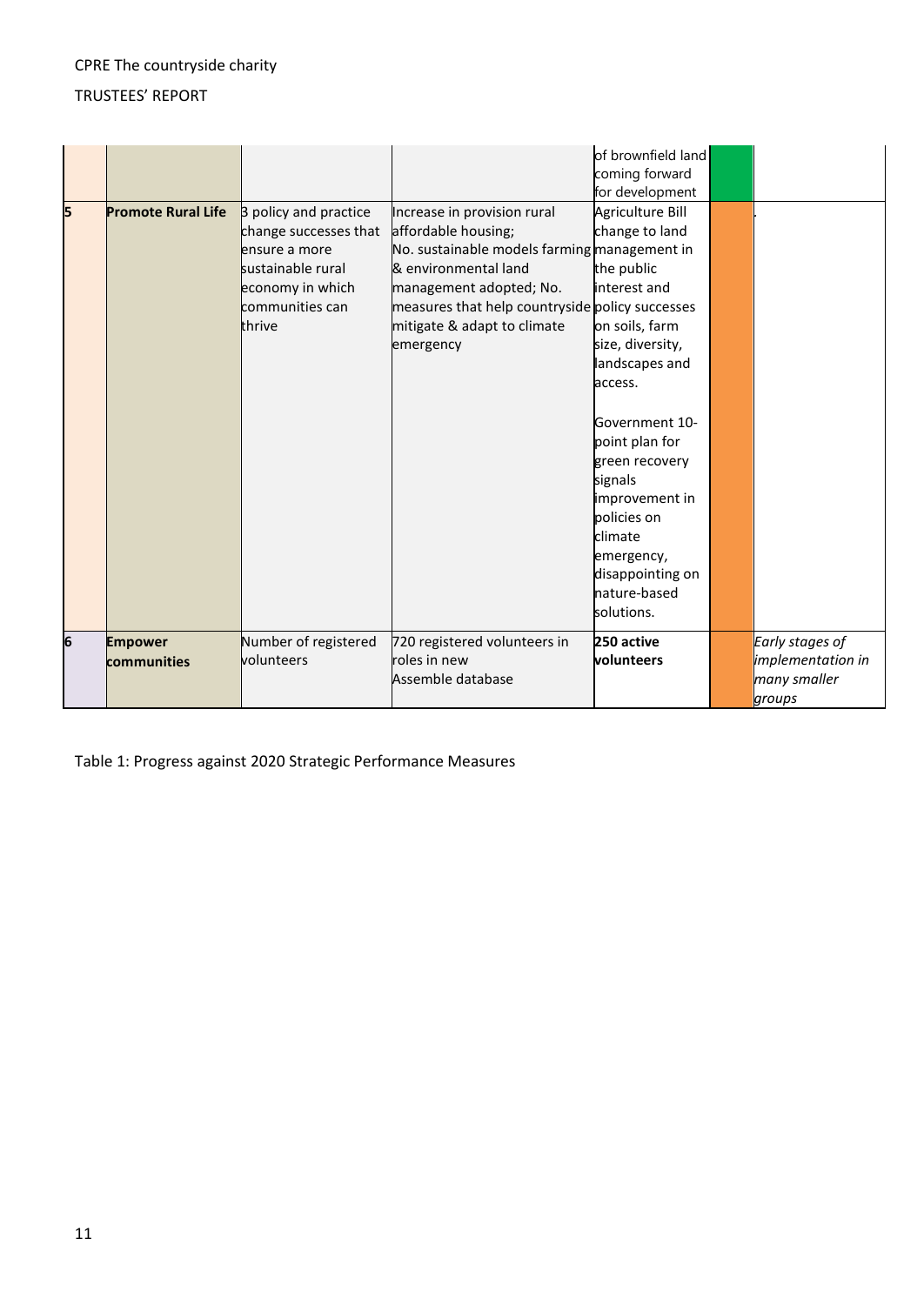# <span id="page-13-0"></span>4. FINANCIAL REVIEW

The financial results of the charity's activities for the year to 31 December 2020 are set out in the Statement of Financial Activities and supporting notes.

#### **Income and Fundraising Performance**

This year total income increased compared to 2019 by £0.9m – mainly due to an increase in legacies. Legacy income of £2.3m represented 52% of total income and was higher than in 2019. Membership, (net of the local and regional share) and Committed Giving income remained steady at £1.1m and we are thankful for those loyal supporters. Funding from charitable trusts and companies was down compared with the previous year due to the impact of the pandemic.

A new fundraising strategy has been developed to create a long-term and robust approach to developing multipartner, multi-funded projects, which will significantly increase and strengthen our charitable activity. The launch of the new member acquisition project was delayed until 2021 due to the pandemic.

We would like to thank our many supporters who helped optimise the value of their donations by completing Gift Aid forms. We reclaimed £346k in Gift Aid in 2020 (2019: £346k).

#### **Expenditure**

Total expenditure in 2020 was £5.1m (2019 £5.6m) of which £4.2m was spent on charitable activities (2019: £4.4m), this included continued support to the network, investment in the Strategic Collaboration Fund to support local CPRE projects and work on developing our capacity.

#### **Financial Reserves Policy**

The Board recognises the need to keep unrestricted reserves at a level appropriate to the needs of the organisation. The Board reviewed its reserves policy in December 2020 reducing the target range in line with the policy below and to set the context for the 2021 budget. CPRE's reserves policy is:

'The Board adopts a risk-based approach to reserves. Its policy is to hold unrestricted free reserves, in a range of £1.7m – £3.5m. This reflects the Trustees current appraisal of working capital requirements, the risks in CPRE's sources of income, an allowance for unplanned expenditure, and a degree of funding for key investments during the next planning cycle'.

For the purpose of its policy, CPRE has defined its reserves as its unrestricted free reserves, which constitute total reserves less restricted, and endowment reserves, fixed assets and legacy debtors. We have ignored our fixed assets, as they are illiquid. We have not included legacy debtors because they may not be received for up to two years from the date of probate.

Therefore, our policy focuses on our unrestricted free reserves. These were £3.1m at the year-end (£3.8m in 2019) and represent a strong base to help finance activities in future years, to invest in the CPRE network and achieve new strategic objectives as per the table below. A proportion of the unrestricted reserves have been specifically designated for this purpose. Further information on CPRE's funds is contained in note 15 to the accounts.

#### **Table: Unrestricted Free Reserves**

|                           | 2020  |
|---------------------------|-------|
|                           | £'000 |
| <b>Total Reserves</b>     | 6,039 |
| Less: Restricted Reserves | (337) |
| Less: Endowments Reserves | (134) |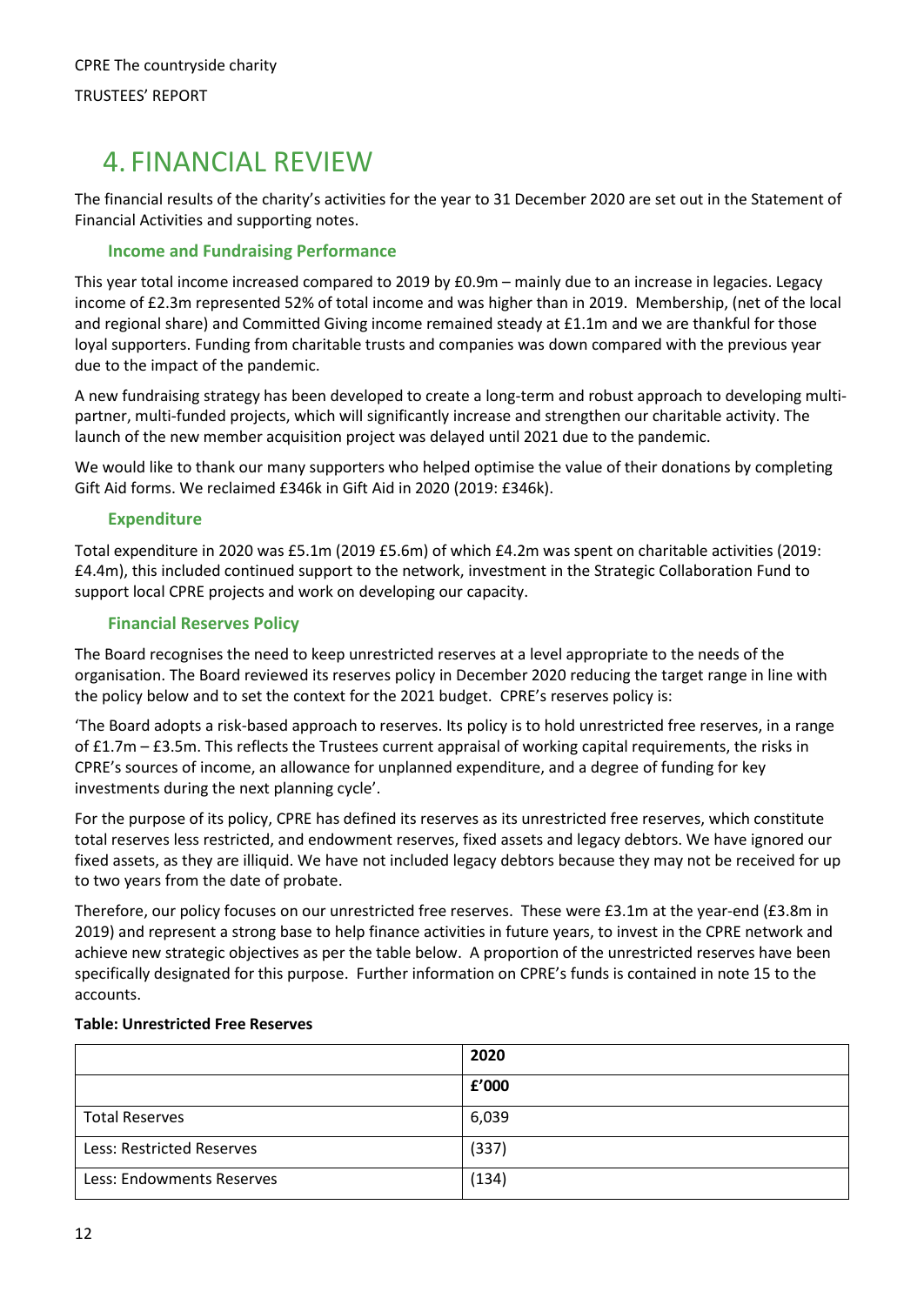#### TRUSTEES' REPORT

| Less: Designated Reserves  | (1,232) |
|----------------------------|---------|
| Less: Legacy Debtors       | (1,210) |
| Unrestricted Free Reserves | 3,126   |

The year-end total of £3.1m is within our target range of £1.7m to £3.5m.

During the year the Trustees reviewed the designated reserves and agreed to allocate £1,232k for strategic purposes. Further details can be found in note 15. Information on CPRE's future plans can be found on page 15 and these unrestricted reserves will be used to help fund these plans.

Having assessed the charity's financial position, its plans for the foreseeable future, the risks to which it is exposed and the detailed cash projections, the Trustees are satisfied that it remains appropriate to prepare the statements on a going concern basis.

#### **Investment Policy and Performance**

During 2020 all CPRE's investments were managed by CCLA.

For the year to 31 December 2020 the total portfolio has reduced by 40% (2019: reduced by 31%) as we withdrew £1.5m from our investments during 2020 (2019: withdrew £2.0m). Investment gains made on investment in 2020 amounted to £92k (2019: £414k).

The main fund remains with the CCLA Charity Ethical Investment Fund.

CPRE's prime ethical consideration is to identify any obvious conflicts of interest between its objectives and the objectives/activities of any company whose shares may be acquired directly for the purpose of investment. We had no direct investment in company shares at 31 December 2020.

#### **Fundraising Approach**

CPRE undertakes fundraising activity to its supporters via direct mail, telephone and email in line with the Fundraising Code of Practice set by the Fundraising Regulator. Our fundraising promise, which is available on our website to reassure supporters of our approach, is

'When you support us by becoming a member, campaigner or donor you can be sure of the following:

- We will never sell your contact details to anyone outside of CPRE
- We will only contact you if you have expressed an interest in our work
- If we phone you, we will always check you are happy to take the call
- If you ask us to change how we communicate with you, or stop, we will respect that
- We try hard to ensure no one ever feels pressurised to support our work
- We are registered with the Fundraising Regulator and adhere to the Fundraising Code of Practice
- All our activities are open, fair, honest and legal.'

CPRE is registered with the Fundraising Regulator and adheres to the standards of the Fundraising Code of Practice. Two complaints about fundraising activity was received by CPRE national office in 2020 and they were promptly resolved without the need for escalation to the regulator.

#### **Risk Management**

The Board recognises its responsibilities in terms of managing risk and has systems in place to ensure that the risks faced by the charity are identified, assessed, managed and monitored.

The Senior Leadership Team and all staff assess risks as part of all significant project management. The Board review current material risks at each Board meeting during the year and a thorough review of potential risks annually. This was undertaken in December 2020.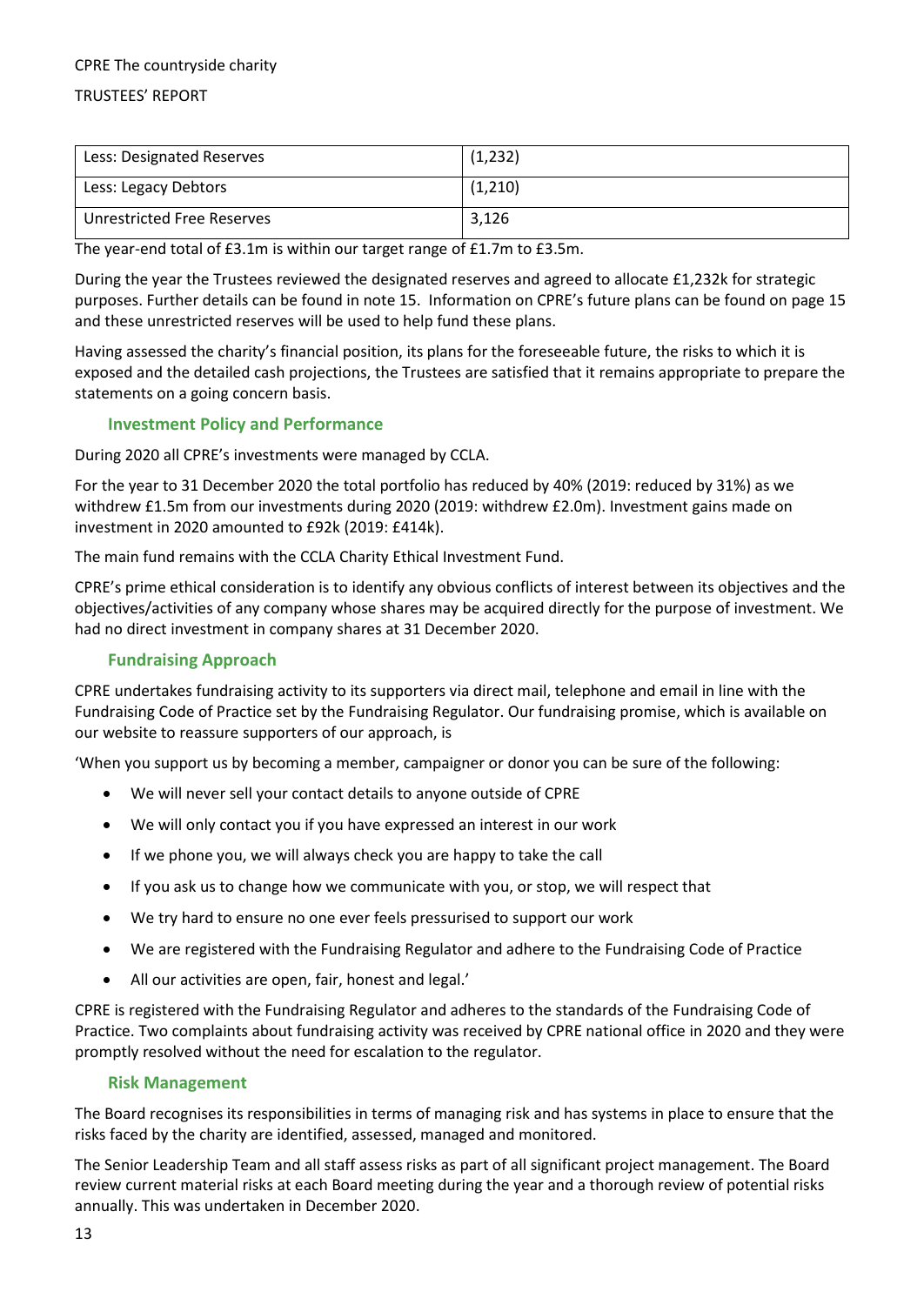#### TRUSTEES' REPORT

The main categories of risk are:

- Governance
- Reputation
- Financial
- Regulatory
- External

The Board considers the gross risk before taking into account internal and external controls and the residual net risk after these internal and external controls are applied. The major net risks relate to external factors beyond CPRE's control; the most significant are considered to be:

- Changes in policy and/or planning decisions leading to further degradation of the countryside
- A downturn in the economy leading to a decrease in income

The most significant internal risks **prior** to our internal controls are considered to be:

- Failure to diversify and grow income
- Our initiatives fail to achieve expected outcome due to not reflecting public mood or change in government policy
- IT & Data systems don't support the new strategy
- Increased risk of fraud due to economic downturn and remote working
- Health of local CPRE's and their impact on National CPRE

Our internal controls are intended to manage rather than eliminate risks and to give reasonable rather than absolute assurances.

There are only four significant residual internal net risks, all of which are assessed as acceptable:

- Failure to diversify and grow income
- Our initiatives fail to achieve expected outcome due to not reflecting public mood or change in government policy
- IT & Data systems don't support the new strategy
- Health of local CPREs and their impact on National CPRE

The system of internal control includes:

- A multi-year strategic plan
- An annual operational plan and budget, with actual performance being monitored regularly
- A range of policies (e.g. financial reserves policy) and procedures
- A Ways of Working group developing policies for working together with CPRE regions and branches
- A regular risk assessment programme
- A staff structure and scheme of delegation that aids continuity of our work

The scheme of delegation sets out the delegated authority of the FAOE Committee, the Policy Committee, the Nominations Committee and the principal officers. The day-to-day management is delegated to the Chief Executive, the principal officers and other CPRE staff.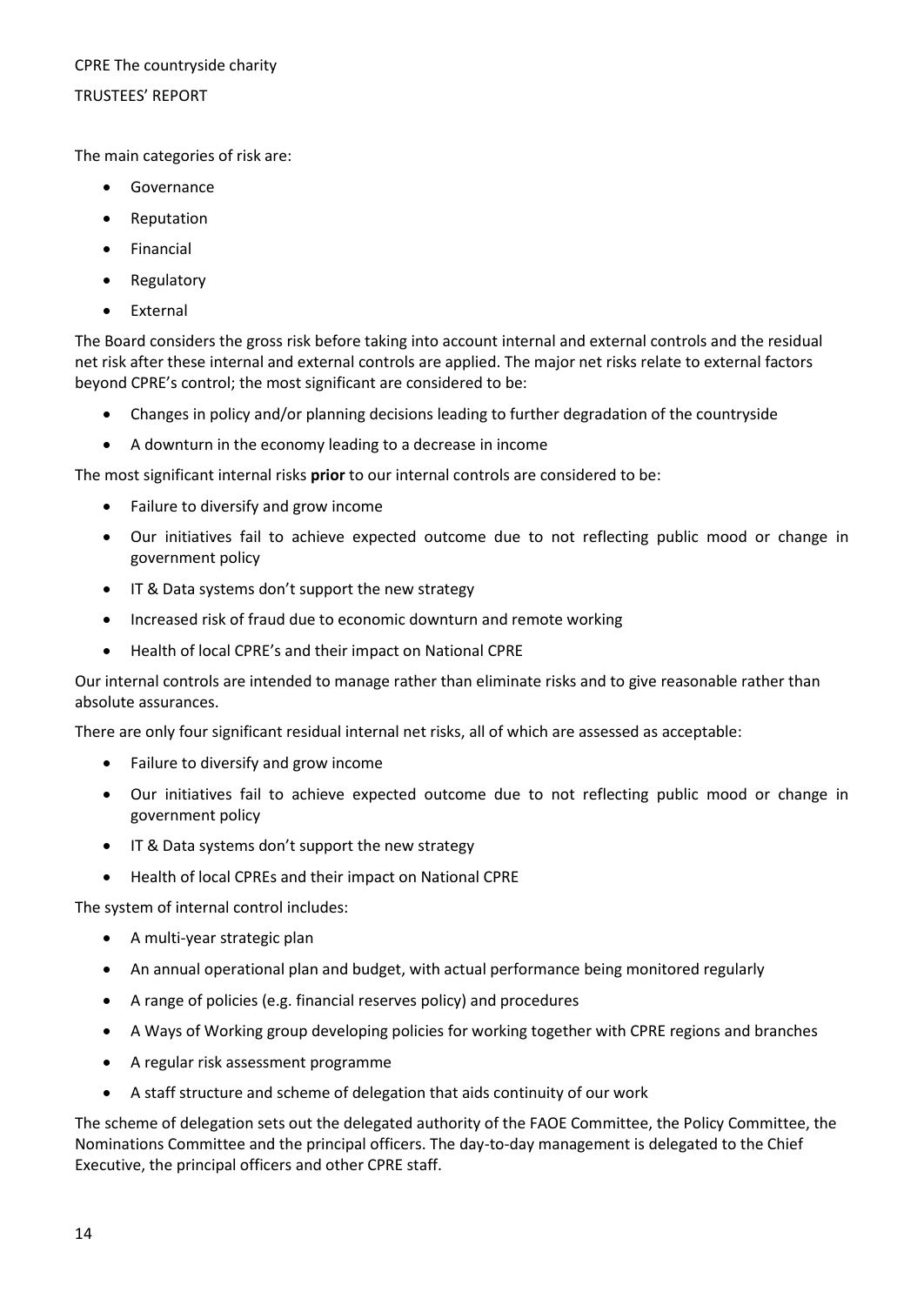# <span id="page-16-0"></span>5. FUTURE PLANS

Our strategic aims 2020-26 as set out in section 2 (c) on page 3 describe everything we are going to do at national CPRE in the next six years to move us towards our vision of a beautiful and thriving countryside that enriches all our lives. The strategic aims set our priorities and where we are going to allocate our resources during this period. All our plans and projects contribute towards the achievement of these aims.

In practice our strategy means developing new projects with partners from the CPRE network and externally, to develop, set out and promote solutions through research, policy, campaign and practical work. It means new programmes for volunteering, membership and supporter engagement and capacity-building for our network and their communities. It means presenting to the public and policymakers a vision of positive, sustainable progress for our countryside which can hold its own against the imperatives of growth.

### 2021 Priorities

Our operational plan for 2021 sets out how we are going to do that in the coming year. Our operational plan and budget, which sets out the details of what we're going to do and how we will utilise our resources, have been agreed by the Board and follow three operational priorities for the year:

- 1. **Stronger together**: in 2021 we will continue our work to transform relationships across the CPRE Network, investing in greater support for local CPREs most in need, renewing frameworks for collaboration, good practice sharing and communication across our local, regional and national organisations and make greater strides towards speaking with one voice to the Government, the public and civil society.
- 2. **Financial sustainabilit**y: the financial challenge in the medium and long-term for CPRE has become even tougher with the economic impact of the Coronavirus crisis, adding renewed urgency to our aim of increasing and diversifying income across the organisation. 2021 will see the launch of a range of new and enhanced membership, supporter and fundraising initiatives bringing to life the work of recent years on our new brand, positive messaging and awareness-raising. The new initiatives will be developed and trialled in close collaboration with the CPRE network and will be designed to increase and diversify income across the organisation. We will also conduct a review of how the costs of and income from the membership scheme are shared across the CPRE Network.
- 3. **Demonstrating impact**: this year we're going to focus hard on measuring and demonstrating how our work makes a difference for our supporters and the public. We will show how supporting CPRE secures a better planning system, more equality of access, enhanced and protected landscapes and rural-focused policies and investment sustaining rural communities and economies.

Progress against the operational plan will be measured by management and project teams and strategic performance measures reviewed by the Board every quarter. The budget with which we will deliver the plan has been agreed by the Board and is in line with our five-year financial strategy and reserves policy. It aims to invest reserves in order to increase and diversify support and income and to modernise and strengthen the network and keep reserves levels within the target range. Progress against the budget is monitored alongside the performance measures by the senior leadership team and the Board advised by the Finance and Operational Effectiveness sub-committee as described below.

Priorities and plans for 2022 will be set in the light of progress and according to the strategy in the autumn of 2021.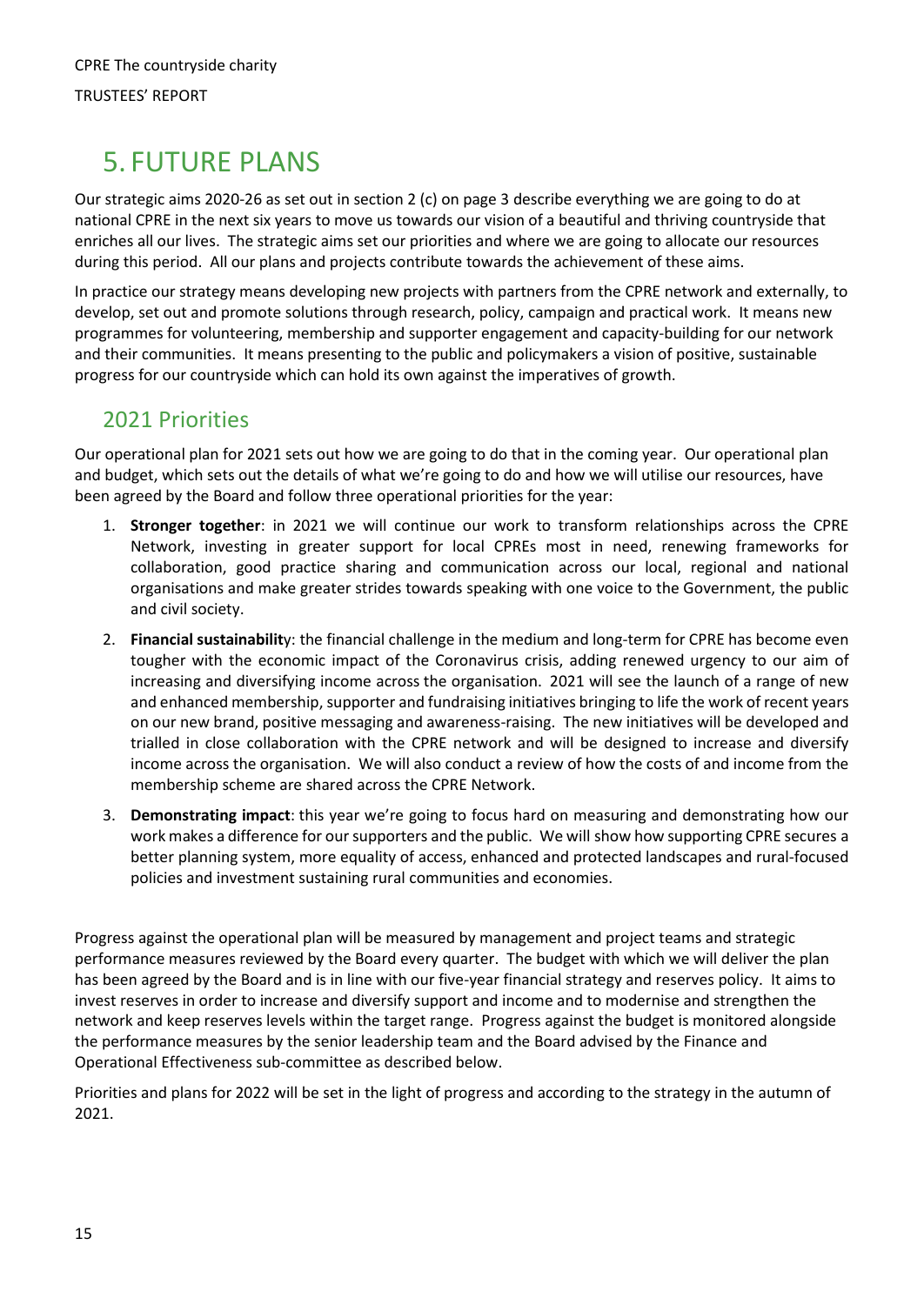# <span id="page-17-0"></span>6. STRUCTURE, GOVERNANCE AND MANAGEMENT

### Legal and Administrative Details

The Campaign to Protect Rural England is a registered charity (number 1089685) and a company limited by guarantee (number 04302973). It was founded in 1926. It is registered in England and its registered office is 5- 11 Lavington Street, London, SE1 0NZ. It is governed by its Memorandum and Articles of Association adopted on 4 October 2001, which were most recently amended on 30 April 2020.

The members of the Trustee Board are Trustees under charity law and Directors under company law. They are also known as Board Members.

CPRE has a wholly owned trading subsidiary, CPRE Enterprises Limited (Company No 4287611) which has been dormant throughout the year.

### Structure

National CPRE comprises the national office in London and eight regional groups.

The regional groups were originally set up to influence regional plans but their role has evolved into one of engaging with sub-regional planning bodies and supporting collaboration across the network. All regional work in London is carried out by CPRE London. The regional groups' financial results are incorporated into the main charity financial statements at the end of each year.

The CPRE network operates as a network of 42 branches which subdivide into over 100 active district groups. There are 39 separately constituted branches that operate within the wider CPRE federal structure. As legal entities in their own right, with their own boards of trustees, their results do not form part of these financial statements. Three branches, Lincolnshire, Durham and Northumberland, are part of the main charity and their finances are incorporated into the charity financial statements at the end of each year.

While 39 of the branches are separately registered charities, with their own governing documents and boards of trustees, most use the name and branding of CPRE. All deliver broadly similar objectives and receive a share of the membership subscriptions from CPRE's members. The Chairs of our branches hold over 70% of the voting rights at our Annual General Meeting.

The Board believes that the structure of the organisation is a huge strength that gives CPRE both a national presence and a strong and effective grassroots involvement.

#### **General Council**

The General Council comprises the voting members of CPRE. The voting members comprise: one person from each branch, one from each county association, one person from each region, Board members and The President.

#### **The Board**

The Board is made up of at least three and not more than ten Trustees including the Chair, the Chair of Policy Committee and the Treasurer. It is composed of up to eight Elected Board Members (including the posts listed above) and up to two Selected Board Members. All Elected Board Members serve a three-year term of office but may be eligible for re-election for a further three-year term. All Selected Board Members hold office until the next AGM but may be eligible for co-option for a further year at the discretion of the Board, subject to a maximum term of six years. During the year two Board Members, Su Sayer and Stephen Anderson retired and were replaced by Simon Murray and James Lindsay. Simon Murray replaced Su Sayer as Chair.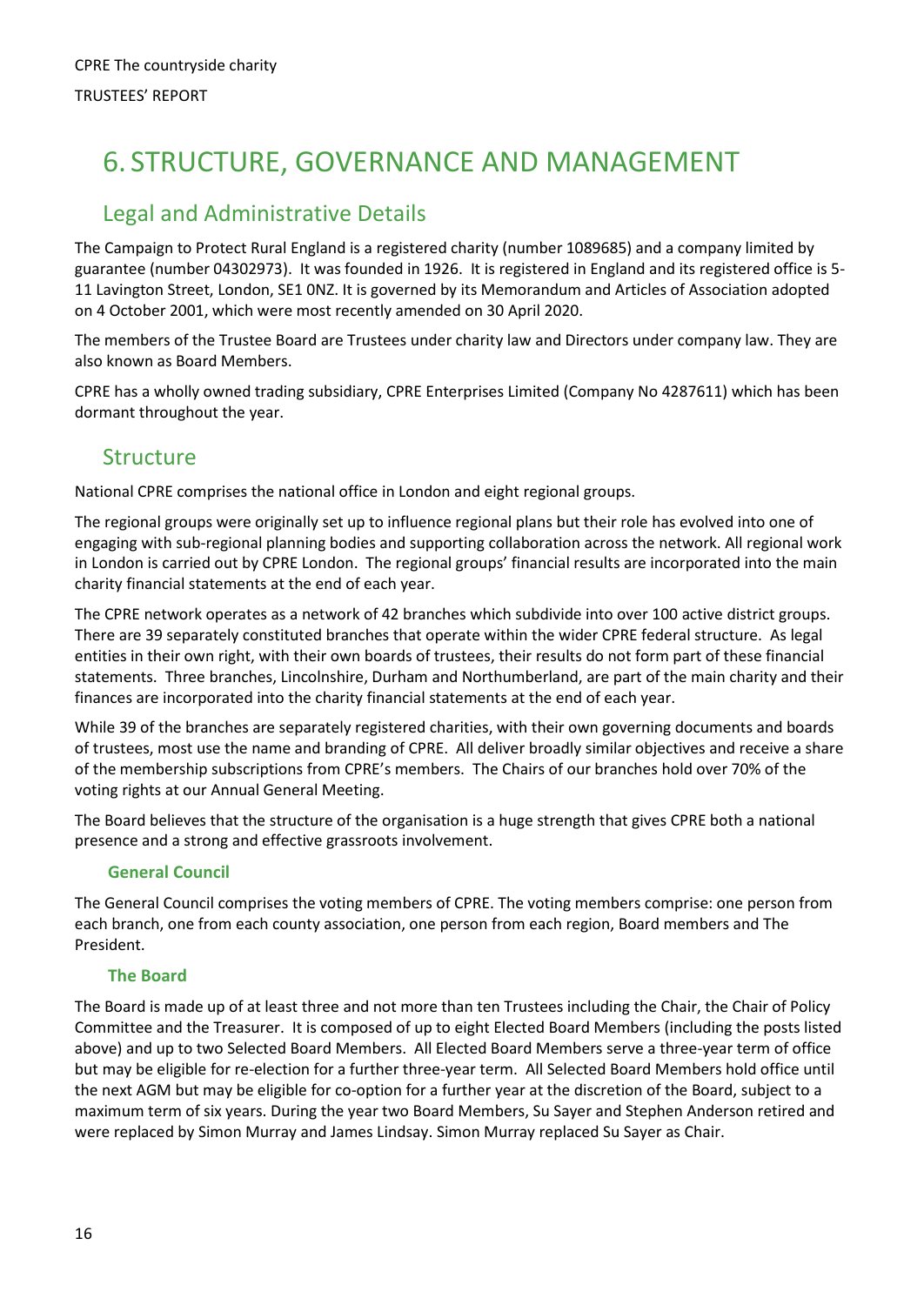#### TRUSTEES' REPORT

#### **Recruitment of Trustees**

Trustees are recruited in accordance with our Articles of Association and the process is undertaken by the Nominations Committee who make recommendations to the Board. All Trustee roles are advertised within the CPRE Network and externally. They are advertised on the basis of seeking to fill skills gaps on the Board.

All members of the Board have role descriptions and take part in induction programmes, training and development as appropriate. The Board have undertaken a self-evaluation against the Governance Code which will determine areas for development over the coming period.

### Statement of Trustees' Responsibilities

The Trustees are responsible for preparing the Trustees' Report and the financial statements in accordance with applicable law and regulations. Company law requires the Trustees to prepare financial statements for each financial year in accordance with United Kingdom Generally Accepted Accounting Practice (United Kingdom Accounting Standards) and applicable law.

Under company law the Trustees must not approve the financial statements unless they are satisfied that they give a true and fair view of the state of affairs of the charitable company and of its net incoming/outgoing resources for that period. In preparing these financial statements, the Trustees are required to:

- select suitable accounting policies and then apply them consistently;
- observe the methods and principles of the Charities SORP (FRS102);
- make judgments and estimates that are reasonable and prudent;
- state whether applicable UK accounting standards have been followed, subject to any material departures disclosed and explained in the financial statements; and
- prepare the financial statements on the going concern basis unless it is inappropriate to presume that the charitable company will continue to operate.

The Trustees are responsible for keeping adequate accounting records that are sufficient to show and explain the charitable company's transactions and disclose with reasonable accuracy at any time the financial position of the charitable company and enable them to ensure that the financial statements comply with the Companies Act 2006 and the provisions of the charitable company's constitution. They are also responsible for safeguarding the assets of the charitable company and hence for taking reasonable steps for the prevention and detection of fraud and other irregularities.

The Trustees are responsible for the maintenance and integrity of the corporate and financial information included on the charitable company's website. Legislation in the United Kingdom governing the preparation and dissemination of financial statements may differ from legislation in other jurisdictions. The following statements have been affirmed by each of the Trustees of the charitable company:

- so far as each Trustee is aware, there is no relevant audit information, (that is, information needed by the company's auditors in connection with preparing their report), of which the company's auditors are unaware; and
- each Trustee has taken all the steps that he/she ought to have taken as a Trustee in order to make himself/herself aware of any relevant audit information and to establish that the company's auditors are aware of that information.

#### **Sub Committees**

The Board has three sub-committees: the Policy Committee, Finance, Audit and Operational Effectiveness Committee and the Nominations Committee. The Board sets terms of reference for sub-committees, all of which report directly to the Board.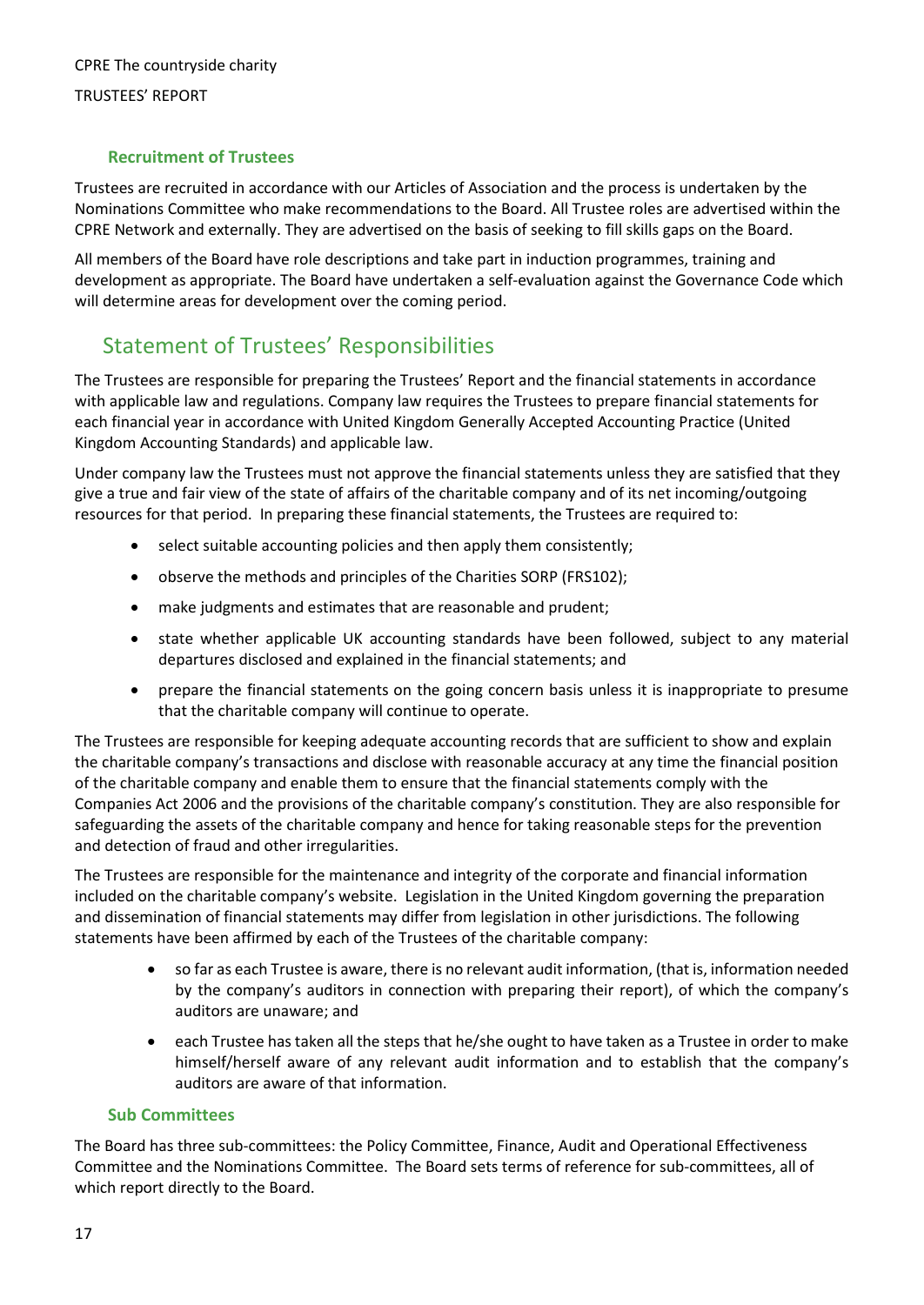#### TRUSTEES' REPORT

The purpose of the Policy Committee is to provide a body of expertise to advise the Board and assist staff and Trustees of CPRE in all aspects of its external policy.

The purpose of the Nominations Committee is to select suitable candidates to be nominated for the Board. It is chaired by a member of CPRE's General Council.

The purpose of the Finance, Audit and Operational Effectiveness Committee is to ensure CPRE has sufficient and appropriate financial and other resources available for delivery of its operational plan and budgets. It also ensures that CPRE operates within the requirements of its constitution, relevant legislation and best practice.

### Reference and Administrative Details

#### **Management**

The Board delegates responsibility for the day-to-day management of CPRE to its Chief Executive. He is aided by the Senior Leadership Team and other senior colleagues.

The present office holders and any past office holders who served during the year, and to the date of signing this Report, are listed below.

#### **Office holders**

Patron Her Majesty The Queen

President

Emma Bridgewater

Vice Presidents

Sir Andrew Motion Christine Drury Fiona Reynolds (Appointed June 2020) Ali Miraj (Appointed June 2020)

| The Board (Trustees/Directors)   |                                          |
|----------------------------------|------------------------------------------|
| Su Sayer CBE                     | Chair (Retired June 2020)                |
| Simon Murray                     | Chair (Appointed June 2020)              |
| Martin Tyler FCCA                | Treasurer                                |
| Stephen Anderson                 | General Board Member (Retired June 2020) |
| Margaret Clark CBE               | Selected Board Member                    |
| Robin Thompson CBE DL            | General Board Member (Vice Chair)        |
| Corinne Pluchino                 | <b>General Board Member</b>              |
| Andy Topley                      | Selected Board Member                    |
| Dr Richard Simmons               | <b>Chair of Policy Committee</b>         |
| <b>Will Rivers</b>               | <b>General Board Member</b>              |
| Professor Patricia Broadfoot CBE | <b>General Board Member</b>              |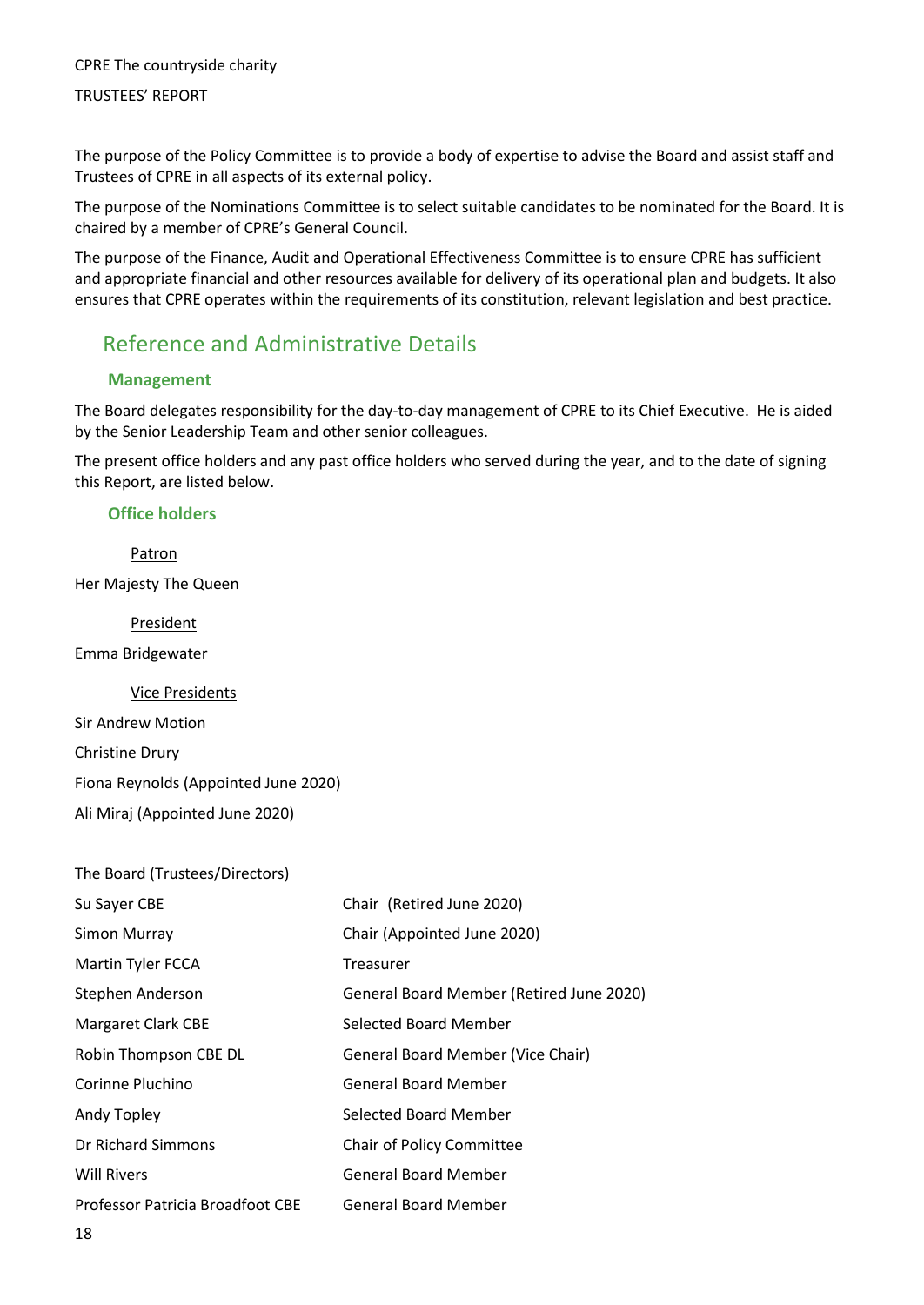#### TRUSTEES' REPORT

James Lindsay General Board Member (Appointed June 2020)

#### **Sub-committees of the Board:**

#### Policy Committee

| Dr Richard Simmons      | Chair                              |
|-------------------------|------------------------------------|
| Su Sayer CBE            | Trustee (Retired June 2020)        |
| John Croxen             | (Retired June 2020)                |
| <b>Richard Lloyd</b>    | (Retired June 2020)                |
| Stan Jones              | (Retired June 2020)                |
| Sabine Mosner           |                                    |
| Kaley Hart              |                                    |
| Catherine Le Grice-Mack |                                    |
| Andy Topley             | Trustee (Appointed September 2020) |
| <b>Will Rivers</b>      | Trustee (Appointed September 2020) |

#### Finance, Audit and Operational Effectiveness Committee

| Martin Tyler FCCA  | Chair                       |
|--------------------|-----------------------------|
| Robin Thompson CBE | Trustee                     |
| Corinne Pluchino   | <b>General Board Member</b> |
| Patrick Cooper     | Co-optee                    |

#### Nominations Committee

| Su Sayer CBE            | Trustee (Retired June 2020)   |
|-------------------------|-------------------------------|
| Simon Murray            | Trustee (Appointed June 2020) |
| Andy Topley             | Trustee                       |
| Isabella Stone          | Chair (Retired June 2020)     |
| John Lambert            | Chair (Appointed June 2020)   |
| <b>Martin Crookston</b> | Branch nominated member       |

#### Principal Officers

| Crispin Truman OBE  | <b>Chief Executive</b>                                                |
|---------------------|-----------------------------------------------------------------------|
| Tom Fyans           | Director of Campaigns & Policy                                        |
| Elvira Meucci-Lyons | Director of Engagement & Income                                       |
| Mark Cornish FCA    | Director of Finance & Operational Effectiveness and Company Secretary |
| Dr Crewenna Dymond  | Director for Volunteering and Partnerships                            |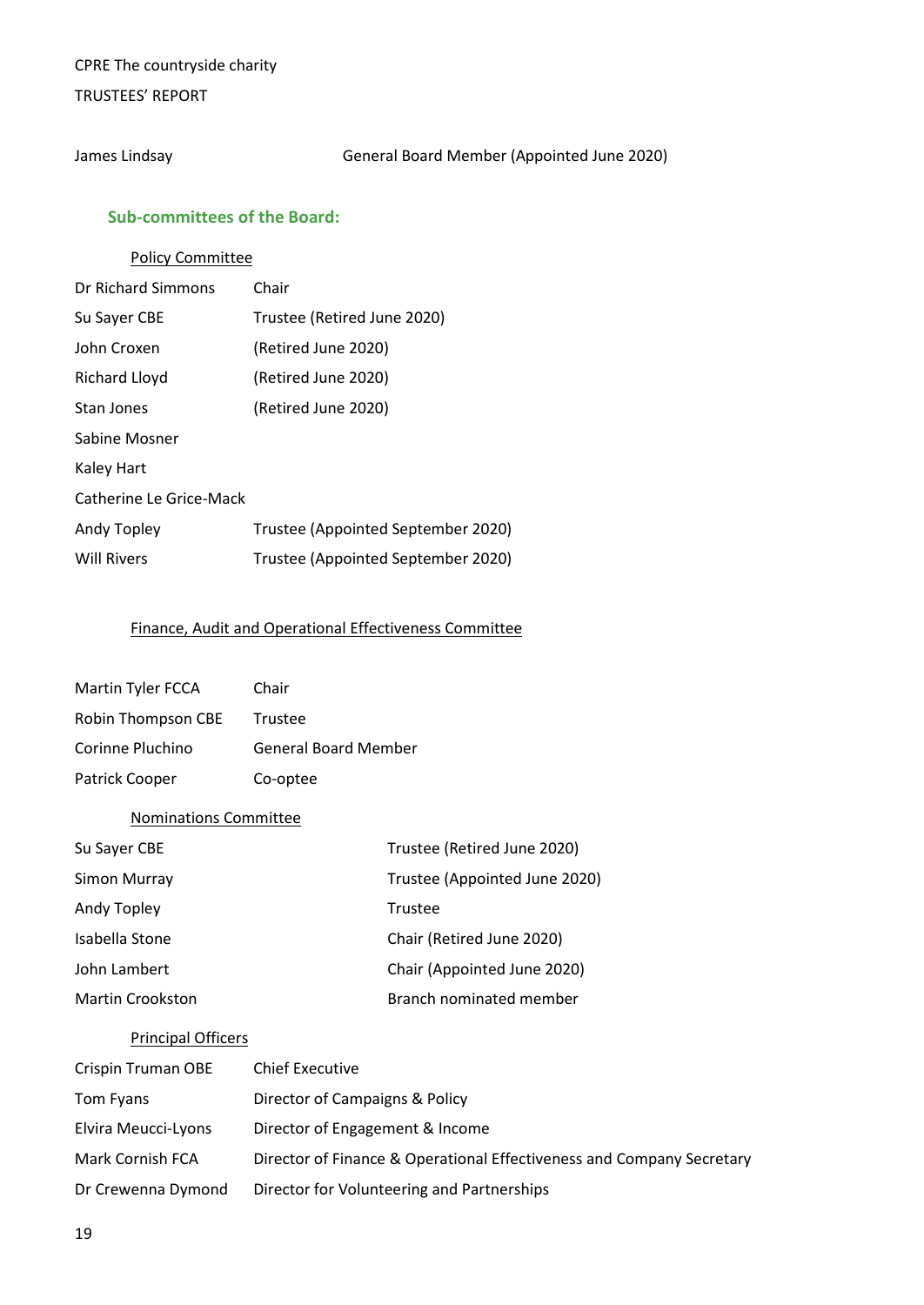#### TRUSTEES' REPORT

#### Professional Advisers:

A list of CPRE's main professional advisers appears on page 49.

### Health and Safety

The Board considers managing health and safety and wellbeing of our staff, volunteers, suppliers and visitors a key priority.

The Board is ultimately responsible for compliance with health and safety legislation. The day-to-day responsibility is delegated to the Chief Executive and Director of Finance & Operational Effectiveness, who are responsible for compliance, relevant policy development and performance. Health and Safety is a linemanagement responsibility throughout CPRE.

During the course of the year there were no significant accidents or incidents involving members of staff, volunteers, contractors or visitors to our office.

### Employees and Volunteers

Our staff and volunteers continue to build CPRE's long-established reputation for professionalism, expertise and quality. They are the reason for our many lobbying and campaigning successes.

CPRE's volunteers are also highly valued and the Board is grateful for the huge amount of work they do. The work of volunteers in the branches and regional groups is supported by advice and other support from National Office, including inductions, training seminars and our events programme.

We support equal opportunities, and recruit and promote employees on the basis of aptitude and ability without discrimination. CPRE seeks to enable disabled employees to play a full role in the organisation.

### Reward Policy

The pay of the principal officers - see page 19 - is determined by the Board of Trustees. Salaries are benchmarked with those of charities of similar size in terms of income, staff numbers and complexity. The same benefits, including pensions, and terms and conditions apply to the principal officers as all other staff.

All other staff salaries have also been benchmarked with those of charities of similar size in terms of income, staff numbers and complexity. It is expected that the majority of staff will be paid at the median for their role, however there is flexibility of +/- 15% around the median.

All staff salaries will be benchmarked again on a triennial basis. During the interim period the Board may approve an annual pay increase subject to an overall affordability criterion.

The Board includes Trustees appointed by our volunteer branch chairs and Trustees with significant pay expertise and knowledge, especially of the charity sector.

All nationally-employed staff are paid at least the London Living Wage.

# <span id="page-21-0"></span>7.AUDITOR

Haysmacintyre LLP were re-appointed as auditors.

This report has been prepared in accordance with the Statement of Recommended Practice: Accounting and Reporting by Charities (SORP FRS102 –  $2^{nd}$  Edition, effective 1 January 2019) and in accordance with the special provisions of the Companies Act 2006 relating to small companies.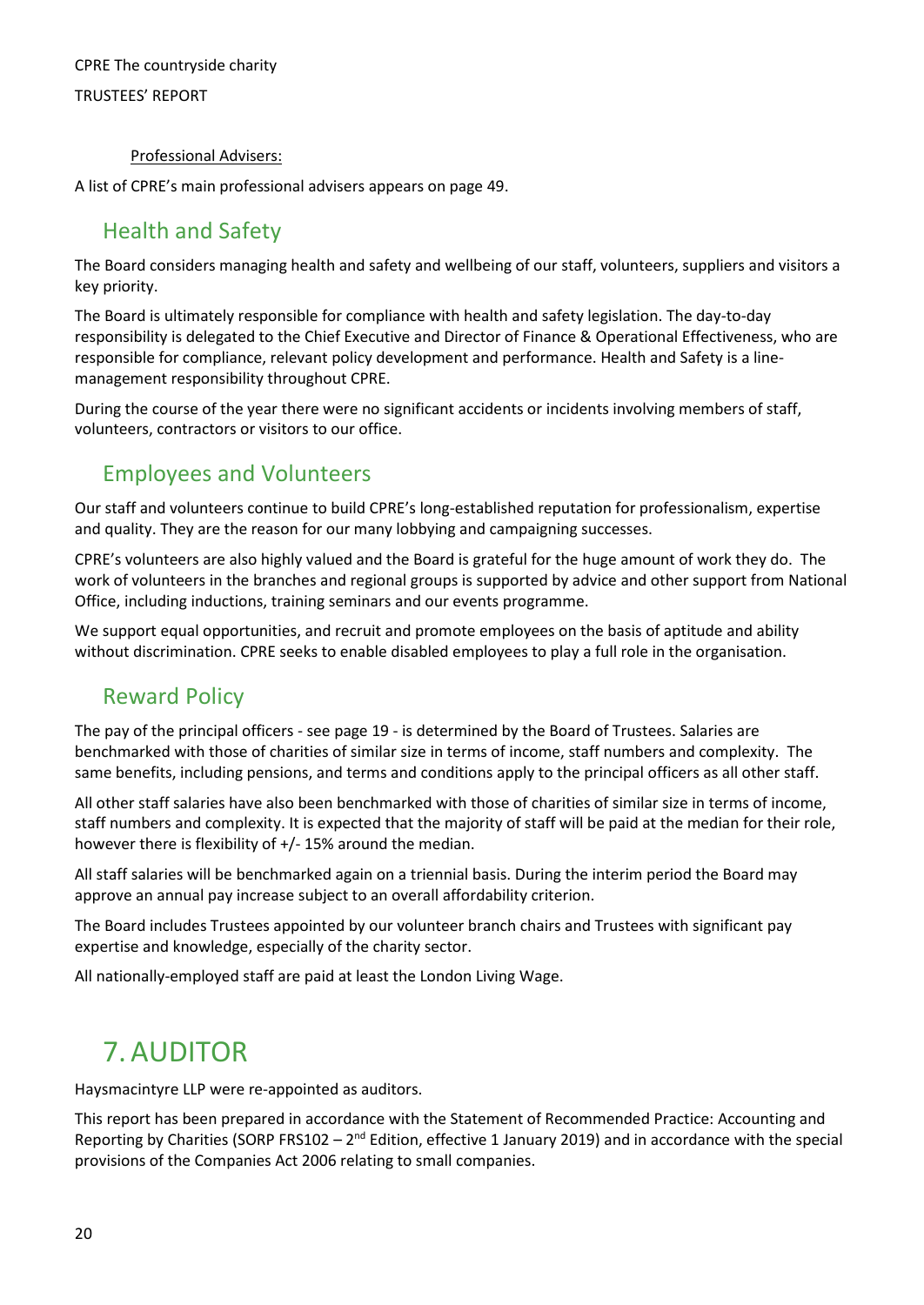CPRE The countryside charity TRUSTEES' REPORT

Approved by the Trustees on 25 March 2021 and signed on their behalf by:

Siani Alurry

N. Clave

Chair Treasurer

Simon Murray **Martin Tyler FCCA**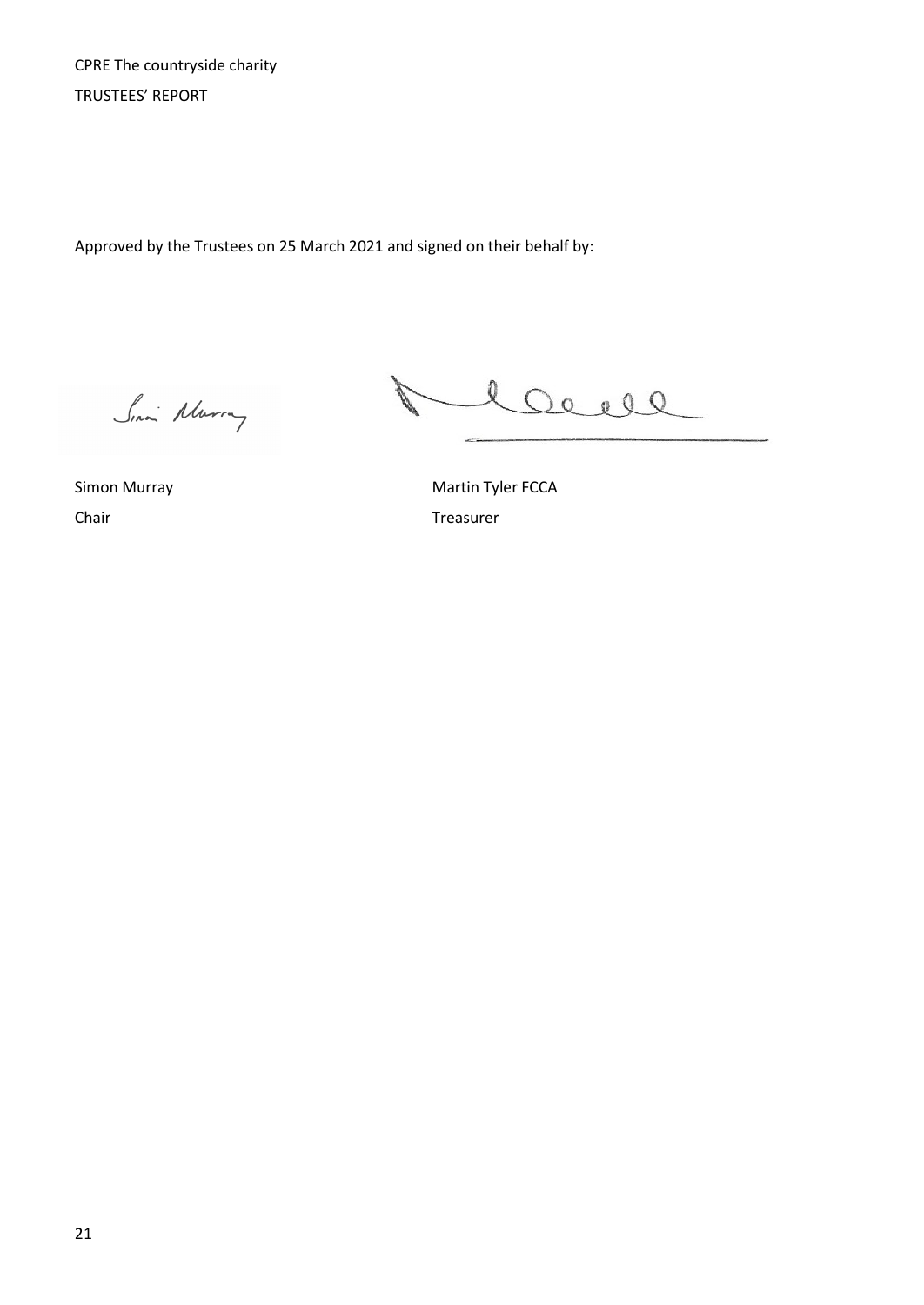# <span id="page-23-0"></span>8. INDEPENDENT AUDITOR'S REPORT

#### **to the members of Campaign to Protect Rural England**

#### **Opinion**

We have audited the financial statements of Campaign to Protect Rural England for the year ended 31 December 2020 which comprise the Statement of Financial Activities, the Balance Sheet, the Cash Flow Statement and notes to the financial statements, including a summary of significant accounting policies. The financial reporting framework that has been applied in their preparation is applicable law and United Kingdom Accounting Standards, including Financial Reporting Standard 102 *The Financial Reporting Standard applicable in the UK and Republic of Ireland* (United Kingdom Generally Accepted Accounting Practice).

In our opinion, the financial statements:

- give a true and fair view of the state of the charitable company's affairs as at 31 December 2020 and of the charitable company's net movement in funds, including the income and expenditure, for the year then ended;
- have been properly prepared in accordance with United Kingdom Generally Accepted Accounting Practice; and
- have been prepared in accordance with the requirements of the Companies Act 2006.

#### **Basis for opinion**

We conducted our audit in accordance with International Standards on Auditing (UK) (ISAs (UK)) and applicable law. Our responsibilities under those standards are further described in the Auditor's responsibilities for the audit of the financial statements section of our report. We are independent of the charity in accordance with the ethical requirements that are relevant to our audit of the financial statements in the UK, including the FRC's Ethical Standard, and we have fulfilled our other ethical responsibilities in accordance with these requirements. We believe that the audit evidence we have obtained is sufficient and appropriate to provide a basis for our opinion.

#### **Conclusions relating to going concern**

In auditing the financial statements, we have concluded that the trustees' use of the going concern basis of accounting in the preparation of the financial statements is appropriate.

Based on the work we have performed, we have not identified any material uncertainties relating to events or conditions that, individually or collectively, may cast significant doubt on the charitable company's ability to continue as a going concern for a period of at least twelve months from when the financial statements are authorised for issue.

Our responsibilities and the responsibilities of the trustees with respect to going concern are described in the relevant sections of this report.

#### **Other information**

The trustees are responsible for the other information. The other information comprises the information included in the Trustees' Report and the Chair's statement. Our opinion on the financial statements does not cover the other information and, except to the extent otherwise explicitly stated in our report, we do not express any form of assurance conclusion thereon.

In connection with our audit of the financial statements, our responsibility is to read the other information and, in doing so, consider whether the other information is materially inconsistent with the financial statements or our knowledge obtained in the audit or otherwise appears to be materially misstated. If we identify such material inconsistencies or apparent material misstatements, we are required to determine whether there is a material misstatement in the financial statements or a material misstatement of the other information. If, based on the work we have performed, we conclude that there is a material misstatement of this other information, we are required to report that fact. We have nothing to report in this regard.

#### **Opinions on other matters prescribed by the Companies Act 2006**

In our opinion, based on the work undertaken in the course of the audit: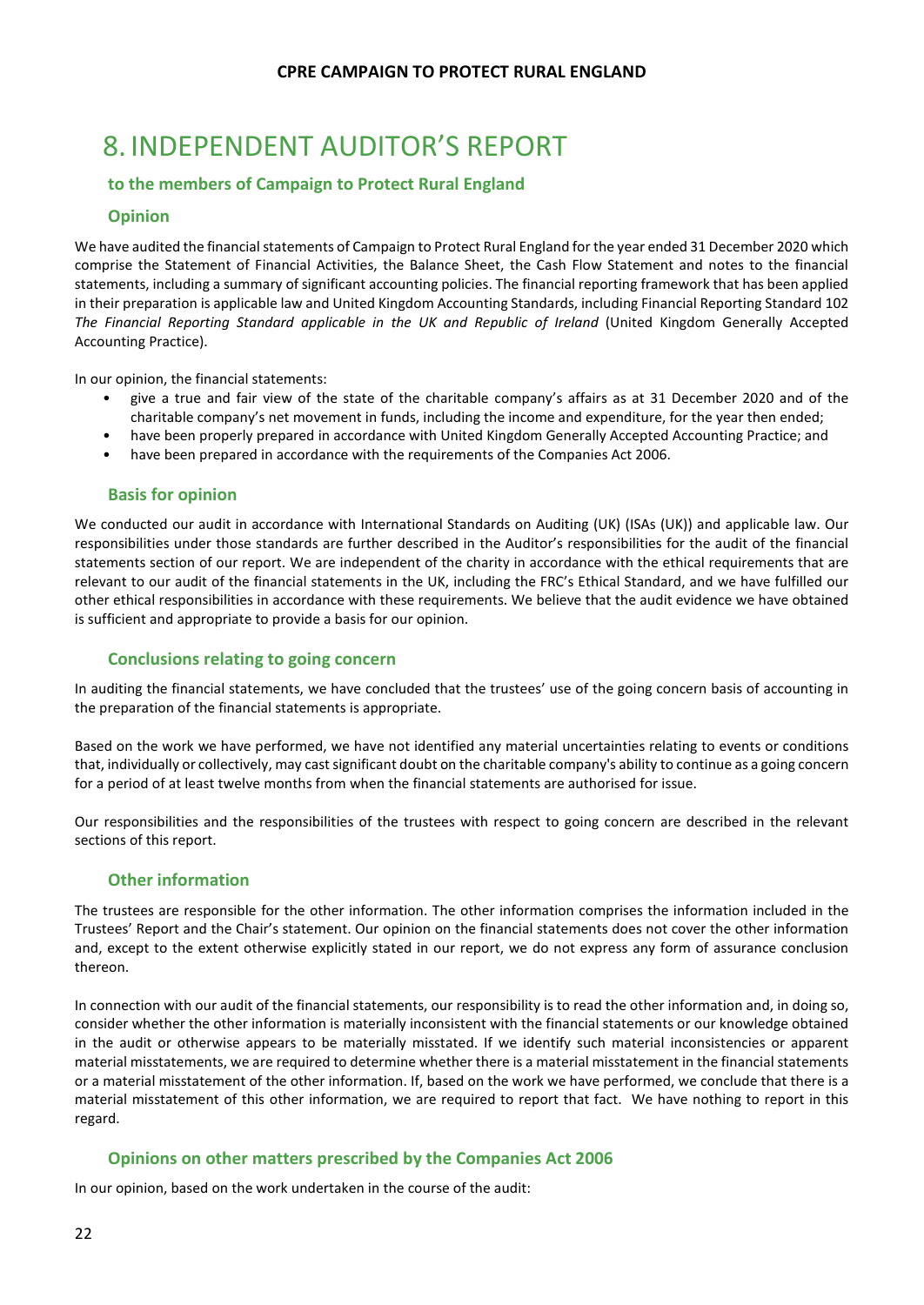- the information given in the Trustees' Report (which includes the strategic report and the directors' report prepared for the purposes of company law) for the financial year for which the financial statements are prepared is consistent with the financial statements; and
- the strategic report and the directors' report included within the Trustees' Report have been prepared in accordance with applicable legal requirements.

#### **Matters on which we are required to report by exception**

In the light of the knowledge and understanding of the charitable company and its environment obtained in the course of the audit, we have not identified material misstatements in the Trustees' Report (which incorporates the strategic report and the directors' report).

We have nothing to report in respect of the following matters in relation to which the Companies Act 2006 requires us to report to you if, in our opinion:

- adequate accounting records have not been kept by the charitable company; or
- the charitable company financial statements are not in agreement with the accounting records and returns; or
- certain disclosures of trustees' remuneration specified by law are not made; or
- we have not received all the information and explanations we require for our audit.

#### **Responsibilities of trustees for the financial statements**

As explained more fully in the trustees' responsibilities statement set out on page 20, the trustees (who are also the directors of the charitable company for the purposes of company law) are responsible for the preparation of the financial statements and for being satisfied that they give a true and fair view, and for such internal control as the trustees determine is necessary to enable the preparation of financial statements that are free from material misstatement, whether due to fraud or error.

In preparing the financial statements, the trustees are responsible for assessing the charitable company's ability to continue as a going concern, disclosing, as applicable, matters related to going concern and using the going concern basis of accounting unless the trustees either intend to liquidate the charitable company or to cease operations, or have no realistic alternative but to do so.

#### **Auditor's responsibilities for the audit of the financial statements**

Our objectives are to obtain reasonable assurance about whether the financial statements as a whole are free from material misstatement, whether due to fraud or error, and to issue an auditor's report that includes our opinion. Reasonable assurance is a high level of assurance, but is not a guarantee that an audit conducted in accordance with ISAs (UK) will always detect a material misstatement when it exists. Misstatements can arise from fraud or error and are considered material if, individually or in the aggregate, they could reasonably be expected to influence the economic decisions of users taken on the basis of these financial statements.

Irregularities, including fraud, are instances of non-compliance with laws and regulations. We design procedures in line with our responsibilities, outlined above, to detect material misstatements in respect of irregularities, including fraud. The extent to which our procedures are capable of detecting irregularities, including fraud is detailed below:

Based on our understanding of the charitable company and the environment in which it operates, we identified that the principal risks of non-compliance with laws and regulations related to the use of restricted funds in accordance with trust law, compliance with fundraising regulations and compliance with employment law, and we considered the extent to which non-compliance might have a material effect on the financial statements. We also considered those laws and regulations that have a direct impact on the preparation of the financial statements such as the Companies Act 2006 and the Charities Act 2011.

We evaluated management's incentives and opportunities for fraudulent manipulation of the financial statements (including the risk of override of controls), and determined that the principal risks were related to the recognition of income from legacies and donations. Audit procedures performed by the engagement team included:

- Inspecting minutes of Trustees' meetings
- Inspecting correspondence with regulators and tax authorities;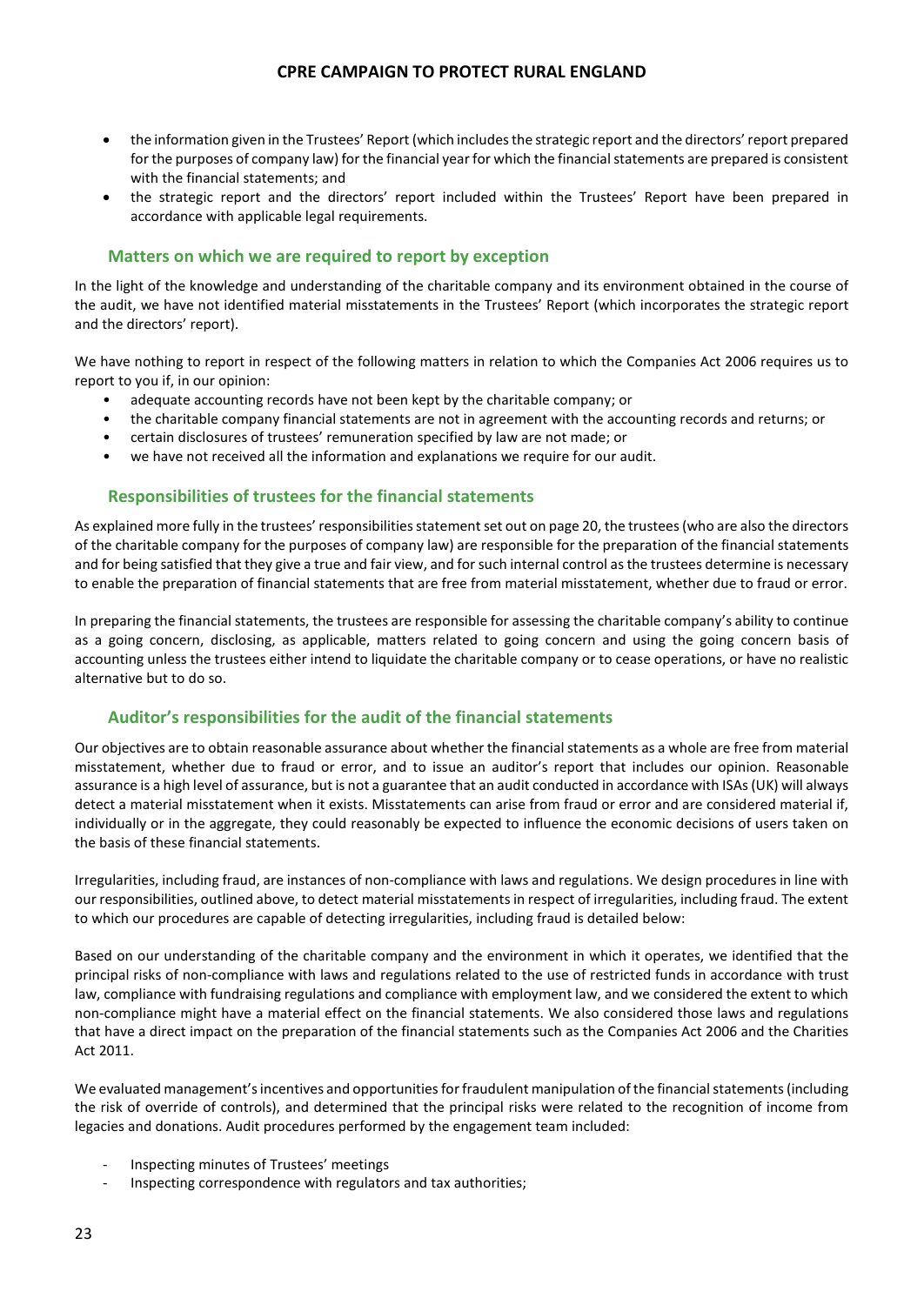- Discussions with management including consideration of known or suspected instances of non-compliance with laws and regulation and fraud;
- Evaluating management's controls designed to prevent and detect irregularities;
- Identifying and testing journals, in particular journal entries posted with unusual account combinations, postings by unusual users or with unusual descriptions; and
- Challenging assumptions and judgements made by management in the measurement of revenue from legacies.

A further description of our responsibilities for the audit of the financial statements is located on the Financial Reporting Council's website at: [www.frc.org.uk/auditorsresponsibilities.](http://www.frc.org.uk/auditorsresponsibilities) This description forms part of our auditor's report.

#### **Use of our report**

This report is made solely to the charitable company's members, as a body, in accordance with Chapter 3 of Part 16 of the Companies Act 2006. Our audit work has been undertaken so that we might state to the charitable company's members those matters we are required to state to them in an Auditor's report and for no other purpose. To the fullest extent permitted by law, we do not accept or assume responsibility to anyone other than the charitable company and the charitable company's members as a body, for our audit work, for this report, or for the opinions we have formed.

Heave

**Richard Weaver (Senior Statutory Auditor) 10 Queen Street Place For and on behalf of Haysmacintyre LLP, Statutory Auditors London EC4R 1AG** 25 March 2021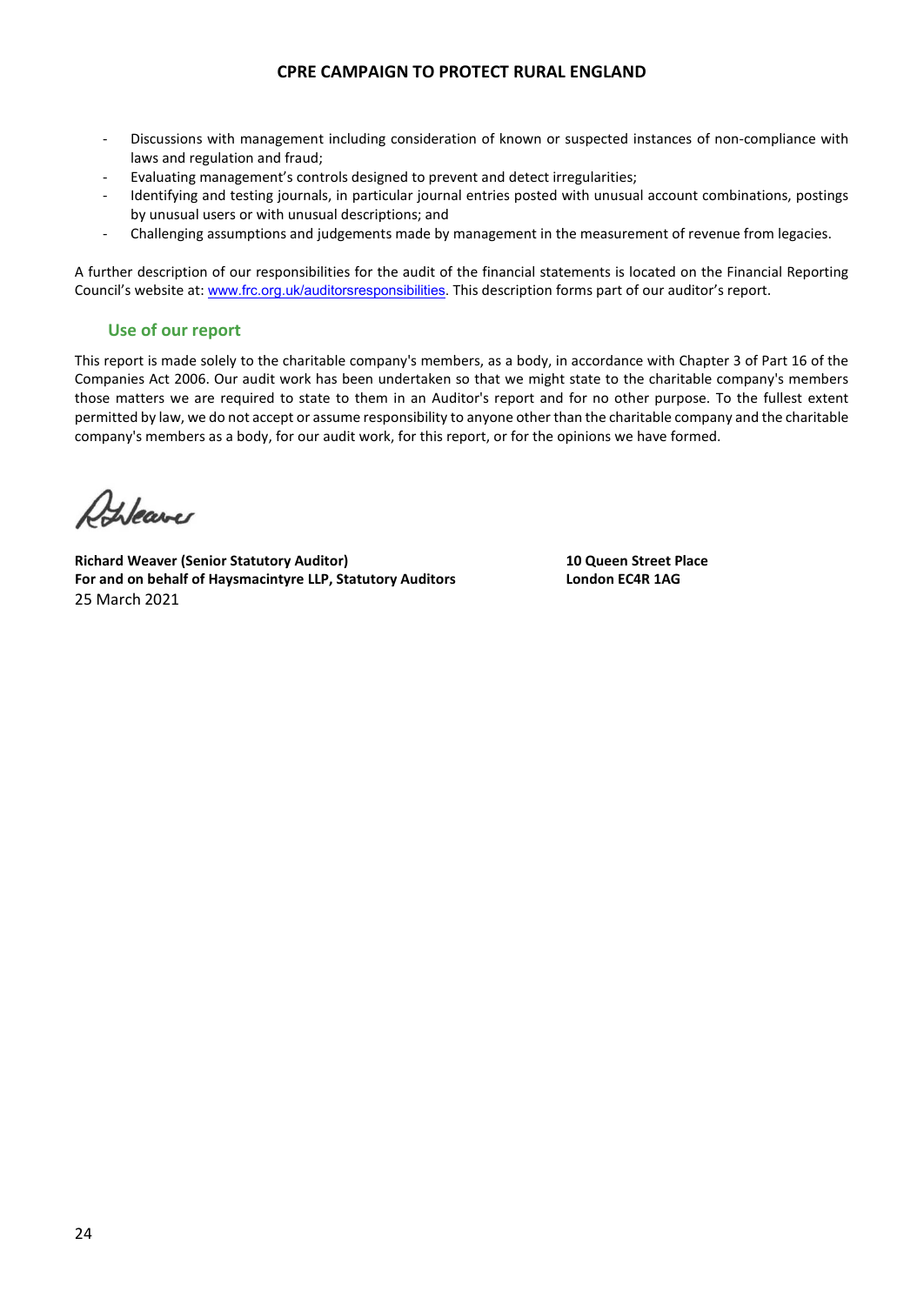# <span id="page-26-0"></span>9. STATEMENT OF FINANCIAL ACTIVITIES

#### **(INCORPORATING AN INCOME AND EXPENDITURE ACCOUNT)**

#### **YEAR ENDED 31 DECEMBER 2020**

|                                       |                         | Unrestricted | Restricted | Endowment                | 2020  | 2019    |
|---------------------------------------|-------------------------|--------------|------------|--------------------------|-------|---------|
|                                       | <b>Note</b>             | Funds        | Funds      | Fund                     | Total | Total   |
|                                       |                         | f'000        | E'000      | £'000                    | E'000 | f'000   |
|                                       |                         |              |            |                          |       |         |
| Income from                           |                         |              |            |                          |       |         |
| Donations and legacies                | 2 & 3                   | 4,051        | 192        |                          | 4,243 | 3,382   |
| Other trading activities              | $\overline{\mathbf{4}}$ | 45           |            |                          | 45    | 43      |
| Investments                           | 5                       | 60           | 4          |                          | 64    | 103     |
| Total                                 |                         | 4,156        | 196        |                          | 4,352 | 3,528   |
|                                       |                         |              |            |                          |       |         |
| Expenditure on                        |                         |              |            |                          |       |         |
| Raising funds                         | 6                       | 923          |            |                          | 923   | 1,158   |
| Charitable activities                 | 7                       | 4,016        | 206        | -                        | 4,222 | 4,394   |
| Total                                 | $\overline{7}$          | 4,939        | 206        | $\overline{\phantom{0}}$ | 5,145 | 5,552   |
| Net gains on investments              | 11                      | 84           |            | 8                        | 92    | 414     |
| Net (expenditure)/<br>income          |                         | (699)        | (10)       | 8                        | (701) | (1,610) |
| <b>Reconciliation of funds:</b>       |                         |              |            |                          |       |         |
| Total funds brought<br>forward        |                         | 6,267        | 347        | 126                      | 6,740 | 8,350   |
| <b>Total funds carried</b><br>forward |                         | 5,568        | 337        | 134                      | 6,039 | 6,740   |

All of the charity's activities are continuing.

There are no gains and losses other than those shown above.

The notes on pages 30 to 48 form part of these financial statements.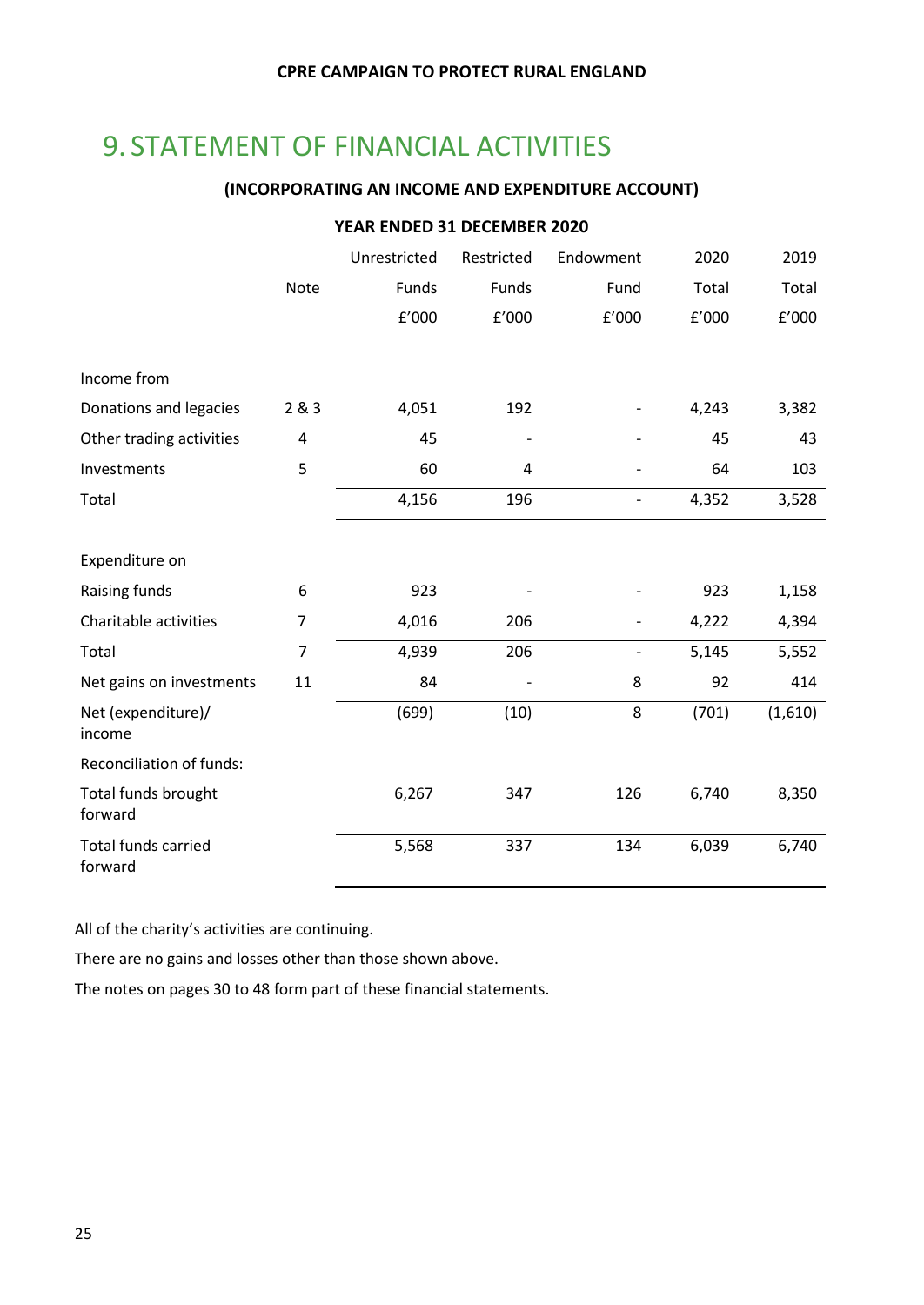#### **(A COMPANY LIMITED BY GUARANTEE - COMPANY NO. 4302973)**

# <span id="page-27-0"></span>10. BALANCE SHEET

#### **AS AT 31 DECEMBER 2020**

|                                                |       | 2020             | 2019  |
|------------------------------------------------|-------|------------------|-------|
|                                                | Notes | $\texttt{f}'000$ | f'000 |
| <b>FIXED ASSETS</b>                            |       |                  |       |
| Tangible assets                                | 10    | 249              | 317   |
| Investments                                    | 11    | 2,082            | 3,490 |
| <b>Total fixed assets</b>                      |       | 2,331            | 3,807 |
| <b>CURRENT ASSETS</b>                          |       |                  |       |
| Debtors                                        | 13    | 1,487            | 923   |
| Regional bank balances                         |       | 246              | 283   |
| Cash at bank and in hand                       |       | 2,540            | 2,591 |
| <b>Total current assets</b>                    |       | 4,273            | 3,797 |
| Liabilities:                                   |       |                  |       |
| Creditors: Amounts falling due within one year | 14    | (557)            | (812) |
|                                                |       |                  |       |
| Net current assets                             |       | 3,716            | 2,985 |
|                                                |       |                  |       |
| Total assets less current liabilities          |       | 6,047            | 6,792 |
| Creditors: Amounts falling due after one year  | 14    | (8)              | (52)  |
| Total net assets                               |       | 6,039            | 6,740 |
| The funds of the charity:                      |       |                  |       |
| Unrestricted funds                             | 15    | 5,568            | 6,267 |
| <b>Restricted funds</b>                        | 16    | 337              | 347   |
| Endowment fund                                 | 17    | 134              | 126   |
| Total charity funds                            |       | 6,039            | 6,740 |
|                                                |       |                  |       |

The financial statements were approved and authorised for issue by the board and were signed on its behalf on 25 March 2021.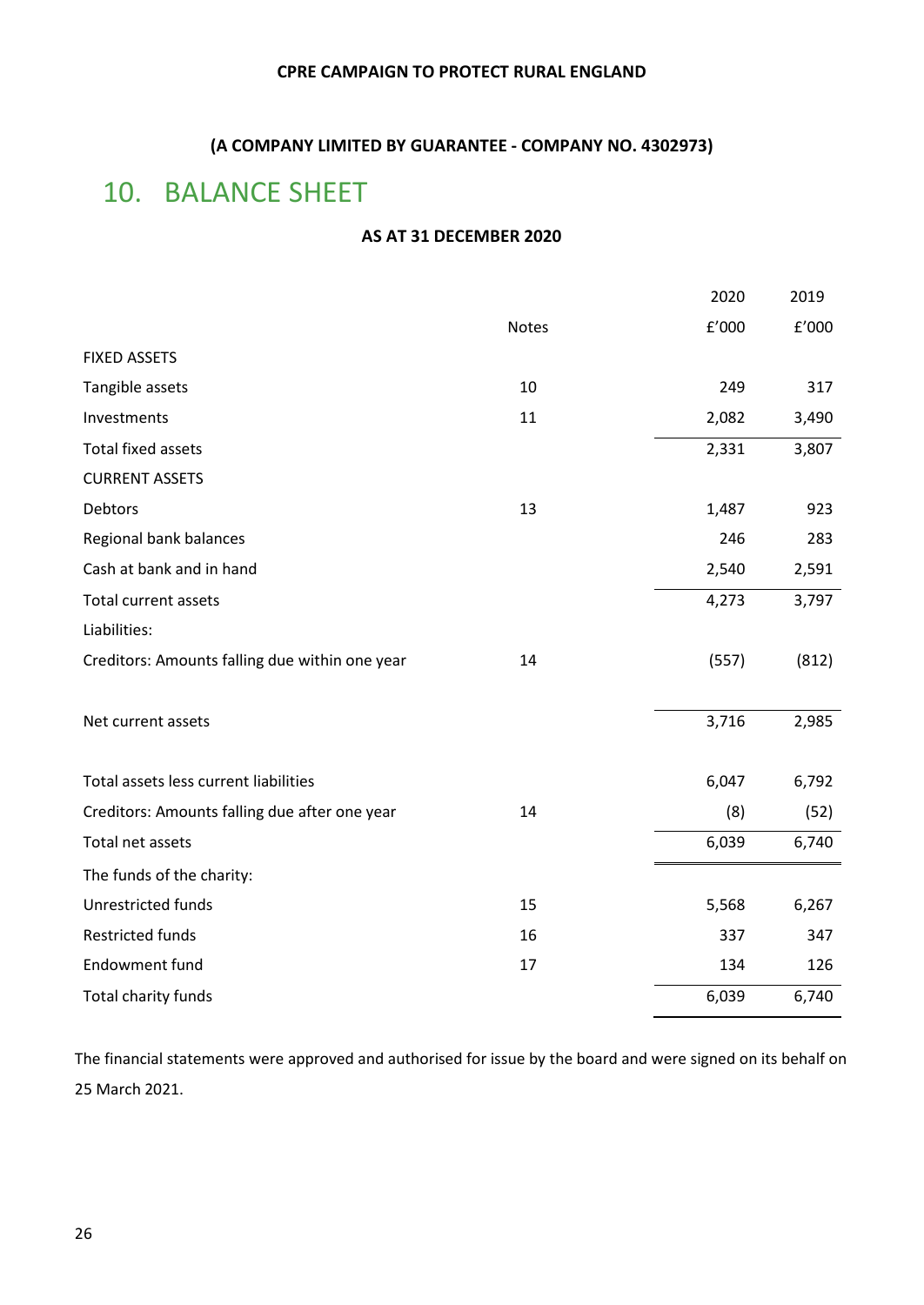Sina Murray

20000  $\subset$ 

Chair **Treasurer** Chair **Treasurer** 

Simon Murray **Martin Tyler FCCA** 

The notes on pages 30 to 48 form part of these financial statements.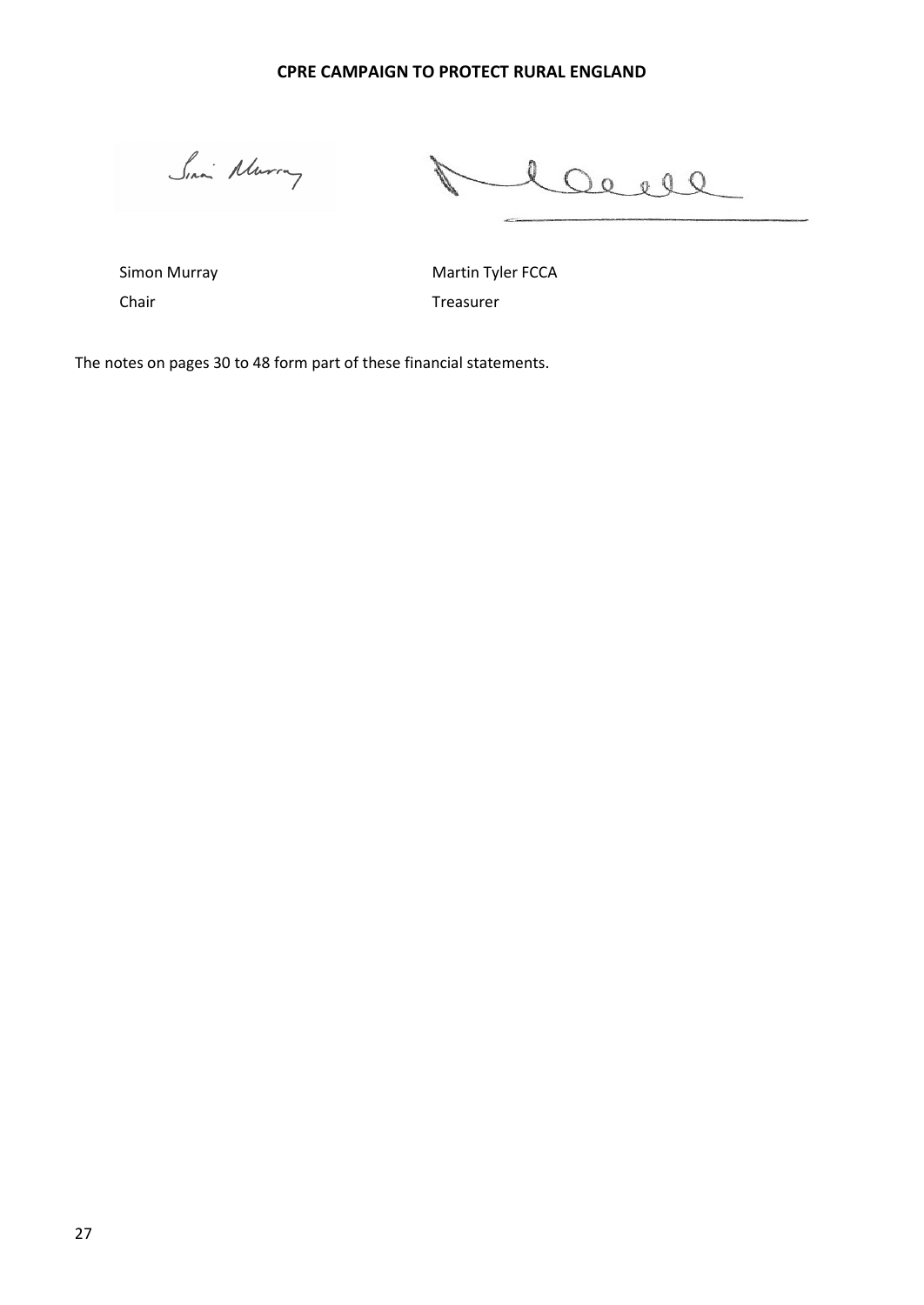# <span id="page-29-0"></span>11. STATEMENT OF CASH FLOWS

#### **YEAR ENDED 31 DECEMBER 2020**

| Cash flows from operating activities:                                               | 2020    | 2019    |
|-------------------------------------------------------------------------------------|---------|---------|
|                                                                                     | f'000   | f'000   |
| Net cash outflow from operating activities (see Table 1)                            | (1,580) | (1,696) |
| Cash flows from investing activities                                                |         |         |
| Dividends, interest and rents from investments                                      | 52      | 81      |
| Bank and other interest received                                                    | 12      | 22      |
| Purchase of property, plant and equipment                                           | (35)    | (127)   |
| Sale of investments                                                                 | 1,500   | 2,000   |
| Net cash inflow from investing activities                                           | 1,529   | 1,976   |
| (Decrease)/ Increase in Cash                                                        | (51)    | 280     |
| Change in cash and cash equivalents in the year                                     | (51)    | 280     |
| Cash and cash equivalents at 1 January 2020 (see Table 2)                           | 2,591   | 2,311   |
| Cash and cash equivalents at 31 December 2020 (see Table 2)                         | 2,540   | 2,591   |
|                                                                                     | 2020    | 2019    |
|                                                                                     | f'000   | f'000   |
| Table 1: Reconciliation of net income to net cash flow from operating<br>activities |         |         |
| Net expenditure for the year                                                        | (701)   | (1,610) |
| Adjustments for:                                                                    |         |         |
| Depreciation charges                                                                | 103     | 96      |
| Gains on investments                                                                | (92)    | (414)   |
| Dividends, interest and rents from investments                                      | (64)    | (103)   |
| (Increase)/ Decrease in debtors                                                     | (564)   | 277     |
| Increase /(Decrease) in regional cash balances                                      | 37      | (47)    |
| (Decrease)/ Increase in creditors                                                   | (299)   | 105     |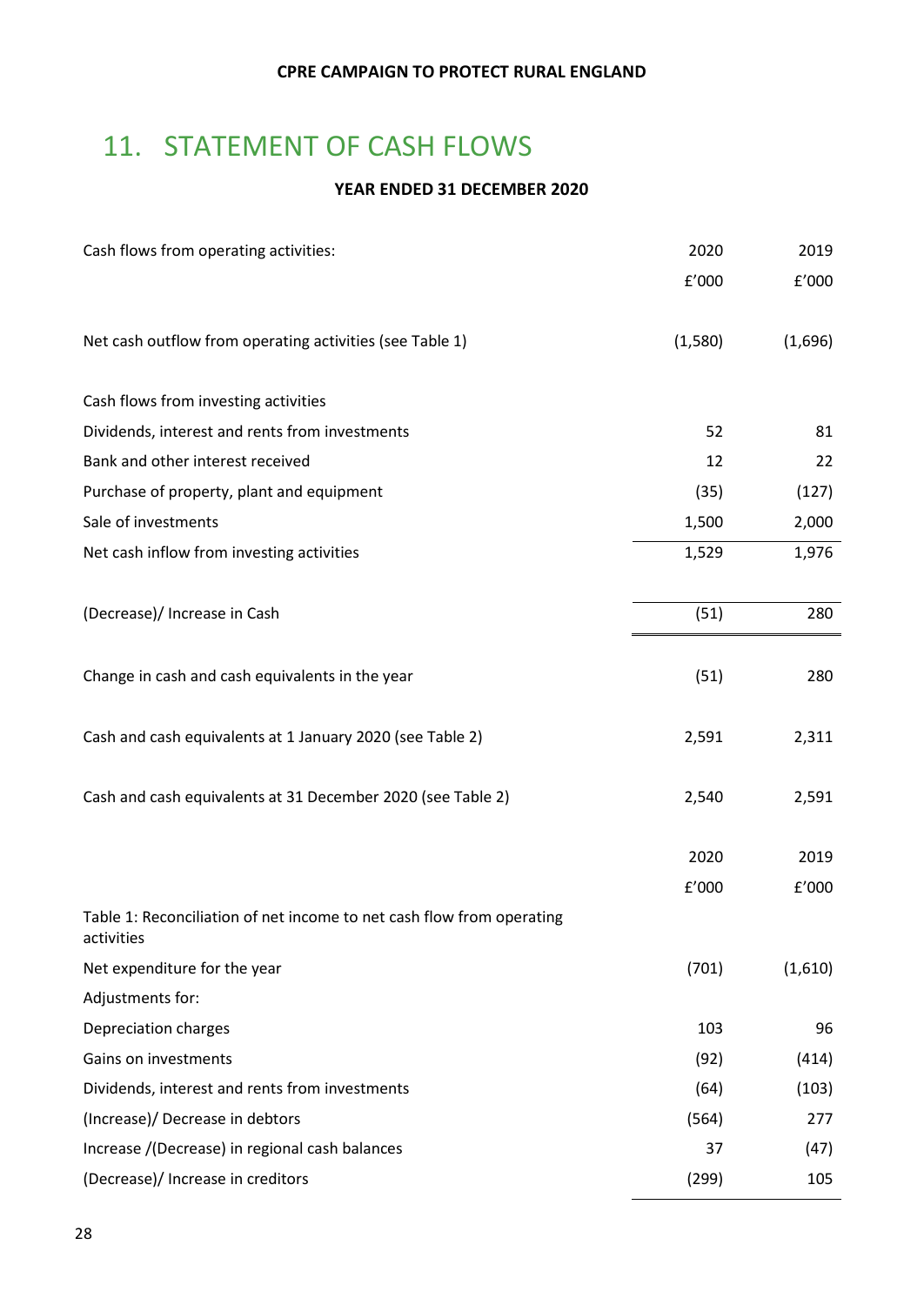| Net cash provided by operating activities      | (1,580) | (1,696) |
|------------------------------------------------|---------|---------|
| Table 2: Analysis of cash and cash equivalents |         |         |
|                                                | 2020    | 2019    |
|                                                | f'000   | f'000   |
| Cash in hand                                   | 1,775   | 1,831   |
| Notice deposits (6 months)                     | 765     | 760     |
|                                                |         |         |
| Total cash and cash equivalents                | 2,540   | 2,591   |

The Charity has no debt, therefore the movements in net debt are all shown in the main cashflow statement. The notes on pages 30 to 48 form part of these financial statements.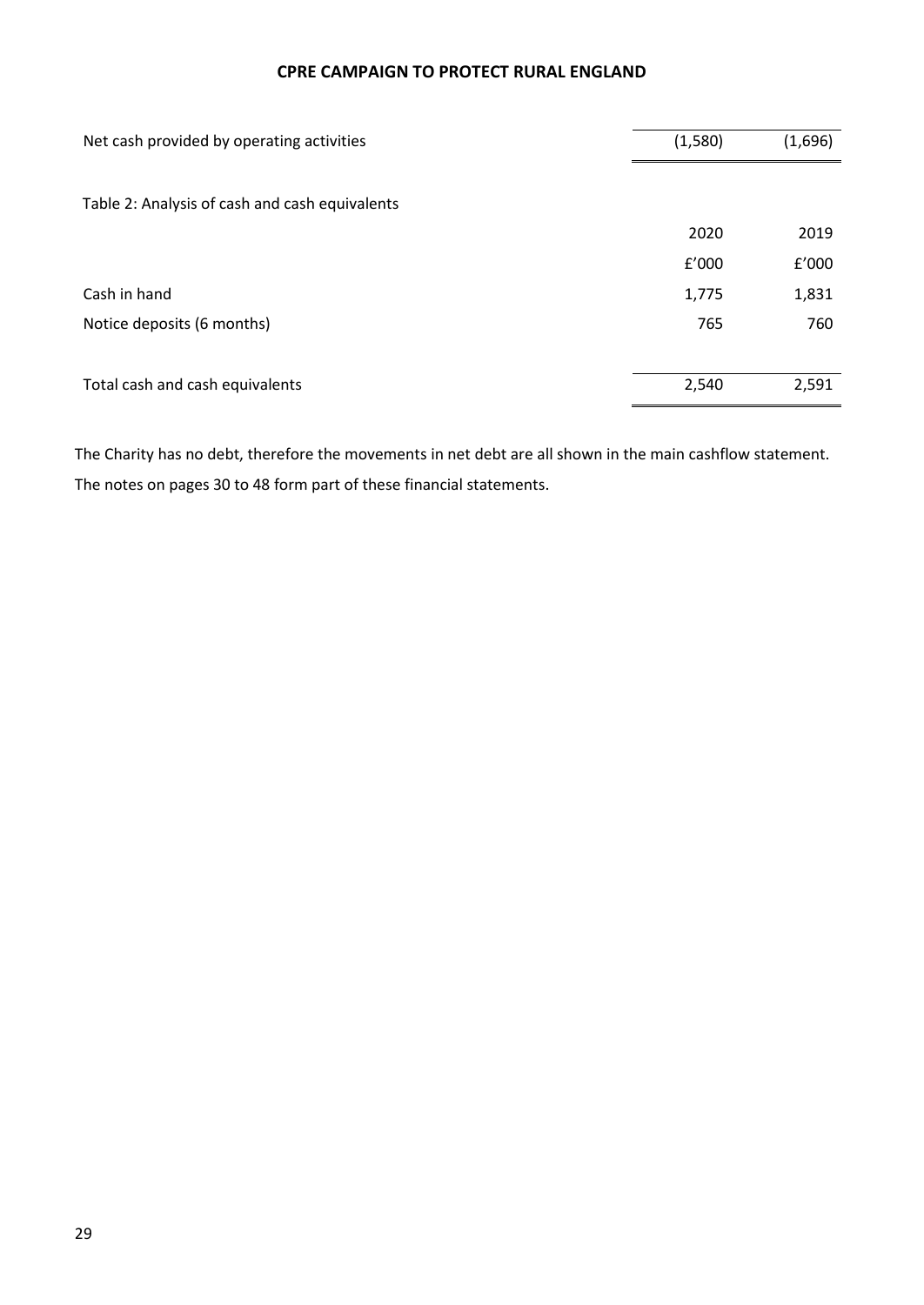# <span id="page-31-0"></span>12. NOTES TO THE FINANCIAL STATEMENTS

#### **YEAR ENDED 31 DECEMBER 2020**

#### **1. PRINCIPAL ACCOUNTING POLICIES**

### a) Charity Information

The Campaign To Protect Rural England is a company limited by guarantee (No 4302973) and a registered charity (No 1089685) in England & Wales. The registered office is 5-11 Lavington Street, London, SE1 9NZ

### b) Basis of Accounting and Statement of Compliance

The financial statements have been prepared under the historical cost convention, with the exception of fixed asset investments, which are included at their market value at the balance sheet date. The financial statements have been prepared in accordance with the Statement of Recommended Practice for Charities (SORP 2015) (Second Edition, effective 1 January 2019), the Companies Act 2006 and applicable accounting standards (FRS102).

The Trustees in developing the corporate strategy have also developed a multi-year financial model to underpin the corporate strategy. Whilst within the strategy there are risks associated with achieving the fundraising income, there are no material uncertainties related to events or conditions which would cast doubt on the charity's ability to continue as a going concern.

Consolidated accounts have not been prepared, as the operation of the wholly owned trading subsidiary, CPRE Enterprises Limited, was dormant in the year and the net assets were not material to CPRE in the year.

The principal accounting policies and estimation techniques are as follows:

### c) Branches

CPRE branches receive a share of the membership subscription paid in respect of members assigned to them, which includes tax recovered from gift aid. The majority of the branches are autonomous separately registered charities and produce their own financial statements, which are not consolidated. However, there are three branches that are part of the National CPRE (Lincolnshire, County Durham and Northumberland). The accounts of these three branches have been included within these financial statements.

### d) Regional Groups

CPRE is responsible for the activities of eight regional groups. The income and expenditure of these groups have been included within these financial statements.

### e) Income

Voluntary income and membership subscriptions are recorded when received at the national office.

Legacies are recognised when the conditions of entitlement, probability and measurement are met. Each bequest is recognised once a reasonable estimate of its value can be made and providing there is no evidence of any significant contentious claims against the deceased's estate. Where CPRE is left part of the residue of an estate, the deceased's Will, initial statements of assets and liabilities and draft estate accounts are used to calculate the estimated value of the bequest. This estimate is only recognised as income once the executors have proved the Will (i.e. obtained probate). Probate values will normally be used to estimate value.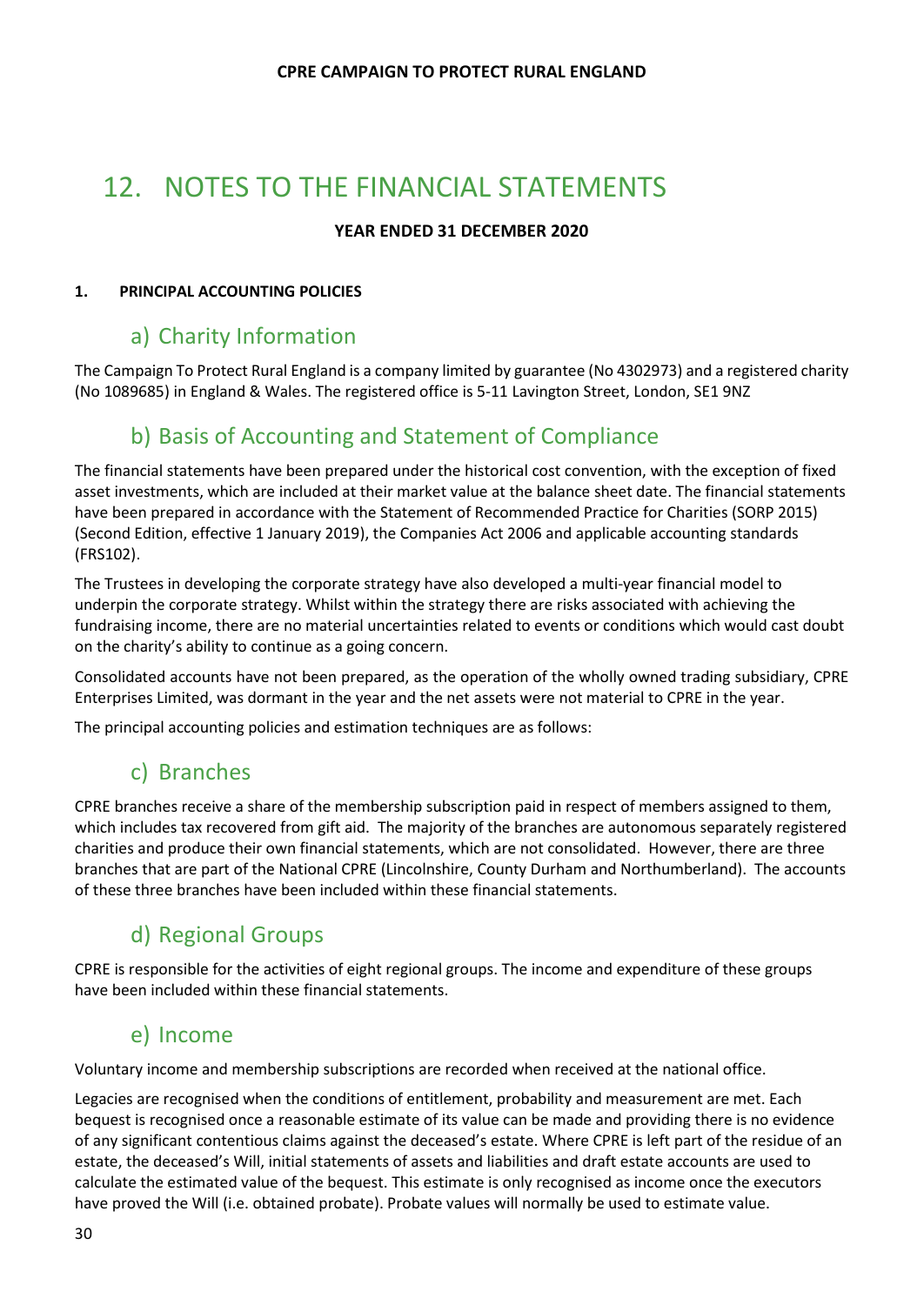#### **NOTES TO THE FINANCIAL STATEMENTS (CONTINUED)**

#### **YEAR ENDED 31 DECEMBER 2020**

Grants receivable and merchandise income are accounted for on an accruals basis.

Donated services are included at the rate that would have been charged if the charity had been invoiced for them. An equivalent amount is included in expenditure.

### f) Fixed Assets

Items over £1,000 are capitalised. Fixed assets are stated at cost less accumulated depreciation.

Depreciation of fixed assets is provided at rates calculated to write off the cost of fixed assets over their anticipated useful lives and is charged on a monthly basis from purchase. The rates used during the year were as follows:

| Leasehold improvements               | 10% straight line            |
|--------------------------------------|------------------------------|
| Furniture and equipment              | 25% or 33 1/3% straight line |
| Computer equipment                   | 33 1/3% straight line        |
| Database                             | 10% straight line            |
| Assets in the course of construction | 0%                           |

### g) Fixed Asset Investments

Fixed asset investments are stated at market value. Investment income is included in the Statement of Financial Activities on a receivable basis. Realised and unrealised gains and losses on investment assets are shown in the Statement of Financial Activities. Realised gains are based on disposal proceeds compared with either opening market value or cost if acquired during the year.

### h) Operating Leases

Operating lease rentals are charged to the Statement of Financial Activities on a straight-line basis over the lease term.

### i) Fund Accounting

Restricted funds are those the use of which is restricted by the conditions imposed by the donors.

Endowment funds are those where the income can be spent but the capital element retained. General

funds are those which are available for the general advancement of CPRE's objectives.

### i) Allocation of Costs

Overheads and support costs have been allocated to the cost headings in the Statement of Financial Activities as follows:

An estimate of staff time spent on each activity during the year, together with the individual's salary cost, has been used to calculate the actual cost of staff time spent on each activity. These staff cost figures have been used to calculate a percentage figure, which has been used to apportion the total overhead and support costs.

Support costs include the costs of Human Resources and IT, Finance and Governance. Overhead costs include rent, depreciation and office costs.

Expenditure is recognised on an accruals basis when a liability is incurred.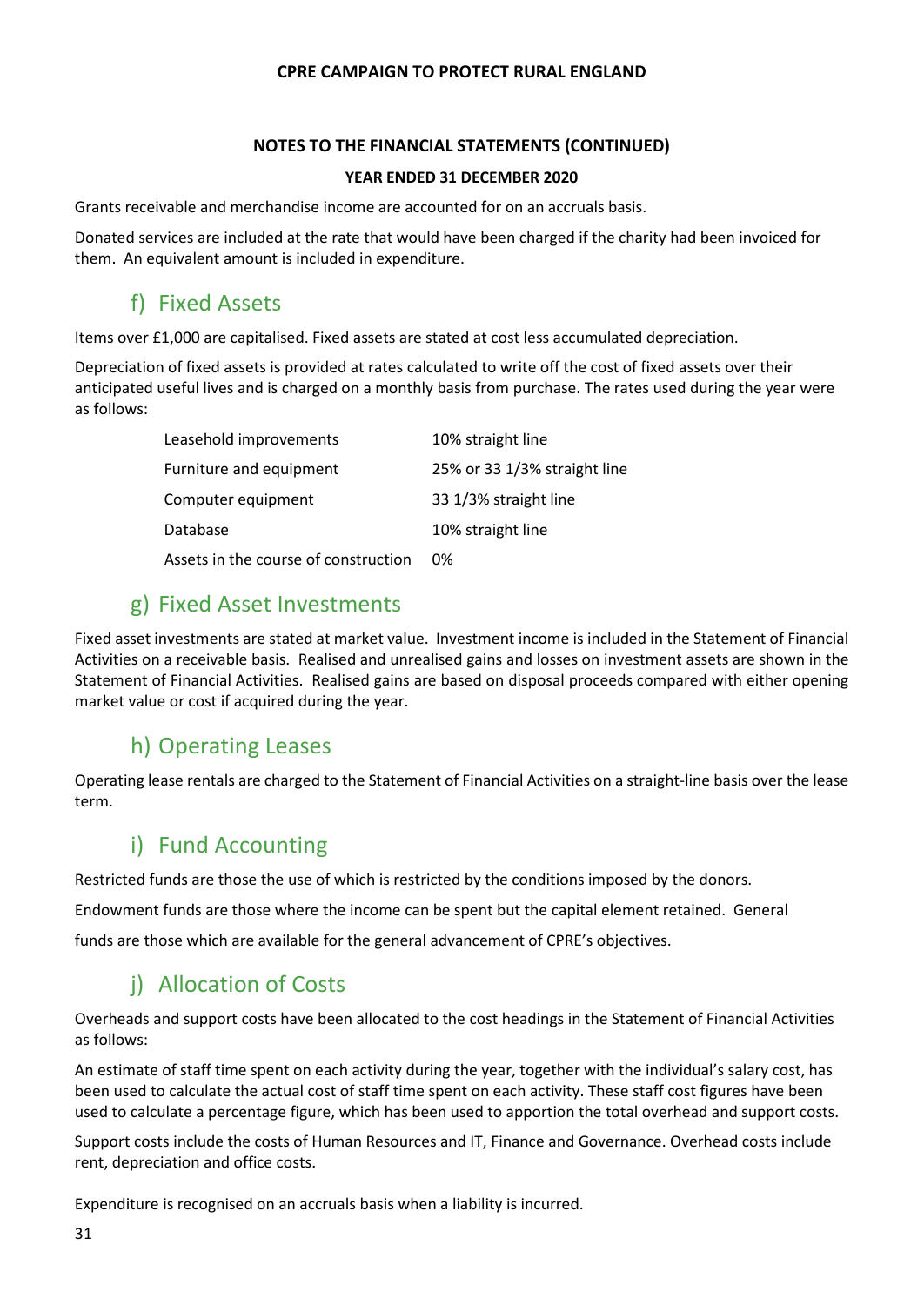#### **NOTES TO THE FINANCIAL STATEMENTS (CONTINUED)**

#### **YEAR ENDED 31 DECEMBER 2020**

### k) Raising Funds

The cost of raising funds includes the production and postage costs of appeals and raffles, the marketing and promotional costs of all our fundraising programmes, the costs of members and supporter recruitment and the administrative cost of processing donations.

### l) Charitable Activities

Charitable activity costs include all expenditure incurred in direct pursuit of CPRE's charitable objectives.

These include all policy work, development of the branches and regional groups and the production of policy information about its work.

It also includes Membership and Supporter services including the materials, administrative and processing costs for member and supporter services.

### m)Taxation

#### **VAT**

Irrecoverable VAT is included under the relevant expense headings. In 2020 this amounted to £179k (2019: £238k).

#### **Corporation Tax**

CPRE is a registered charity and can claim exemption from Corporation Tax on income and gains, which are applied for charitable purposes under the Corporation Taxes Act 2010.

### n) Pension Schemes

CPRE operates defined contribution pension schemes for all qualifying employees. The assets of the schemes are held in separate funds administered by independent providers.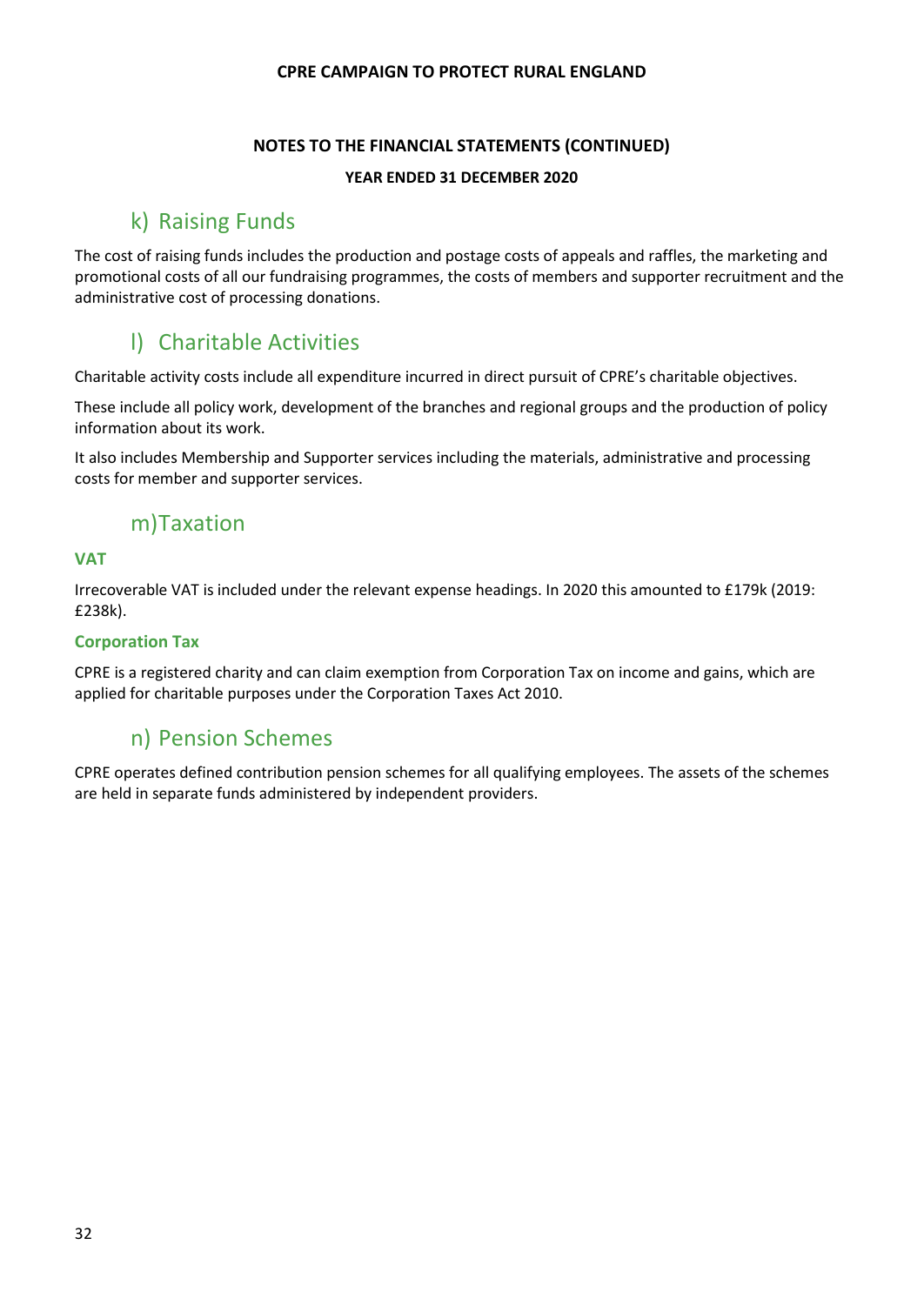### **NOTES TO THE FINANCIAL STATEMENTS (CONTINUED) YEAR ENDED 31 DECEMBER 2020**

#### **2. INCOME FROM DONATIONS AND LEGACIES**

| <b>Total</b>   | <b>Total</b> |
|----------------|--------------|
| 2020           | 2019         |
| £'000          | £'000        |
| 1,394          | 1,438        |
| (581)          | (585)        |
| 813            | 853          |
| 2,301          | 1,325        |
| 416            | 356          |
| 125            | 214          |
| 218            | 229          |
| 79             | 57           |
| 42             | 64           |
| 39             | 55           |
| 5              | 5            |
| 11             |              |
| $\overline{2}$ | 1            |
| 4,051          | 3,159        |
|                |              |
| 171            | 149          |
| 1              |              |
|                | 54           |
| 20             | 20           |
| 192            | 223          |
| 4,243          | 3,382        |
|                |              |

At 31 December 2020, our estimate of the value of legacies that had been bequeathed to CPRE, but which had not been included in the financial statements, was £19k (2019: £7k). None of these bequests has a remaining life interest.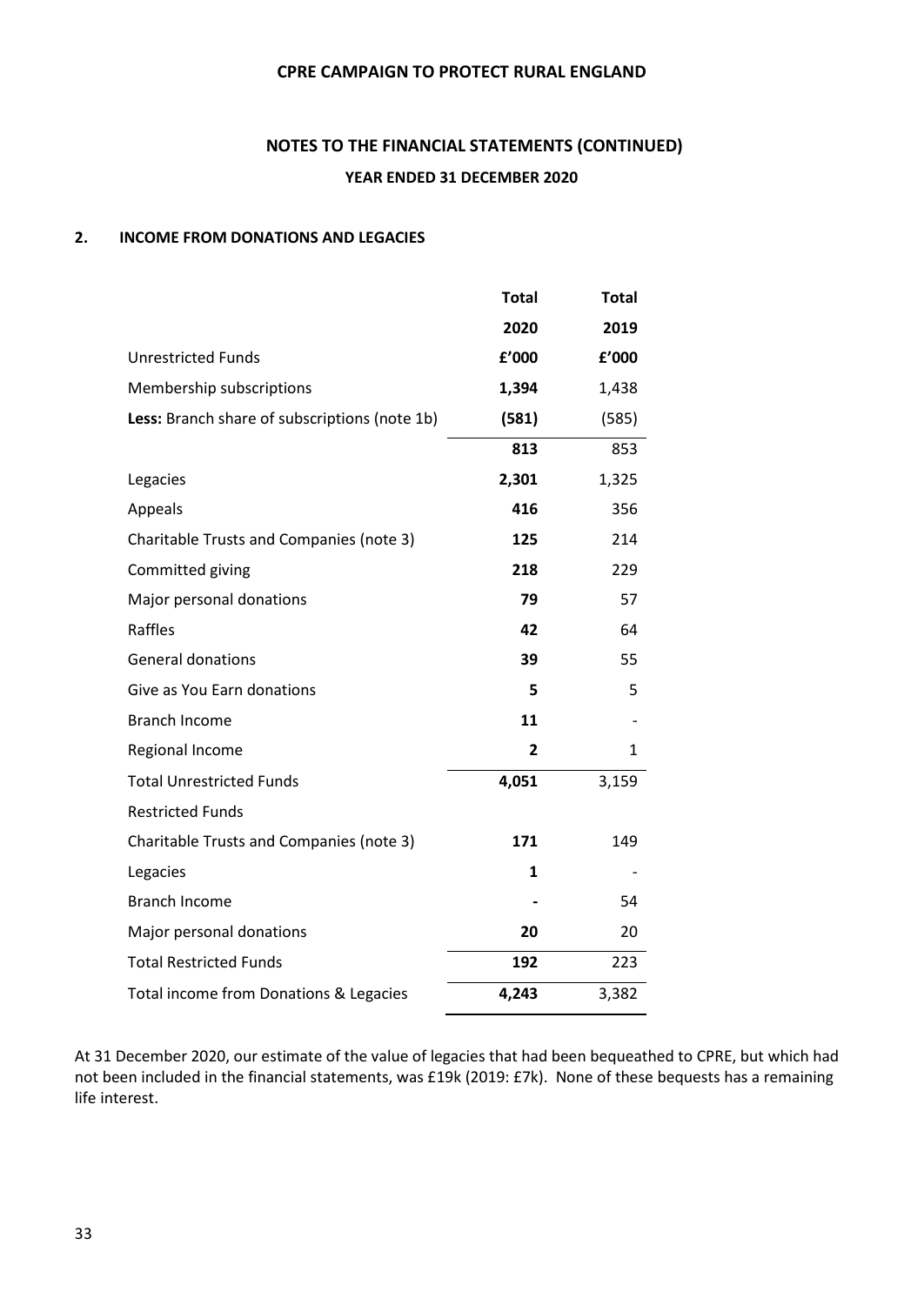### **NOTES TO THE FINANCIAL STATEMENTS (CONTINUED) YEAR ENDED 31 DECEMBER 2020**

#### **3. GENERAL, CORPORATE AND TRUST DONATIONS**

|                                     | <b>Unrestricted</b> | <b>Restricted</b> | <b>Total</b> |
|-------------------------------------|---------------------|-------------------|--------------|
|                                     | <b>Funds</b>        | <b>Funds</b>      | 2020         |
|                                     | £'000               | £'000             | f'000        |
| G Cadbury                           | 12                  |                   | 12           |
| <b>Constance Travis Trust</b>       | 50                  |                   | 50           |
| Joseph Rowntree                     |                     | 40                | 40           |
| <b>MCS Charitable Trust</b>         |                     | 23                | 23           |
| Foundation for Integrated Transport |                     | 15                | 15           |
| The Underwood Trust                 |                     | 20                | 20           |
| Anonymous donations                 |                     | 47                | 47           |
| The Tolkien Trust                   |                     | 20                | 20           |
| Donations less than £10,000         | 63                  | 6                 | 69           |
|                                     | 125                 | 171               | 296          |

| Comparative 2019                | <b>Unrestricted</b> | <b>Restricted</b> | <b>Total</b> |  |
|---------------------------------|---------------------|-------------------|--------------|--|
|                                 | <b>Funds</b>        | <b>Funds</b>      | 2019         |  |
|                                 | f'000               | f'000             | f'000        |  |
| Esme Fairbairn Foundation       |                     | 105               | 105          |  |
| <b>Constance Travis Trust</b>   | 50                  |                   | 50           |  |
| K S Richer Will Trust           | 12                  |                   | 12           |  |
| <b>Ernest Cook Trust</b>        |                     | 10                | 10           |  |
| <b>Charities Aid Foundation</b> | 10                  |                   | 10           |  |
| The Underwood Trust             |                     | 20                | 20           |  |
| Anonymous donations             | 25                  |                   | 25           |  |
| June Stevens Foundation         | 17                  |                   | 17           |  |
| <b>Essex Trust</b>              |                     | 10                | 10           |  |
| Donations less than £10,000     | 100                 | 4                 | 104          |  |
|                                 | 214                 | 149               | 363          |  |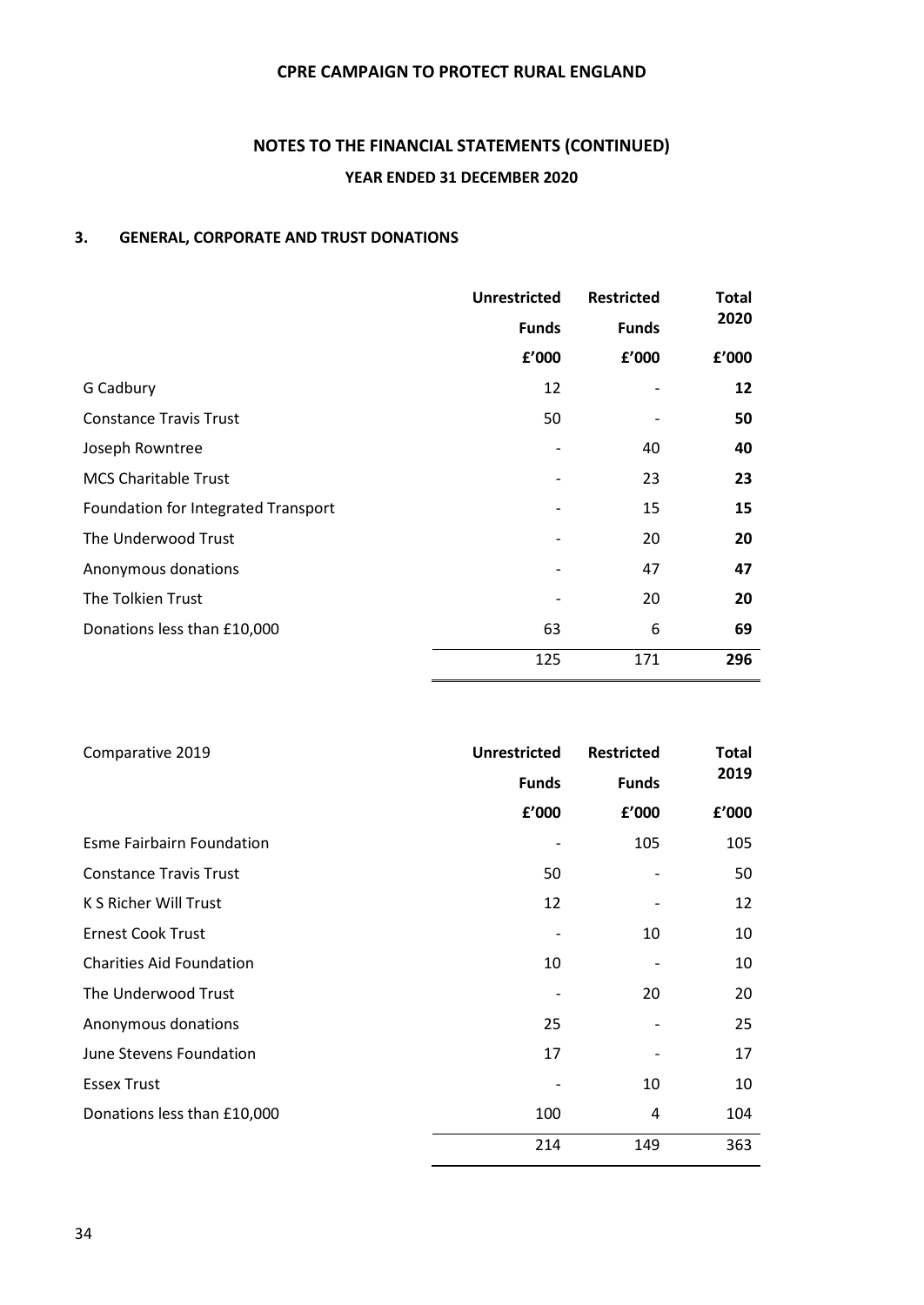### **NOTES TO THE FINANCIAL STATEMENTS (CONTINUED)**

#### **YEAR ENDED 31 DECEMBER 2020**

#### **4. OTHER TRADING ACTIVITIES**

|                             | 2020                  | 2019           |
|-----------------------------|-----------------------|----------------|
|                             | £'000                 | £'000          |
|                             |                       |                |
| Rental income               | 41                    | 41             |
| <b>CPRE</b> publications    | 4                     | $\overline{2}$ |
|                             | 45                    | 43             |
|                             |                       |                |
| 5.<br><b>INVESTMENTS</b>    |                       |                |
|                             | 2020                  | 2019           |
|                             | ${\tt f}^{\prime}000$ | £'000          |
|                             |                       |                |
| <b>UK listed securities</b> | 52                    | 81             |
| <b>Bank interest</b>        | 12                    | 22             |
|                             | 64                    | 103            |

#### **6. RAISING FUNDS**

|                         | 2020         | 2019         |
|-------------------------|--------------|--------------|
|                         | <b>Total</b> | <b>Total</b> |
|                         | <b>Funds</b> | <b>Funds</b> |
|                         | f'000        | f'000        |
| Fundraising costs:      |              |              |
| Direct costs            | 232          | 523          |
| <b>Employment costs</b> | 468          | 425          |
| Support costs           | 223          | 210          |
| Total                   | 923          | 1,158        |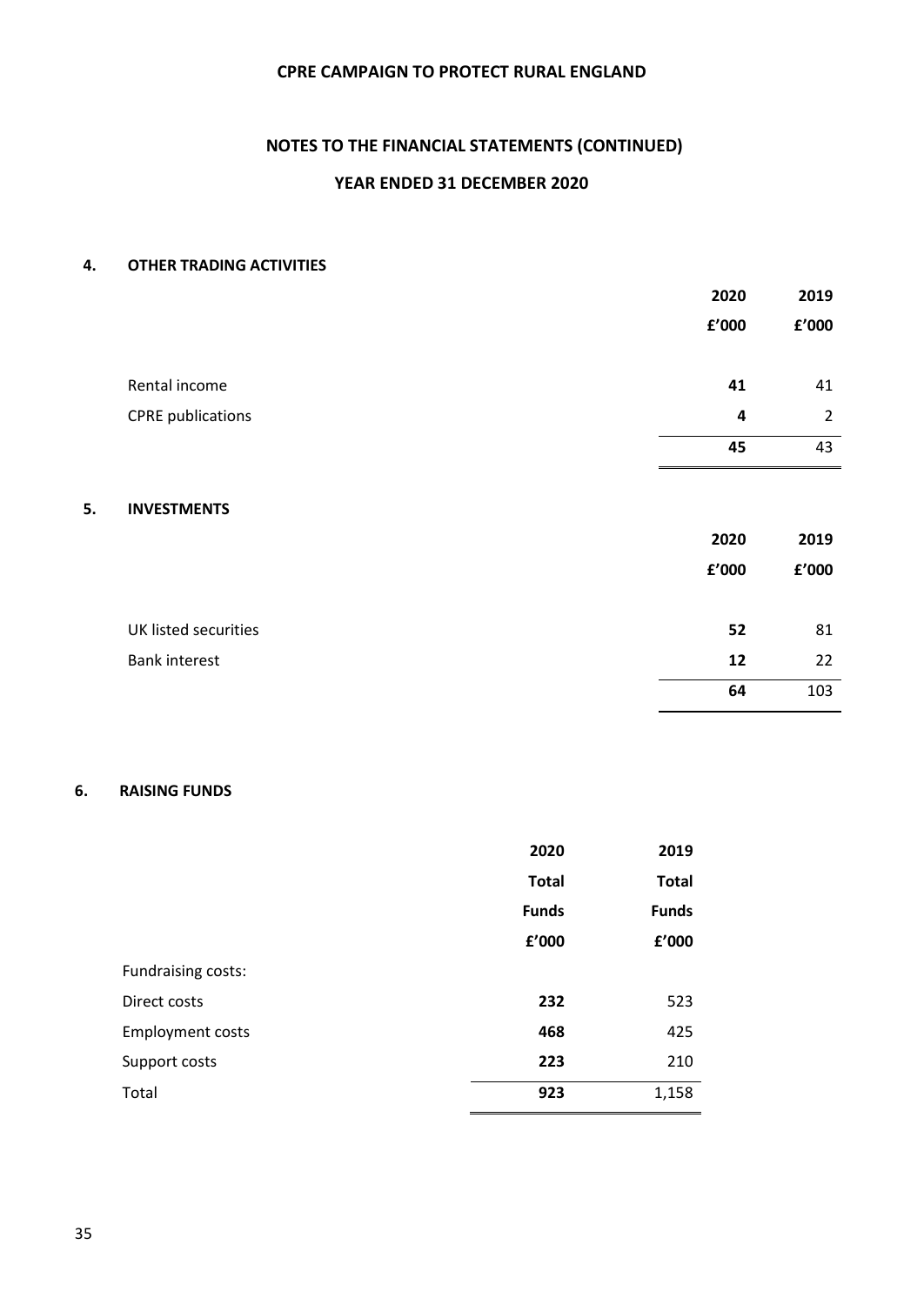#### **NOTES TO THE FINANCIAL STATEMENTS (CONTINUED**)

#### **YEAR ENDED 31 DECEMBER 2020**

#### **7. ANALYSIS OF EXPENDITURE**

|                                                                   | <b>Direct</b><br><b>Employment</b><br><b>Costs</b> | Grant                               | <b>Support</b> | <b>Direct</b> | 2020         |
|-------------------------------------------------------------------|----------------------------------------------------|-------------------------------------|----------------|---------------|--------------|
|                                                                   |                                                    | <b>Funding</b><br><b>Activities</b> | <b>Costs</b>   | <b>Costs</b>  | <b>Total</b> |
|                                                                   | f'000                                              |                                     | f'000          | f'000         | f'000        |
| Charitable activities                                             |                                                    |                                     |                |               |              |
| Campaigns and policy to<br>enhance and protect the<br>countryside | 633                                                |                                     | 277            | 143           | 1,053        |
| Support to branches and<br>volunteers                             | 426                                                | 82                                  | 192            | 338           | 1,038        |
| Develop our capability                                            | 628                                                |                                     | 252            | 671           | 1,551        |
| Information<br>Provision<br>to<br>members                         | 272                                                |                                     | 105            | 203           | 580          |
| <b>Total Charitable activities</b>                                | 1,959                                              | 82                                  | 826            | 1,355         | 4,222        |
| Raising funds                                                     | 468                                                | $\overline{\phantom{a}}$            | 223            | 232           | 923          |
|                                                                   | 2,427                                              | 82                                  | 1,049          | 1,587         | 5,145        |

The Strategic Collaboration Fund (SCF) continues to make national CPRE funds available through the network for specific, strategic projects designed to increase support and capacity within the CPRE network

#### **ANALYSIS OF SUPPORT COSTS BY CHARITABLE ACTIVITY**

|                                                                   | <b>Overheads</b> | IT & HR | <b>Finance</b> | Governance | <b>Total</b> |
|-------------------------------------------------------------------|------------------|---------|----------------|------------|--------------|
|                                                                   | £'000            | f'000   | f'000          | £'000      | f'000        |
| Campaigns and policy to<br>enhance and protect the<br>countryside | 180              | 40      | 36             | 21         | 277          |
| Support to branches and<br>volunteers                             | 125              | 28      | 25             | 14         | 192          |
| Develop our capability                                            | 164              | 36      | 33             | 19         | 252          |
| Supporter services                                                | 68               | 15      | 14             | 8          | 105          |
| 2020 Total charitable<br>support costs                            | 537              | 119     | 108            | 62         | 826          |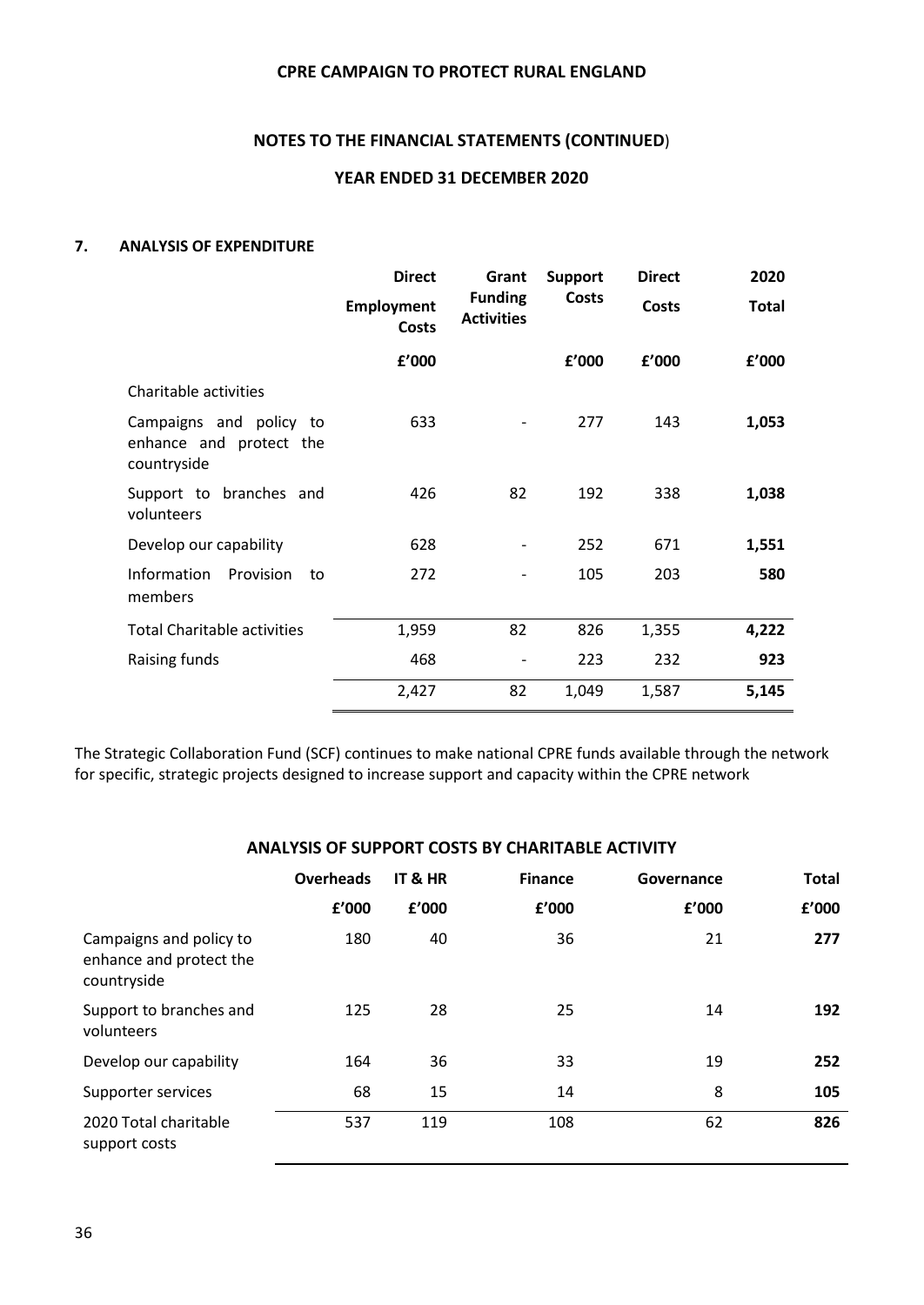#### **NOTES TO THE FINANCIAL STATEMENTS (CONTINUED)**

| Comparative 2019                                               | <b>Direct</b>              | Grant                               | <b>Support</b><br><b>Costs</b> | <b>Direct</b> | 2019         |
|----------------------------------------------------------------|----------------------------|-------------------------------------|--------------------------------|---------------|--------------|
|                                                                | <b>Employment</b><br>Costs | <b>Funding</b><br><b>Activities</b> |                                | <b>Costs</b>  | <b>Total</b> |
|                                                                | f'000                      |                                     | f'000                          | f'000         | f'000        |
| Charitable activities                                          |                            |                                     |                                |               |              |
| Campaigns and policy to enhance<br>and protect the countryside | 642                        |                                     | 286                            | 242           | 1,170        |
| branches<br>Support<br>and<br>to<br>volunteers                 | 491                        | 103                                 | 279                            | 340           | 1,213        |
| Develop our capability                                         | 428                        |                                     | 192                            | 811           | 1,431        |
| Supporter services                                             | 268                        |                                     | 160                            | 152           | 580          |
| <b>Total Charitable activities</b>                             | 1,829                      | 103                                 | 917                            | 1,545         | 4,394        |
| Raising funds                                                  | 425                        |                                     | 210                            | 523           | 1,158        |
|                                                                | 2,254                      | 103                                 | 1,127                          | 2,068         | 5,552        |

#### **YEAR ENDED 31 DECEMBER 2020**

#### Analysis of support costs

| by charitable activity                                         | <b>Overheads</b> | IT & HR | <b>Finance</b> | Governance | <b>Total</b> |
|----------------------------------------------------------------|------------------|---------|----------------|------------|--------------|
|                                                                | £'000            | f'000   | f'000          | f'000      | f'000        |
| Campaigns and policy to enhance<br>and protect the countryside | 180              | 50      | 41             | 15         | 286          |
| branches<br>and<br>to<br>Support<br>volunteers                 | 175              | 49      | 40             | 15         | 279          |
| Develop our capability                                         | 121              | 34      | 27             | 10         | 192          |
| Supporter services                                             | 101              | 28      | 23             | 8          | 160          |
| charitable<br>2020<br>Total<br>support<br>costs                | 577              | 161     | 131            | 48         | 917          |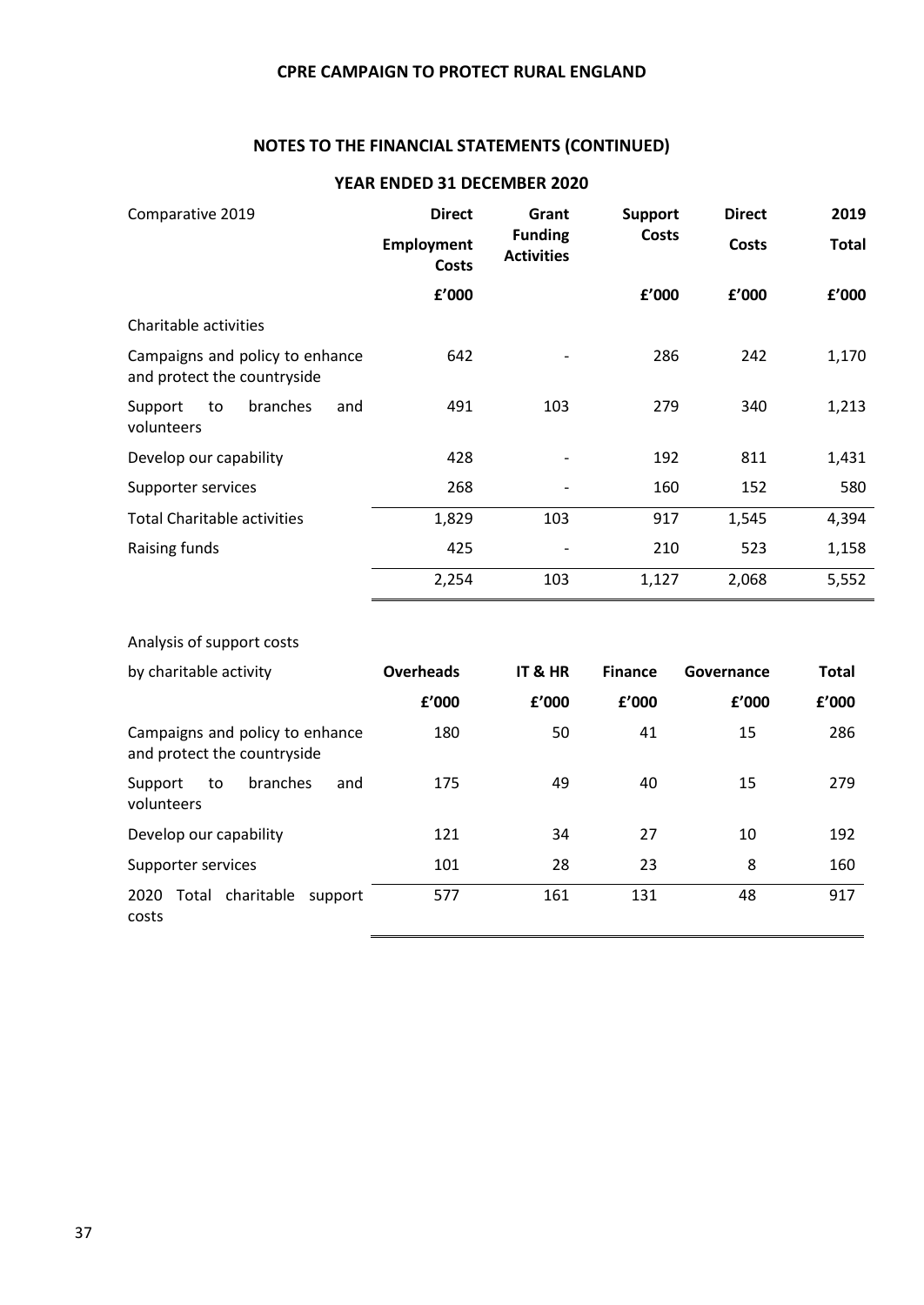#### **NOTES TO THE FINANCIAL STATEMENTS (CONTINUED)**

#### **YEAR ENDED 31 DECEMBER 2020**

#### **8. EMPLOYEE INFORMATION**

The average monthly headcount was 58 (2019: 53). The average number of employees, on a full-time equivalent basis was as follows:

|                                 | 2020      | 2019      |
|---------------------------------|-----------|-----------|
|                                 | <b>No</b> | <b>No</b> |
|                                 |           |           |
| Full time                       | 51        | 46        |
| Part time (FTE)                 | 4         | 4         |
|                                 | 55        | 50        |
|                                 |           |           |
| Employee costs were as follows: | £'000     | £'000     |
| <b>Salaries</b>                 | 2,294     | 2,163     |
| Redundancy/ Termination costs   |           | 75        |
| <b>National Insurance</b>       | 234       | 215       |
| Pension contributions           | 149       | 153       |
|                                 | 2,677     | 2,606     |

CPRE operates a Group Personal Pension Plan that all members of staff are eligible to join after the completion of their probationary service period. CPRE contributes 7% of eligible employees' salaries to their pension plans. 50 members of staff (2019: 50) were members of the Group Personal Pension Plan at the end of the year. All of the higher paid employees were members of the Group Personal Pension Plan. Contributions into the Plan for these employees were £28k (2019: £31). The total value of employee benefits received by key management personnel, (our principal officers (see page 19) was £410k (2019: £405k).

Employees paid £60,000 or more:

|                   | 2020 | 2019 |
|-------------------|------|------|
| £90,000 - £99,999 |      |      |
| £80,000 - £89,999 |      |      |
| £70,000 - £79,999 |      |      |
| £60,000 - £69,999 |      |      |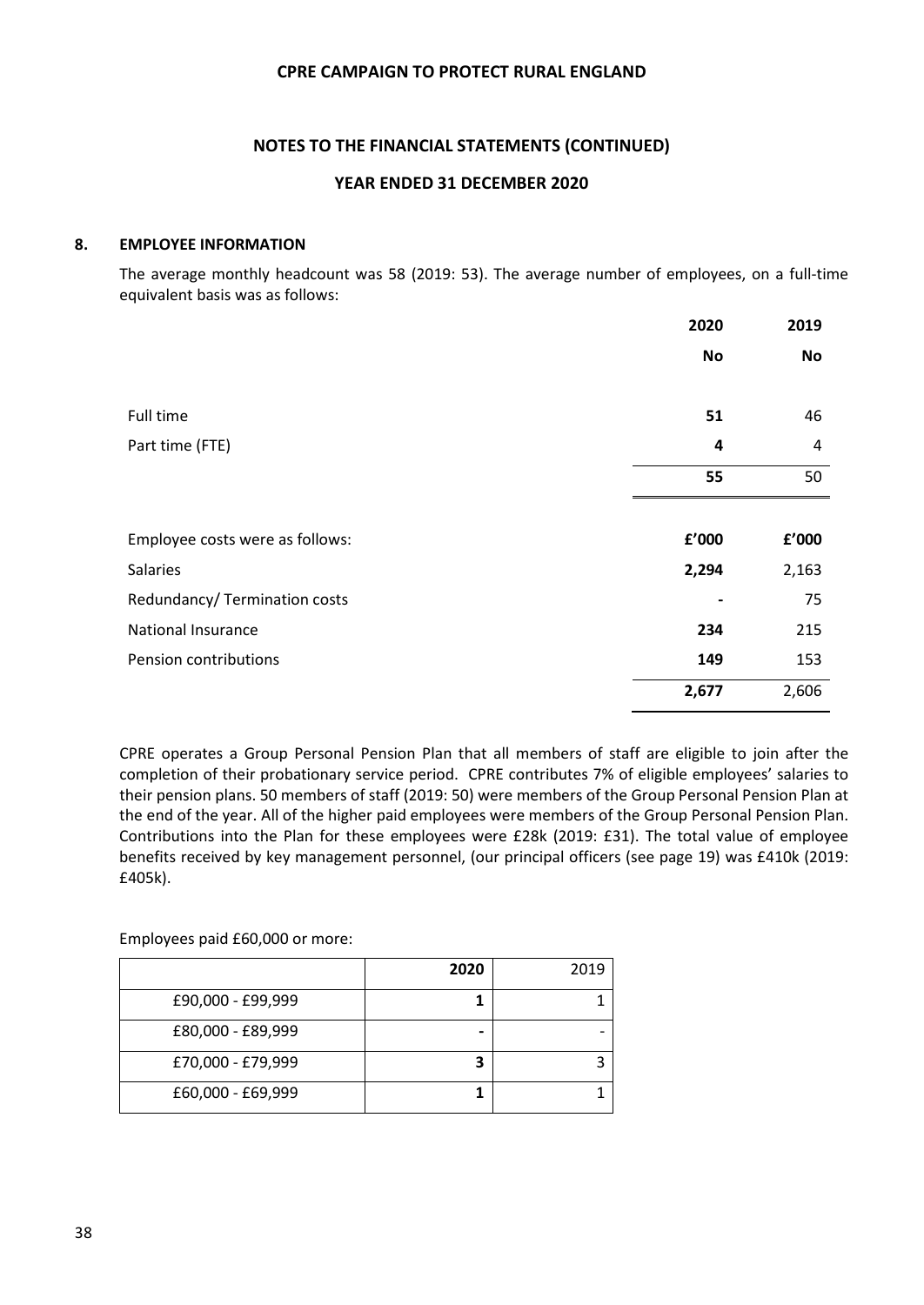#### **NOTES TO THE FINANCIAL STATEMENTS (CONTINUED)**

#### **YEAR ENDED 31 DECEMBER 2020**

#### **9. TRUSTEES' REMUNERATION AND EXPENSES**

None of the Trustees received any remuneration during the year (2019: none). Travelling expenses reimbursed to 7 (2019:11) Trustees during the year amounted to £969 (2019: £4,214).

#### AUDITOR'S REMUNERATION

The amounts payable to hay Macintyre were:

|                 | 2020  | 2019  |
|-----------------|-------|-------|
|                 | f'000 | f'000 |
| Audit costs:    |       |       |
| Statutory audit | 15    | 15    |
| Total           | 15    | 15    |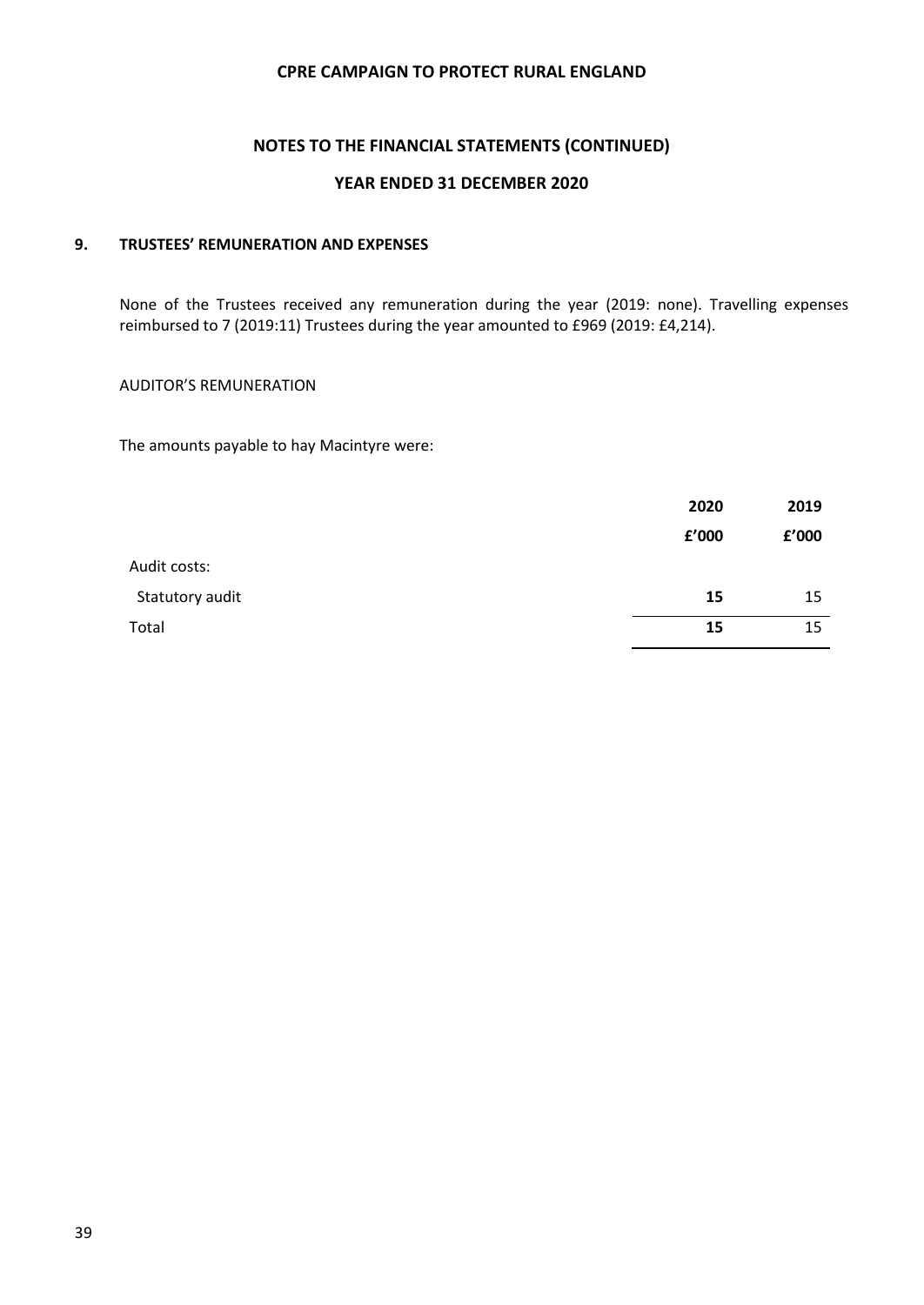#### **NOTES TO THE FINANCIAL STATEMENTS (CONTINUED)**

#### **YEAR ENDED 31 DECEMBER 2020**

#### **10. TANGIBLE FIXED ASSETS**

|                     |              |           |                              | <b>Furniture</b> |              |
|---------------------|--------------|-----------|------------------------------|------------------|--------------|
|                     | Leasehold    | Computer  | Assets in the course         | and              |              |
|                     | Improvements | Equipment | of construction              | Equipment        | <b>Total</b> |
|                     | f'000        | f'000     | f'000                        | f'000            | f'000        |
| Cost                |              |           |                              |                  |              |
| At 1 January 2020   | 570          | 314       | 99                           | 10               | 993          |
| Additions           |              | 9         | 26                           |                  | 35           |
| At 31 December 2020 | 570          | 323       | 125                          | 10               | 1,028        |
| <b>Depreciation</b> |              |           |                              |                  |              |
| At 1 January 2020   | 417          | 256       |                              | 3                | 676          |
| Charge for the year | 68           | 32        |                              | 3                | 103          |
| At 31 December 2020 | 485          | 288       | $\qquad \qquad \blacksquare$ | 6                | 779          |
| Net book value      |              |           |                              |                  |              |
| At 31 December 2020 | 85           | 35        | 125                          | 4                | 249          |
|                     |              |           |                              |                  |              |
| At 31 December 2019 | 153          | 58        | 99                           | $\overline{7}$   | 317          |

#### **11. INVESTMENTS**

|                           | <b>Listed</b>      | <b>Total</b> |
|---------------------------|--------------------|--------------|
|                           | <b>Investments</b> |              |
|                           | f'000              | f'000        |
|                           |                    |              |
| Value at 1 January 2020   | 3,490              | 3,490        |
| (Disposals)               | (1,500)            | (1,500)      |
| Investment gains          | 92                 | 92           |
| Value at 31 December 2020 | 2,082              | 2,082        |

The Charity's listed investments represent its only financial assets measured at fair value.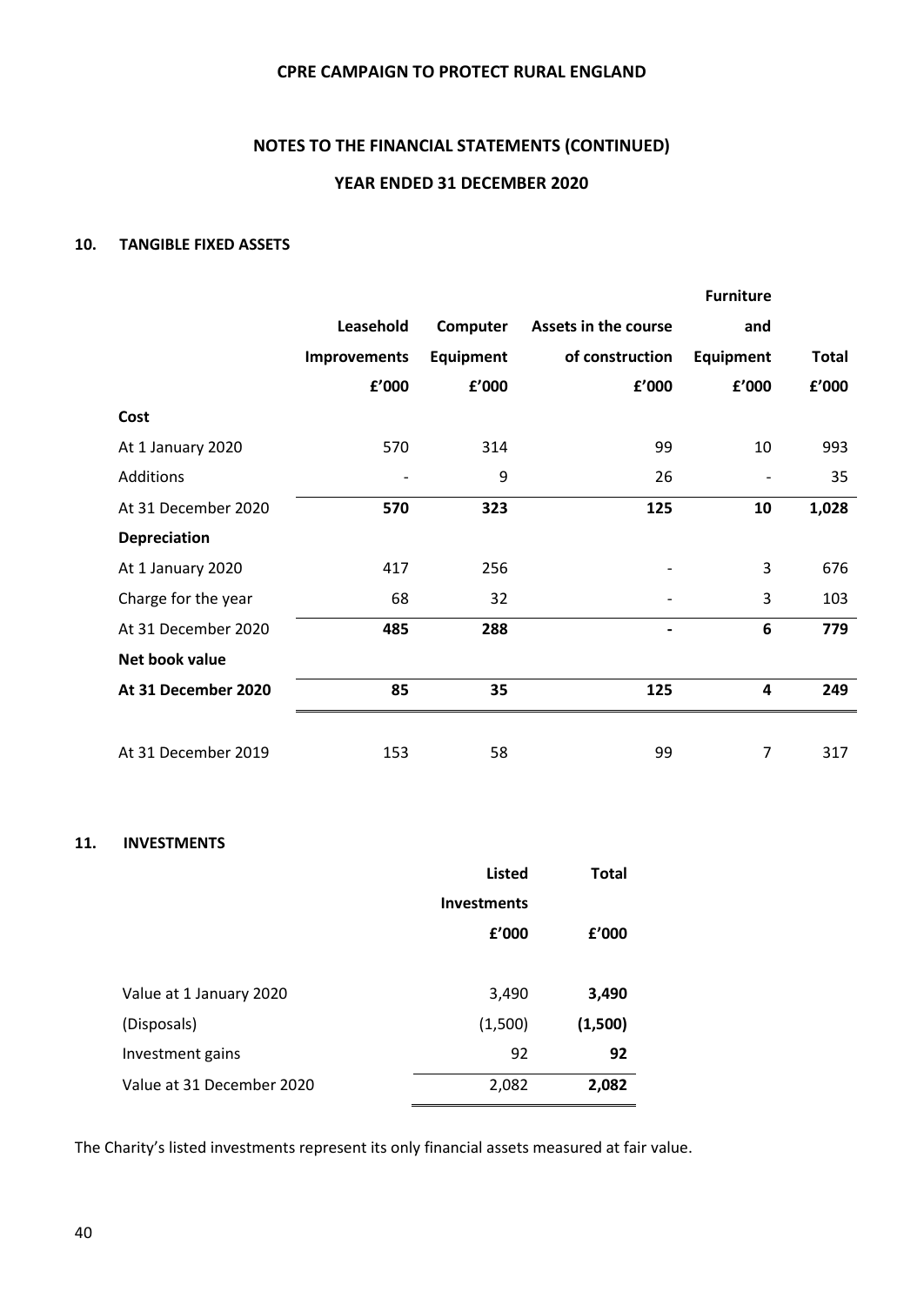### **NOTES TO THE FINANCIAL STATEMENTS (CONTINUED) YEAR ENDED 31 DECEMBER 2020**

#### **12. TRADING SUBSIDIARY**

CPRE Enterprises Limited

The organisation has a wholly owned subsidiary registered in England, CPRE Enterprises Limited. CPRE Enterprises Limited has been dormant throughout 2020 and 2019.

|     | Summarised Balance Sheet of CPRE Enterprises Limited | 2020           | 2019           |
|-----|------------------------------------------------------|----------------|----------------|
|     |                                                      | $\mathbf f$    | £              |
|     | Cash at bank                                         | $\overline{2}$ | $\overline{2}$ |
|     | Called up share capital                              | $\overline{2}$ | $\overline{2}$ |
| 13. | <b>DEBTORS</b>                                       | 2020           | 2019           |
|     |                                                      | £'000          | £'000          |
|     | Accrued legacy income                                | 1,210          | 627            |
|     | Accrued Income                                       | 48             | 17             |
|     | Prepayments                                          | 158            | 184            |
|     | Other debtors                                        | 71             | 95             |
|     |                                                      | 1,487          | 923            |
|     |                                                      |                |                |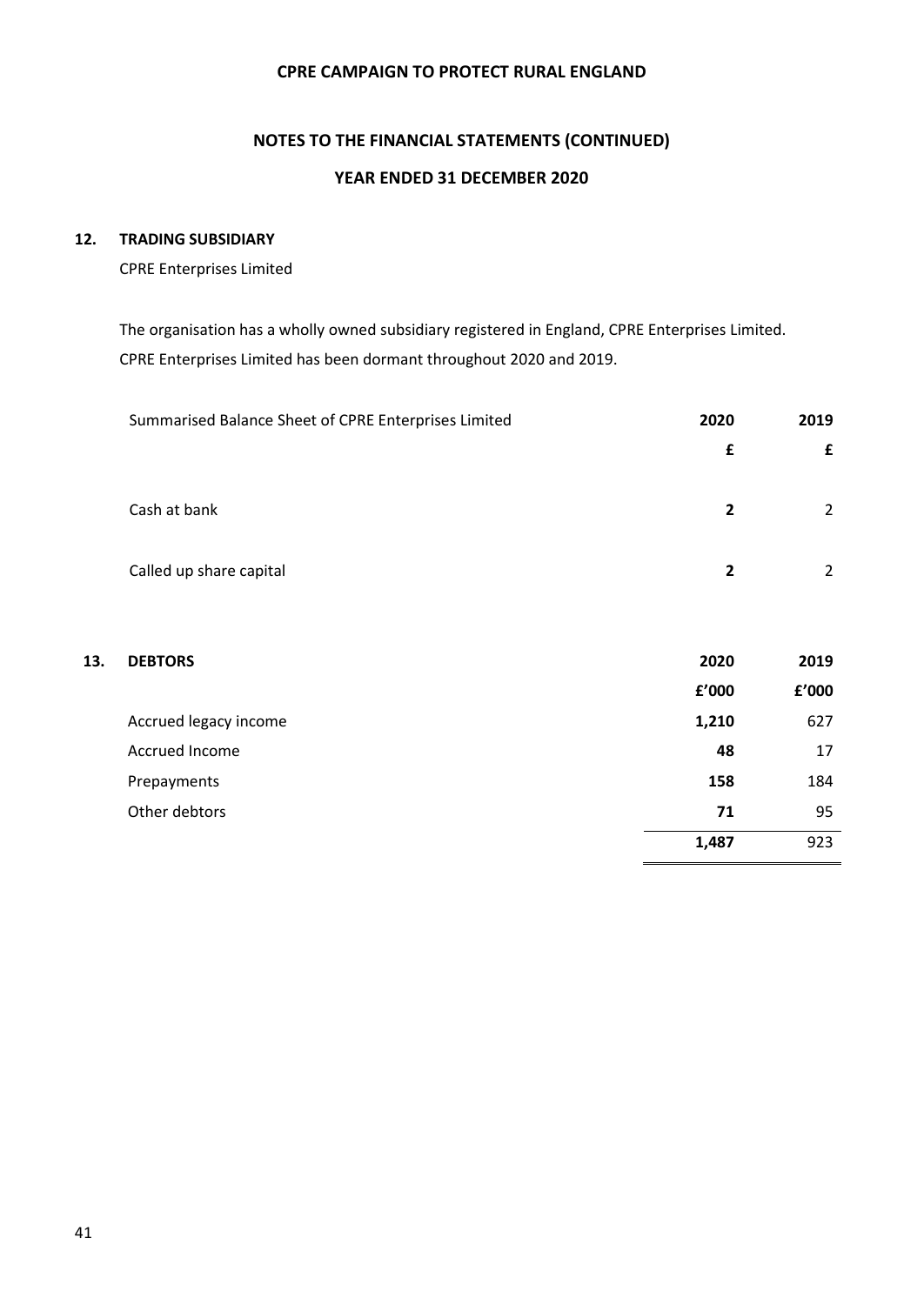### **NOTES TO THE FINANCIAL STATEMENTS (CONTINUED) YEAR ENDED 31 DECEMBER 2020**

| 14. | <b>CREDITORS:</b> amounts falling due within one year          | 2020  | 2019  |
|-----|----------------------------------------------------------------|-------|-------|
|     |                                                                | f'000 | f'000 |
|     | Share of subscriptions owed to branches and regional groups    | 143   | 143   |
|     | Accruals and deferred income                                   | 157   | 118   |
|     | <b>Grant Commitment</b>                                        | 5     | 57    |
|     | Trade creditors                                                | 122   | 359   |
|     | Taxation and social security                                   | 65    | 66    |
|     | Pension schemes                                                | 19    | 23    |
|     | Accrued rent                                                   | 46    | 46    |
|     |                                                                | 557   | 812   |
|     |                                                                |       |       |
|     | <b>CREDITORS:</b> amounts falling due after more than one year | 2020  | 2019  |
|     |                                                                | f'000 | f'000 |
|     | Accrued rent                                                   | 8     | 52    |

#### **15. ANALYSIS OF NET ASSETS BETWEEN FUNDS**

|                                 | <b>Tangible</b> |                          | <b>Net</b>               | <b>Total</b>  |
|---------------------------------|-----------------|--------------------------|--------------------------|---------------|
|                                 | <b>Fixed</b>    |                          | <b>Other</b>             | <b>Net</b>    |
|                                 | <b>Assets</b>   | <b>Investments</b>       | <b>Assets</b>            | <b>Assets</b> |
|                                 | £'000           | £'000                    | £'000                    | £'000         |
| <b>General Funds</b>            | 249             | 1,948                    | 2,139                    | 4,336         |
| <b>Designated Funds</b>         |                 | $\overline{\phantom{a}}$ | 1,232                    | 1,232         |
| <b>Total Unrestricted Funds</b> | 249             | 1,948                    | 3,371                    | 5,568         |
| <b>Restricted Funds</b>         |                 |                          | 337                      | 337           |
| <b>Endowment Fund</b>           |                 | 134                      | $\overline{\phantom{a}}$ | 134           |
| At 31 December 2020             | 249             | 2,082                    | 3,708                    | 6,039         |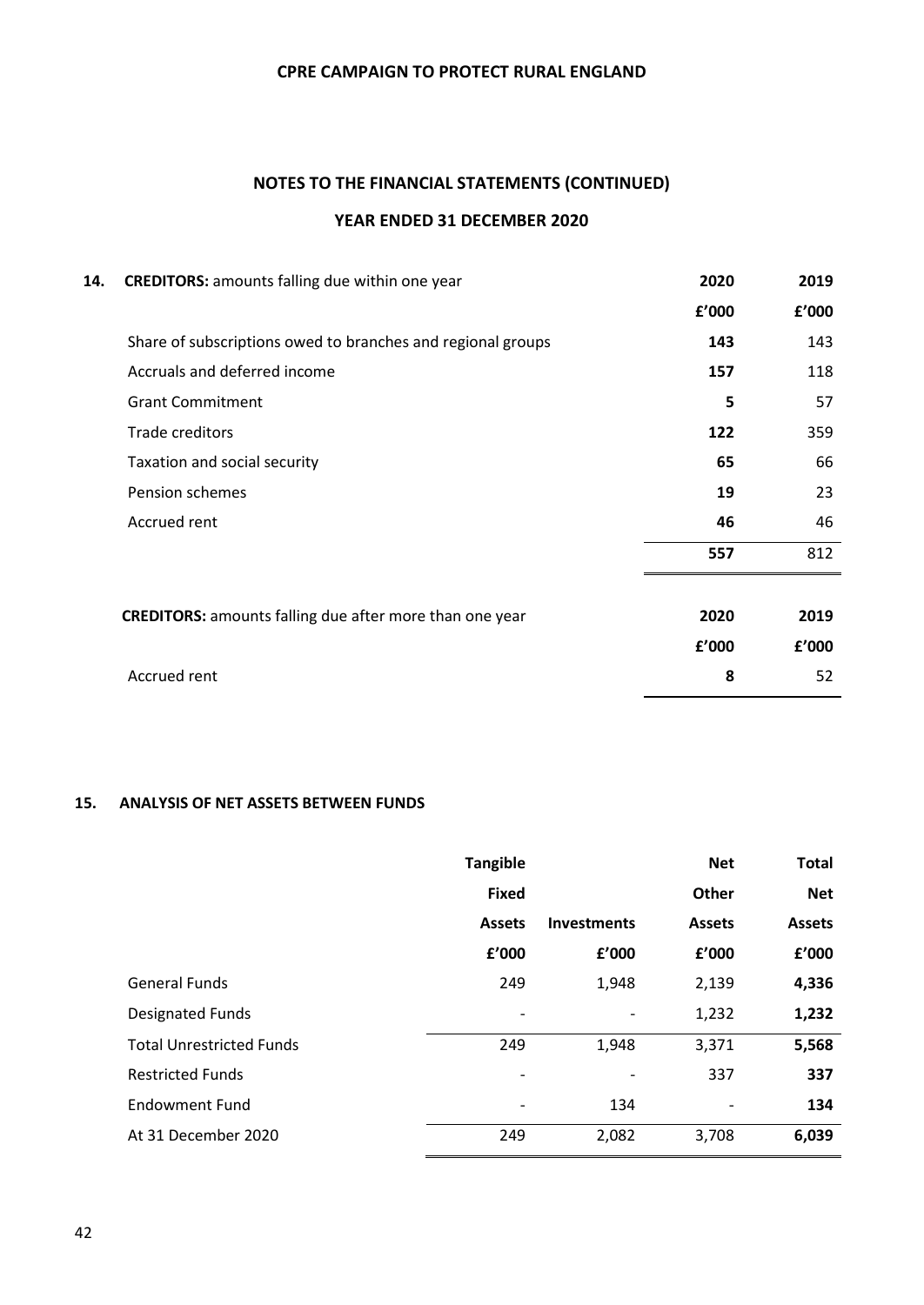#### **NOTES TO THE FINANCIAL STATEMENTS (CONTINUED)**

#### **YEAR ENDED 31 DECEMBER 2020**

| Comparative 2019                | <b>Tangible</b> |                    | <b>Net</b>               | <b>Total</b>  |
|---------------------------------|-----------------|--------------------|--------------------------|---------------|
|                                 | <b>Fixed</b>    |                    | <b>Current</b>           | <b>Net</b>    |
|                                 | <b>Assets</b>   | <b>Investments</b> | <b>Assets</b>            | <b>Assets</b> |
|                                 | £'000           | f'000              | £'000                    | f'000         |
| <b>General Funds</b>            | 317             | 3,364              | 731                      | 4,412         |
| <b>Designated Funds</b>         | ٠               |                    | 1,855                    | 1,855         |
| <b>Total Unrestricted Funds</b> | 317             | 3,364              | 2,586                    | 6,267         |
| <b>Restricted Funds</b>         | ۰               |                    | 347                      | 347           |
| <b>Endowment Fund</b>           | ٠               | 126                | $\overline{\phantom{a}}$ | 126           |
| At 31 December 2019             | 317             | 3,490              | 2,933                    | 6,740         |

| <b>Movement in Designated funds:</b>    | 1 Jan<br>2020 | <b>Expenditure</b>       | <b>Transfer</b><br>from<br>General<br><b>Funds</b> | <b>31 Dec</b><br>2020 |
|-----------------------------------------|---------------|--------------------------|----------------------------------------------------|-----------------------|
|                                         | f'000         | f'000                    | f'000                                              | f'000                 |
| <b>Strategic Collaboration Fund</b>     | 74            | (82)                     | 100                                                | 92                    |
| Legacy fund for work in North Yorkshire | 82            | (82)                     |                                                    |                       |
| Funds held by regions                   | 229           |                          | 17                                                 | 246                   |
| Strategic Investment Fund               | 770           | (276)                    |                                                    | 494                   |
| Office Move                             | 700           | $\overline{\phantom{a}}$ | (300)                                              | 400                   |
| <b>Total Designated Funds</b>           | 1,855         | (440)                    | (183)                                              | 1,232                 |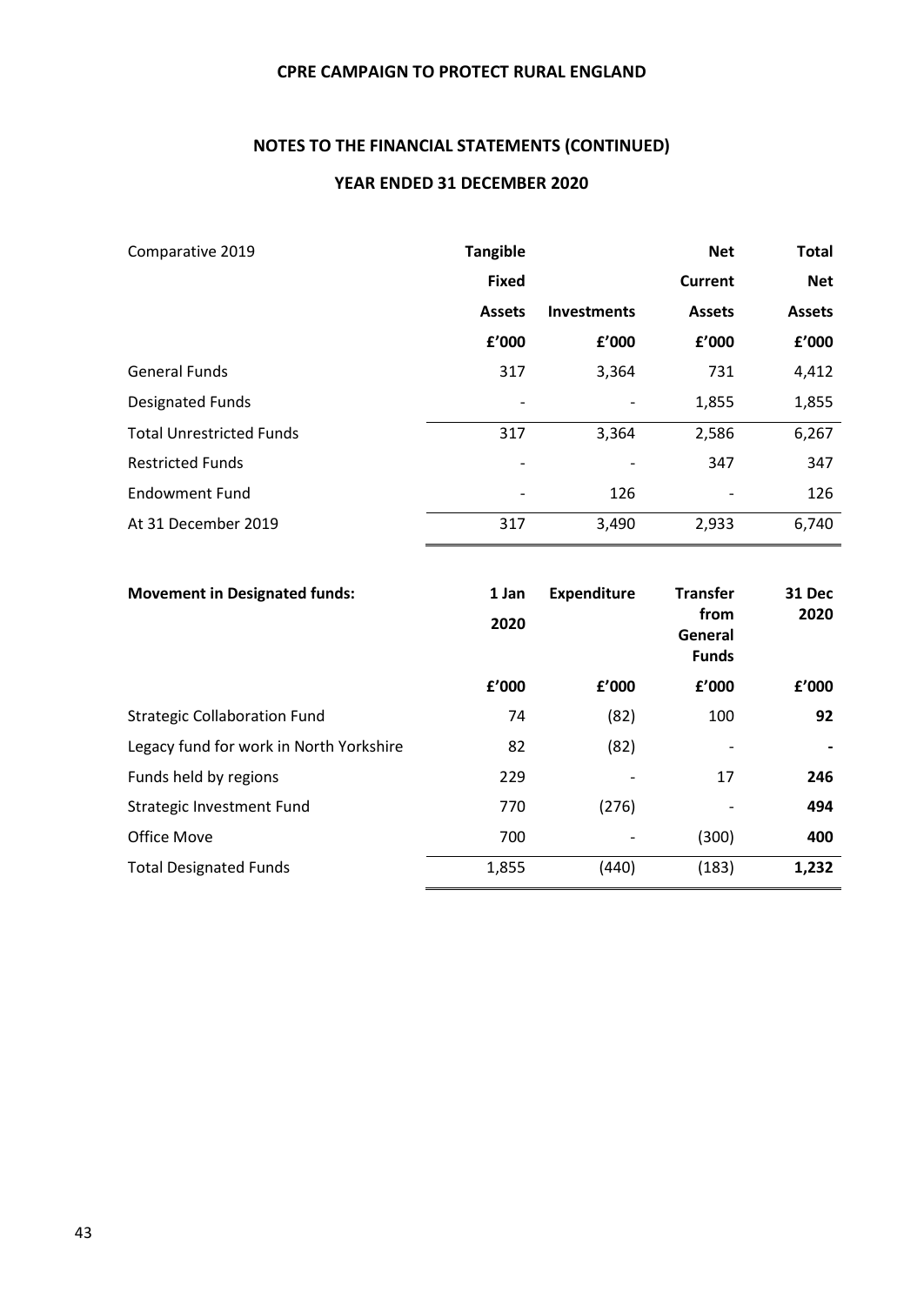#### **NOTES TO THE FINANCIAL STATEMENTS (CONTINUED)**

#### **YEAR ENDED 31 DECEMBER 2020**

#### 16. RESTRICTED FUNDS

|                                          |                | Incoming         | <b>Resources</b> | <b>Balance</b> at |
|------------------------------------------|----------------|------------------|------------------|-------------------|
|                                          | 1 January      | <b>Resources</b> | <b>Expended</b>  | 31 December       |
|                                          | 2020           |                  |                  | 2020              |
|                                          | f'000          | £'000            | f'000            | f'000             |
| Esmée Fairbairn Foundation               | 146            |                  | (82)             | 64                |
| <b>CPRE Mark</b>                         | 29             | $\overline{4}$   |                  | 33                |
| Small grants each under £5,000           | $\overline{4}$ | $\overline{7}$   | (7)              | 4                 |
| Garfield Weston Foundation               | 11             |                  | (11)             |                   |
| KMF Maxwell-Stuart's Charitable Trust    | $\overline{2}$ |                  | (2)              |                   |
| Andrew Mason legacy                      | 42             |                  | (24)             | 18                |
| Anonymous donors 2                       | 3              | 20               | (15)             | 8                 |
| A Team Foundation                        |                | 47               | (20)             | 27                |
| Anglo American Charitable Foundation     | 19             |                  | (19)             |                   |
| <b>CHK Charities Ltd</b>                 | 5              |                  | (5)              |                   |
| The Underwood Trust 2                    | 20             | 20               | (20)             | 20                |
| <b>Ernest Cook Trust</b>                 | 10             |                  |                  | 10                |
| <b>Hastoe Housing Association</b>        | $\mathbf{1}$   |                  | (1)              |                   |
| Joseph Rowntree Charitable<br>Foundation |                | 40               |                  | 40                |
| Foundation for Integrated Transport      |                | 15               |                  | 15                |
| <b>MCS Charitable Foundation</b>         |                | 23               |                  | 23                |
| The Tolkien Trust                        |                | 20               |                  | 20                |
| <b>CPRE Lincolnshire</b>                 | 55             |                  |                  | 55                |
| <b>Total restricted funds</b>            | 347            | 196              | (206)            | 337               |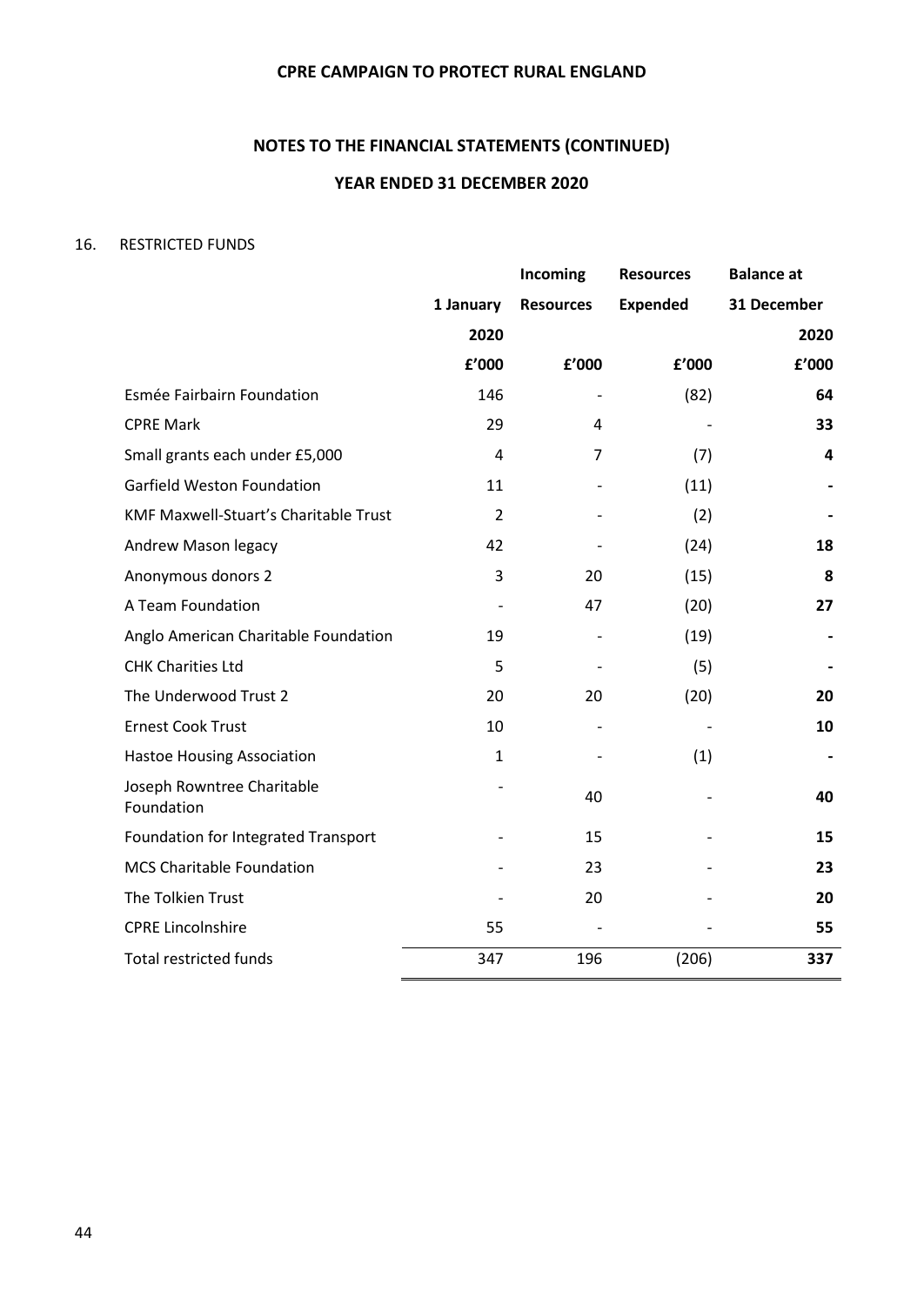#### **NOTES TO THE FINANCIAL STATEMENTS (CONTINUED)**

#### **YEAR ENDED 31 DECEMBER 2020**

| Comparative 2019                      | <b>Balance at</b> | Incoming         | <b>Resources</b> | <b>Balance at</b> |
|---------------------------------------|-------------------|------------------|------------------|-------------------|
|                                       | 1 January         | <b>Resources</b> | <b>Expended</b>  | 31 December       |
|                                       | 2019              |                  |                  | 2019              |
|                                       | f'000             | f'000            | f'000            | f'000             |
|                                       |                   |                  |                  |                   |
| Esmée Fairbairn Foundation            | 87                | 105              | 46               | 146               |
| <b>CPRE Mark</b>                      | 25                | 4                |                  | 29                |
| JTI                                   | $\mathbf{1}$      |                  | $\mathbf{1}$     |                   |
| Balances b/fwd.: each under £5,000    | $\overline{4}$    |                  |                  | 4                 |
| Garfield Weston Foundation            | 55                |                  | 44               | 11                |
| KMF Maxwell-Stuart's Charitable Trust | 17                |                  | 15               | $\overline{2}$    |
| Andrew Mason legacy                   | 72                |                  | 30               | 42                |
| Sanglier Ltd                          | 33                |                  | 33               |                   |
| <b>Underwood Trust</b>                | 25                |                  | 25               |                   |
| Anonymous donors 1                    | $\mathbf{1}$      |                  | $\mathbf{1}$     |                   |
| Anonymous donors 2                    |                   | 20               | 17               | 3                 |
| Anglo American Charitable Foundation  | 19                |                  |                  | 19                |
| Tolkien Trust 1                       | 14                |                  | 14               |                   |
| <b>CHK Charities Ltd</b>              | 5                 |                  |                  | 5                 |
| The Underwood Trust 2                 |                   | 20               |                  | 20                |
| The Essex Trust                       |                   | 10               | 10               |                   |
| <b>Ernest Cook Trust</b>              |                   | 10               |                  | 10                |
| Schlaikjer-McIntyre Family Fund       |                   | $\overline{2}$   | $\overline{2}$   |                   |
| <b>Hastoe Housing Association</b>     |                   | 1                |                  | 1                 |
| <b>CPRE Lincolnshire</b>              | $\mathbf{1}$      | 54               |                  | 55                |
| The Earl Fitzwilliam Charitable Trust |                   | $\mathbf{1}$     | 1                |                   |
| <b>Total restricted funds</b>         | 359               | 227              | 239              | 347               |
|                                       |                   |                  |                  |                   |

• The Esmée Fairbairn Foundation grant is towards a project addressing litter at a strategic level in Essex.

• Mark fund is used for the branch award scheme as noted in note 17.

• The Garfield Weston Foundation grant was contributing to the Litter Campaign by paying for the Campaign Officer post.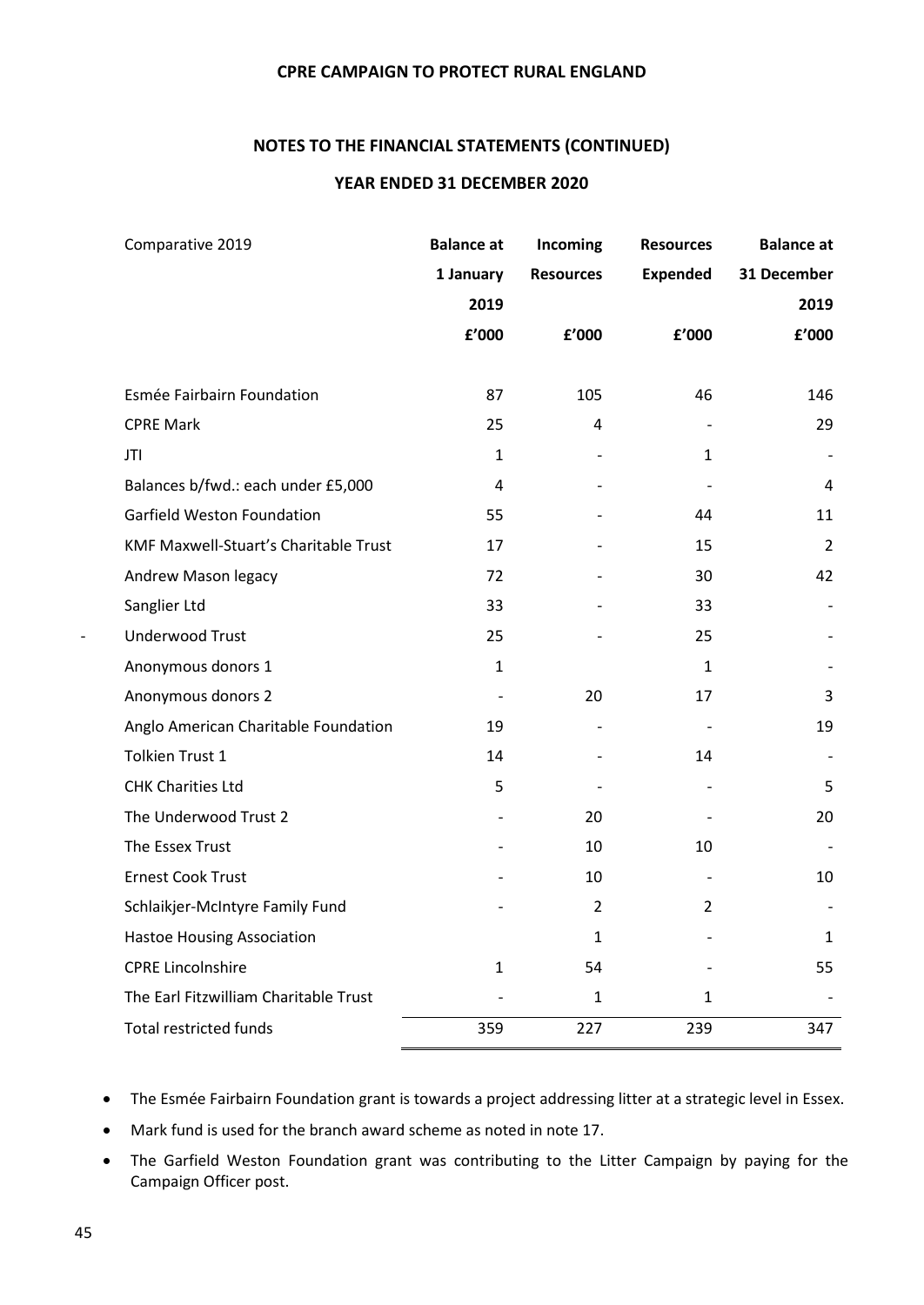#### **NOTES TO THE FINANCIAL STATEMENTS (CONTINUED)**

#### **YEAR ENDED 31 DECEMBER 2020**

- KMF Maxwell-Stuart's Charitable Trust grant helped to investigate issues and trends in landscapes that are causing their decline.
- The bequest from Mr Andrew Mason is for projects in Devon.
- The anonymous donation 2 is funding a Campaigns Officer post.
- The A Team Foundation is funding our County Farms project.
- Anglo-American Charitable Foundation funded our Landscape enhancement project.
- CHK Charities Ltd funded our Housing Design project.
- The Underwood Trust 2 is funding our Brownfield project.
- The donation from the Ernest Cook Trust is supporting our apprenticeship scheme.
- Hastoe Housing Association funded the launch of our Housing Design project.
- The Joseph Rowntree Charitable Trust and Foundation for Integrated Transport is funding our Transport Deserts project.
- MCS Charitable Foundation is funding our Renewables Done Well project.
- The donation from the Tolkien Trust is supporting our apprenticeship scheme.
- CPRE Lincolnshire relates to the cash balances of the local CPRE.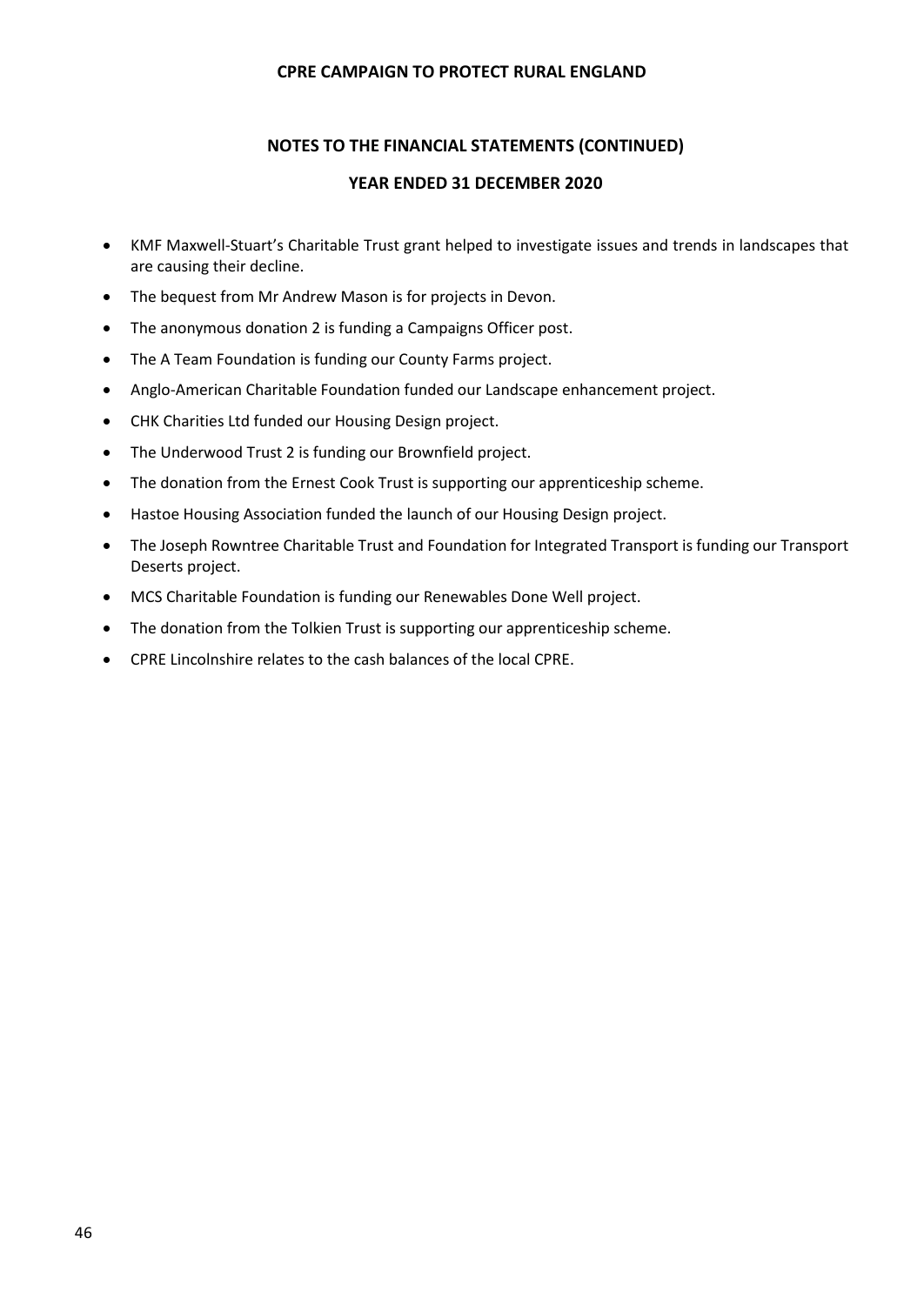#### **NOTES TO THE FINANCIAL STATEMENTS (CONTINUED)**

#### **YEAR ENDED 31 DECEMBER 2020**

#### **17. ENDOWMENT FUND**

|                               | <b>Balance at</b> |                  | Investment | <b>Balance at</b> |
|-------------------------------|-------------------|------------------|------------|-------------------|
|                               |                   |                  | Gains/     |                   |
|                               | 1 January         | <b>Transfers</b> | (losses)   | 31 December       |
|                               | 2020              |                  |            | 2020              |
|                               | f'000             | f'000            | f'000      | f'000             |
|                               |                   |                  |            |                   |
| Endowment Fund (Colonel Hill) | 126               |                  | 8          | 134               |
|                               |                   |                  |            |                   |
| Comparative 2019              | <b>Balance at</b> |                  | Investment | <b>Balance at</b> |
|                               |                   |                  | Gains/     |                   |
|                               | 1 January         | <b>Transfers</b> | (losses)   | 31 December       |
|                               | 2018              |                  |            | 2018              |
|                               | f'000             | f'000            | f'000      | f'000             |
|                               |                   |                  |            |                   |
| Endowment Fund (Colonel Hill) | 107               |                  | 19         | 126               |

The Endowment Fund was established by a donation in 1997. The income from the Fund is used to fund the CPRE Mark, which signifies approval for constructive developments and schemes, which leave the environment protected or enhanced.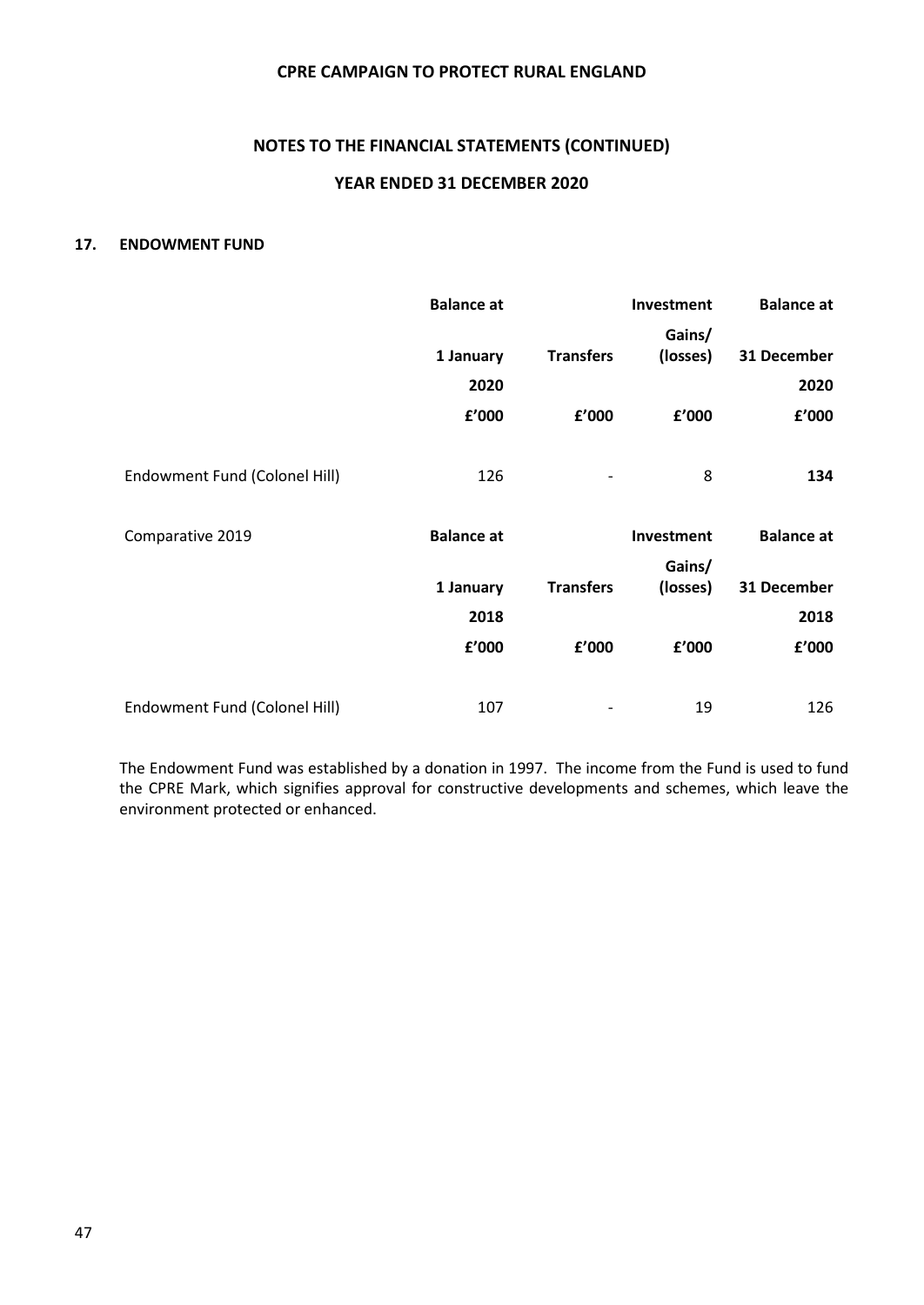#### **NOTES TO THE FINANCIAL STATEMENTS (CONTINUED)**

#### **YEAR ENDED 31 DECEMBER 2020**

#### **18. OPERATING LEASE COMMITMENTS**

At 31 December 2020, CPRE was committed to making the following payments in respect of noncancellable operating leases:

|                                   | 2020  | 2019  |
|-----------------------------------|-------|-------|
|                                   | £'000 | f'000 |
| Land and Buildings                |       |       |
| Payments due within 1 year        | 429   | 428   |
| Payments due within 2-5 years (*) | 50    | 479   |
| Other                             |       |       |
| Payments due within 1 year        | 1     | 1     |
| Payments due within 2 to 5 years  |       | 1     |

(\*) The property lease for 5 – 11 Lavington Street expires in February 2022.

#### **19. RELATED PARTY TRANSACTIONS**

Patrick Cooper, a co-opted member of the Finance Audit & Operational Effectiveness Committee, is the husband of Caroline Mason CBE who is CEO of the Esmée Fairbairn Foundation from whom CPRE have received grant funding in 2019. The details of the grants received can be found note 16. These grants were awarded on an "arm's length" basis and Patrick is not involved in any decision-making regarding applications to trusts and foundations.

All Trustees are members of CPRE and pay the standard membership subscription.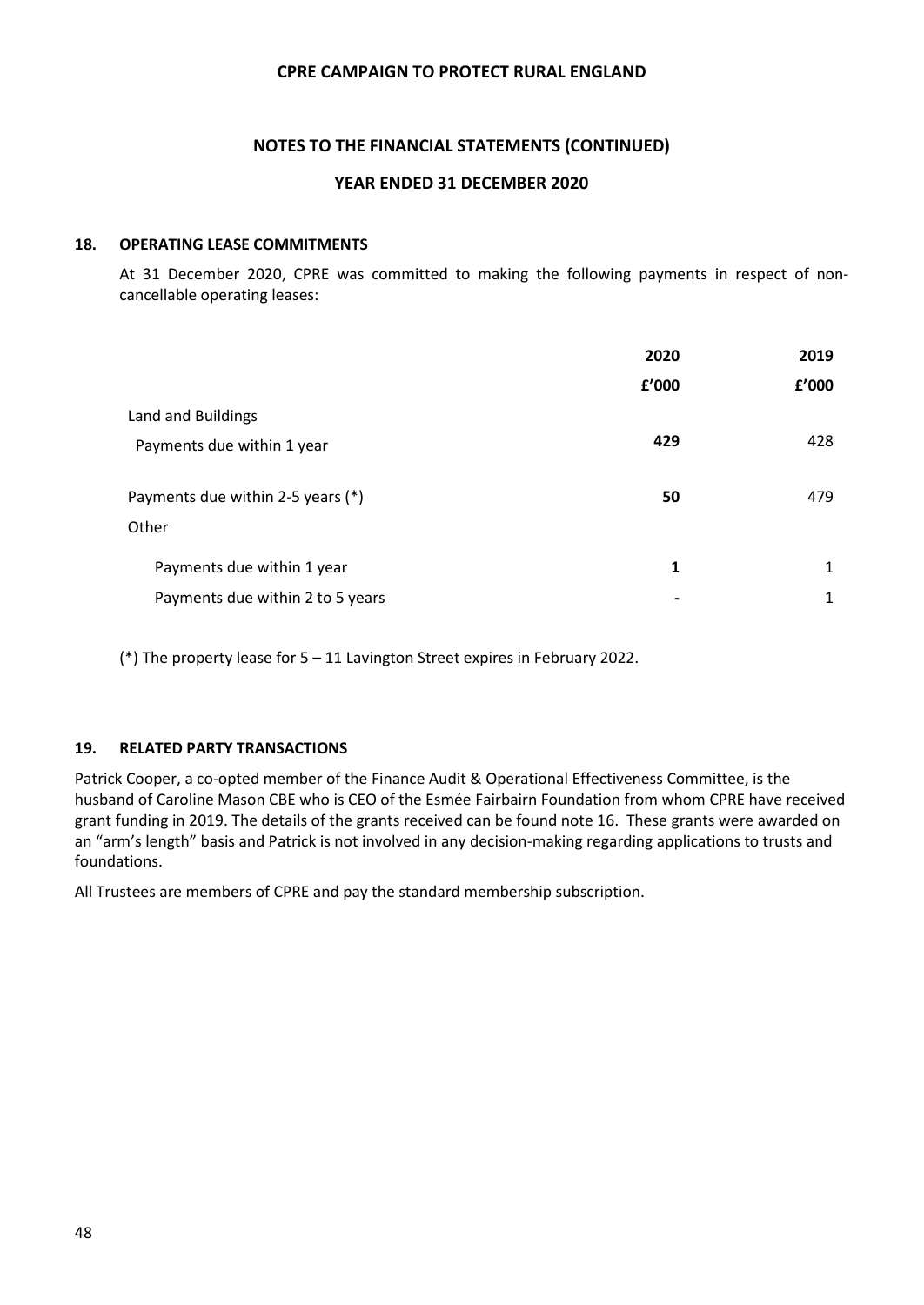# <span id="page-50-0"></span>13. PROFESSIONAL ADVISORS

Honorary Standing Counsel Paul Brown QC

Legal Panel

Paul Brown QC

John Hobson QC

Heather Sargent

Stephen Whale

Solicitors

Russell Cooke LLP

2 Putney Hill

Putney

London

SW15 6AB

Freeths LLP

1 Vine Street

London

W1J 0AH

Auditor Haysmacintryre LLP 10 Queen Street Place London EC4R 1AG

Bankers NatWest 2a Charing Cross Road London WC2H ONN

49 Investment Managers